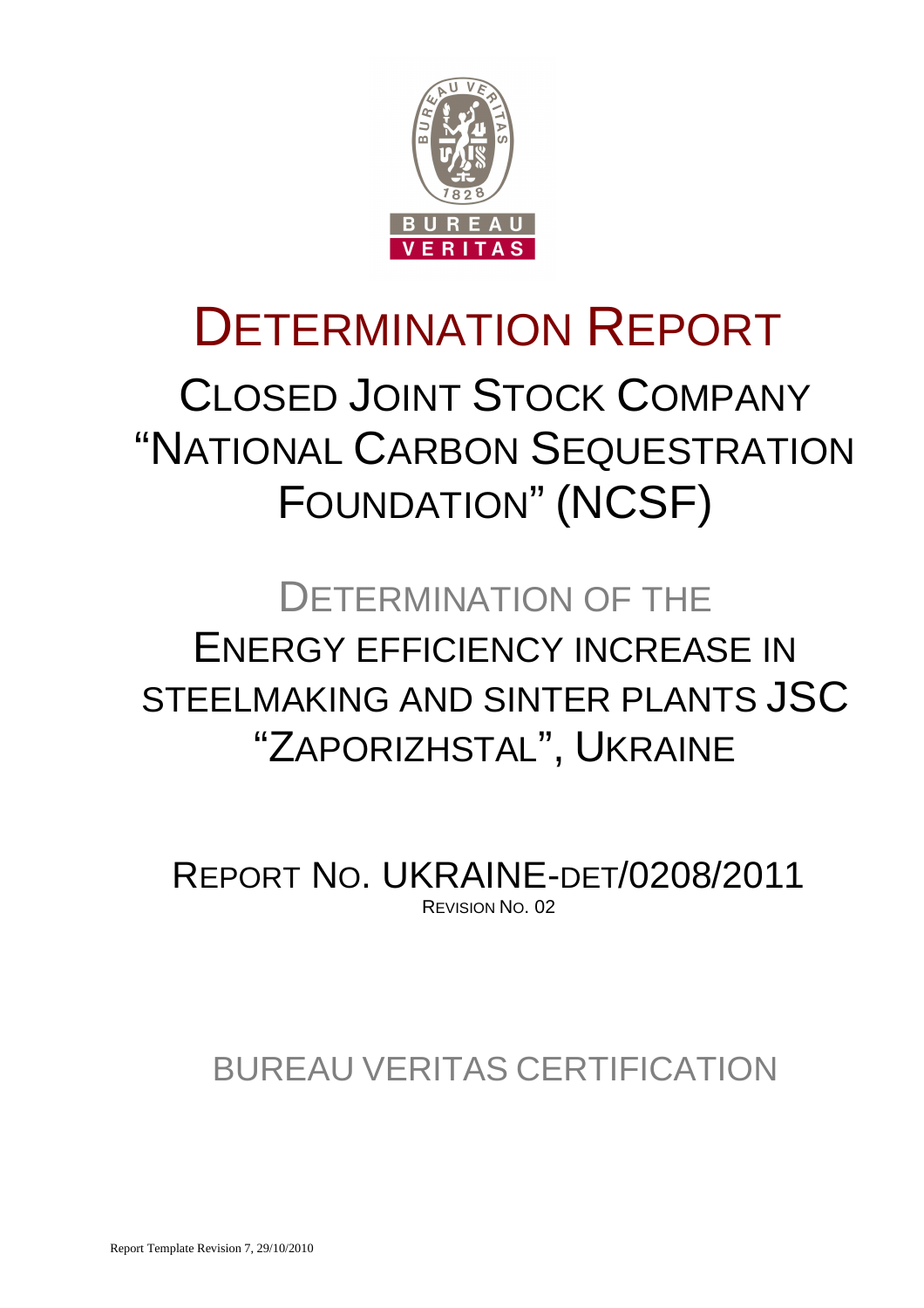

### DETERMINATION REPORT

| Date of first issue:                                                                                                                                                                                                            | Organizational unit: |                                                 |  |
|---------------------------------------------------------------------------------------------------------------------------------------------------------------------------------------------------------------------------------|----------------------|-------------------------------------------------|--|
| 15/04/2011                                                                                                                                                                                                                      |                      | <b>Bureau Veritas Certification Holding SAS</b> |  |
| Client:                                                                                                                                                                                                                         | Client ref.:         |                                                 |  |
| <b>CJSC "National Carbon Sequestration</b>                                                                                                                                                                                      | <b>Yuriy Fedorov</b> |                                                 |  |
| Foundation" (NCSF)                                                                                                                                                                                                              |                      |                                                 |  |
| Summary:                                                                                                                                                                                                                        |                      |                                                 |  |
| Bureau Veritas Certification has made the determination of the JI project "Energy efficiency increase in<br>steelmaking and sinter plants JSC "Zaporizhstal", Ukraine" of Closed Joint Stock Company "National Carbon           |                      |                                                 |  |
| Sequestration Foundation" (NCSF) located in Zaporizhzhya, Ukraine on the basis of UNFCCC criteria for the                                                                                                                       |                      |                                                 |  |
| JI, as well as criteria given to provide for consistent project operations, monitoring and reporting. UNFCCC                                                                                                                    |                      |                                                 |  |
| criteria refer to Article 6 of the Kyoto Protocol, the JI rules and modalities and the subsequent decisions by the                                                                                                              |                      |                                                 |  |
| JI Supervisory Committee, as well as the host country criteria.                                                                                                                                                                 |                      |                                                 |  |
|                                                                                                                                                                                                                                 |                      |                                                 |  |
| The determination scope is defined as an independent and objective review of the project design document,                                                                                                                       |                      |                                                 |  |
| the project's baseline study, monitoring plan and other relevant documents, and consisted of the following<br>three phases: i) desk review of the project design and the baseline and monitoring plan; ii) follow-up interviews |                      |                                                 |  |
| with project stakeholders; iii) resolution of outstanding issues and the issuance of the final determination report                                                                                                             |                      |                                                 |  |
| and opinion. The overall determination, from Contract Review to Determination Report & Opinion, was                                                                                                                             |                      |                                                 |  |
| conducted using Bureau Veritas Certification internal procedures.                                                                                                                                                               |                      |                                                 |  |
|                                                                                                                                                                                                                                 |                      |                                                 |  |
| The first output of the determination process is a list of Clarification and Corrective Actions Requests (CL and                                                                                                                |                      |                                                 |  |
| CAR), presented in Appendix A. Taking into account this output, the project proponent revised its project<br>design document.                                                                                                   |                      |                                                 |  |
|                                                                                                                                                                                                                                 |                      |                                                 |  |
| In summary, it is Bureau Veritas Certification's opinion that the project correctly applies Guidance on criteria for                                                                                                            |                      |                                                 |  |
| baseline setting and monitoring and meets the relevant UNFCCC requirements for the JI and the relevant host                                                                                                                     |                      |                                                 |  |
| country criteria.                                                                                                                                                                                                               |                      |                                                 |  |
|                                                                                                                                                                                                                                 |                      |                                                 |  |
| Report No.:<br><b>Subject Group:</b>                                                                                                                                                                                            |                      |                                                 |  |
| UKRAINE-det/0208/2011<br>JI                                                                                                                                                                                                     |                      | <b>Indexing terms</b>                           |  |
| Project title:                                                                                                                                                                                                                  |                      |                                                 |  |
| Energy efficiency increase in steelmaking and sinter<br>plants JSC "Zaporizhstal", Ukraine                                                                                                                                      |                      |                                                 |  |
|                                                                                                                                                                                                                                 |                      |                                                 |  |
|                                                                                                                                                                                                                                 |                      |                                                 |  |
| Work carried out by:<br>Oleg Skoblyk - Team Leader, Lead Verifier                                                                                                                                                               | $\boxtimes$          | No distribution without permission from the     |  |
| Vera Skitina - Team Member, Verifier                                                                                                                                                                                            |                      | Client or responsible organizational unit       |  |
| Olena Manziuk - Team Member, Verifier                                                                                                                                                                                           |                      |                                                 |  |
| Denis Pishchalov - Team Member, Financial                                                                                                                                                                                       |                      |                                                 |  |
| specialist<br>Work reviewed by:                                                                                                                                                                                                 |                      |                                                 |  |
| Ivan Sokolov - Internal Technical Reviewer<br>Limited distribution                                                                                                                                                              |                      |                                                 |  |
|                                                                                                                                                                                                                                 |                      |                                                 |  |
| Work approved by:<br>ano                                                                                                                                                                                                        |                      |                                                 |  |
| Flavio Gomes - Operational Manager                                                                                                                                                                                              |                      | Unrestricted distribution                       |  |
| Date of this revision:<br>Rev. No.:<br>26/04/2011<br>02<br>69                                                                                                                                                                   | Number of pages:     |                                                 |  |

1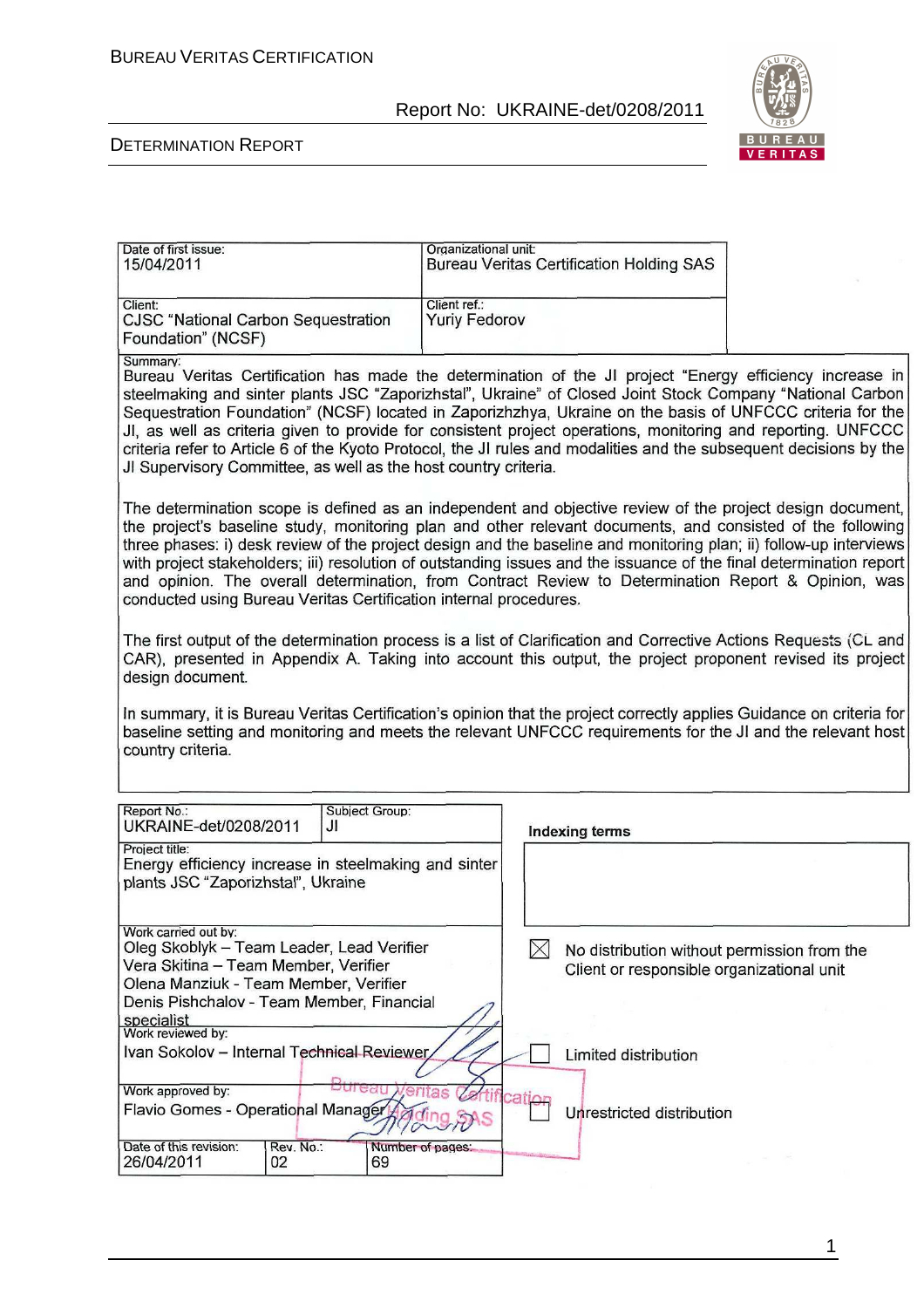DETERMINATION REPORT

# **Table of Contents Page 2018**

| $\mathbf{1}$   |                                                                                             | .3             |
|----------------|---------------------------------------------------------------------------------------------|----------------|
| 1.1            | Objective                                                                                   | 3              |
| 1.2            | Scope                                                                                       | 3              |
| 1.3            | Determination team                                                                          | 3              |
| 2              |                                                                                             | $\overline{A}$ |
| 2.1            | <b>Review of Documents</b>                                                                  | 4              |
| 2.2            | Follow-up Interviews                                                                        | 5              |
| 2.3            | <b>Resolution of Clarification and Corrective Action Requests</b>                           | 5              |
| 3              |                                                                                             |                |
| $\overline{4}$ |                                                                                             |                |
| 4.1            | Project approvals by Parties involved (19-20)                                               | $\overline{7}$ |
| 4.2            | Authorization of project participants by Parties involved (21)                              | 8              |
| 4.3            | Baseline setting (22-26)                                                                    | 8              |
| 4.4            | Additionality (27-31)                                                                       | 9              |
| 4.5            | Project boundary (32-33)                                                                    | 10             |
| 4.6            | Crediting period (34)                                                                       | 11             |
| 4.7            | Monitoring plan (35-39)                                                                     | 12             |
| 4.8            | Leakage (40-41)                                                                             | 18             |
| 4.9            | Estimation of emission reductions or enhancements of net removals<br>$(42-47)$              | 18             |
| 4.10           | Environmental impacts (48)                                                                  | 20             |
| 4.11           | Stakeholder consultation (49)                                                               | 21             |
| 4.12           | Determination regarding small scale projects (50-57)                                        | 21             |
| 4.13           | Determination regarding land use, land-use change and forestry<br>(LULUCF) projects (58-64) | 21             |
| 4.14           | Determination regarding programmes of activities (65-73)                                    | 21             |
| 5              | SUMMARY AND REPORT OF HOW DUE ACCOUNT WAS<br>TAKEN OF COMMENTS RECEIVED PURSUANT TO         |                |
| 6              |                                                                                             |                |
| $\overline{7}$ |                                                                                             |                |
|                | APPENDIX A: COMPANY PROJECT DETERMINATION PROTOCOL29                                        |                |

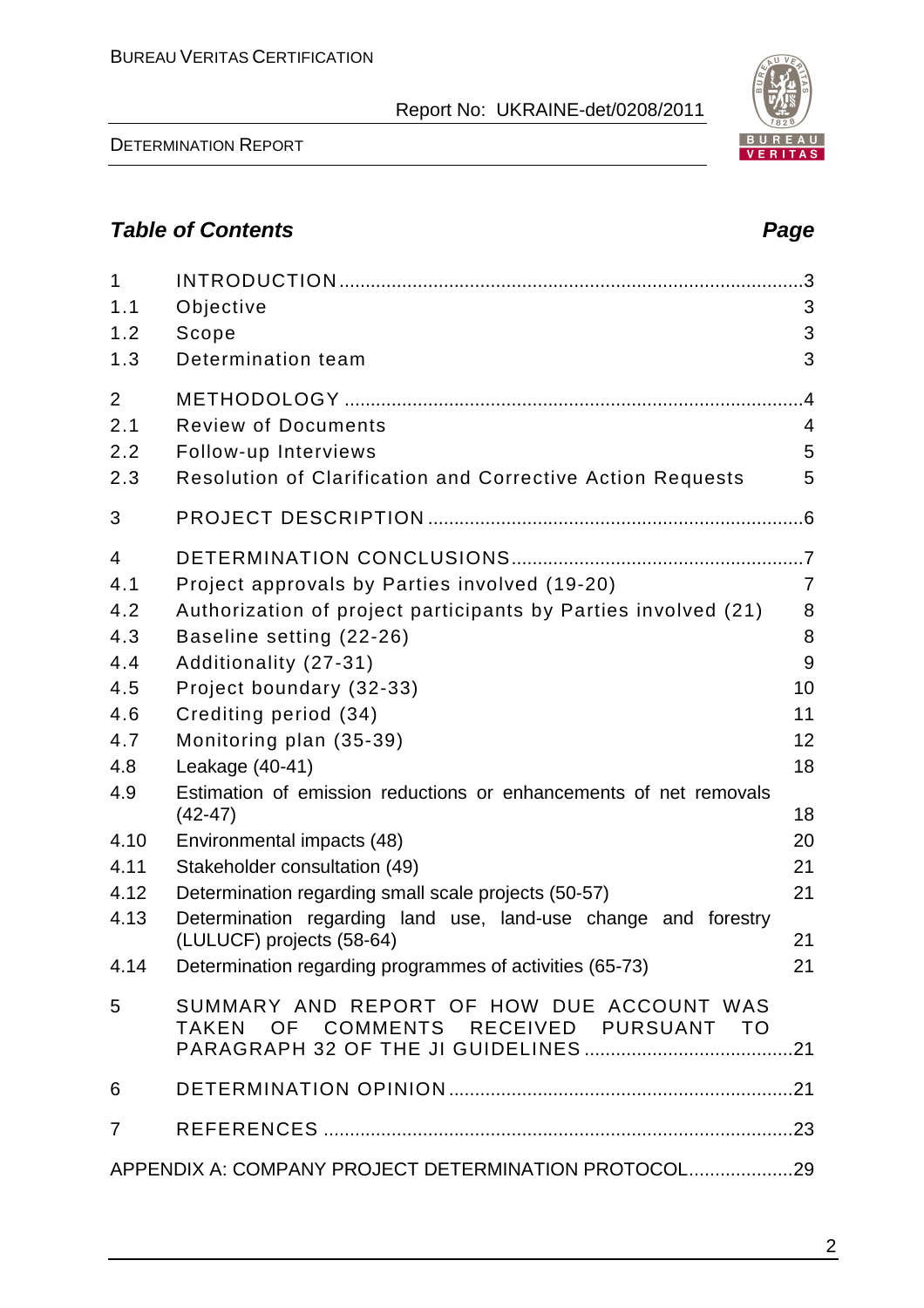



# **1 INTRODUCTION**

CJSC "National Carbon Sequestration Foundation" (NCSF) has commissioned Bureau Veritas Certification to determine its JI project "Energy efficiency increase in steelmaking and sinter plants JSC "Zaporizhstal" (hereafter called "the project") at Zaporizhzhya, Ukraine.

This report summarizes the findings of the determination of the project, performed on the basis of UNFCCC criteria, as well as criteria given to provide for consistent project operations, monitoring and reporting.

# **1.1 Objective**

The determination serves as project design verification and is a requirement of all projects. The determination is an independent third party assessment of the project design. In particular, the project's baseline, the monitoring plan (MP), and the project's compliance with relevant UNFCCC and host country criteria are determined in order to confirm that the project design, as documented, is sound and reasonable, and meets the stated requirements and identified criteria. Determination is a requirement for all JI projects and is seen as necessary to provide assurance to stakeholders of the quality of the project and its intended generation of emissions reductions units (ERUs).

UNFCCC criteria refer to Article 6 of the Kyoto Protocol, the JI rules and modalities and the subsequent decisions by the JI Supervisory Committee, as well as the host country criteria.

# **1.2 Scope**

The determination scope is defined as an independent and objective review of the project design document, the project's baseline study and monitoring plan and other relevant documents. The information in these documents is reviewed against Kyoto Protocol requirements, UNFCCC rules and associated interpretations.

The determination is not meant to provide any consulting towards the Client. However, stated requests for clarifications and/or corrective actions may provide input for improvement of the project design.

# **1.3 Determination team**

The determination team consists of the following personnel:

Oleg Skoblyk

Bureau Veritas Certification Team Leader, Climate Change Verifier

Vera Skitina

Bureau Veritas Certification Climate Change Verifier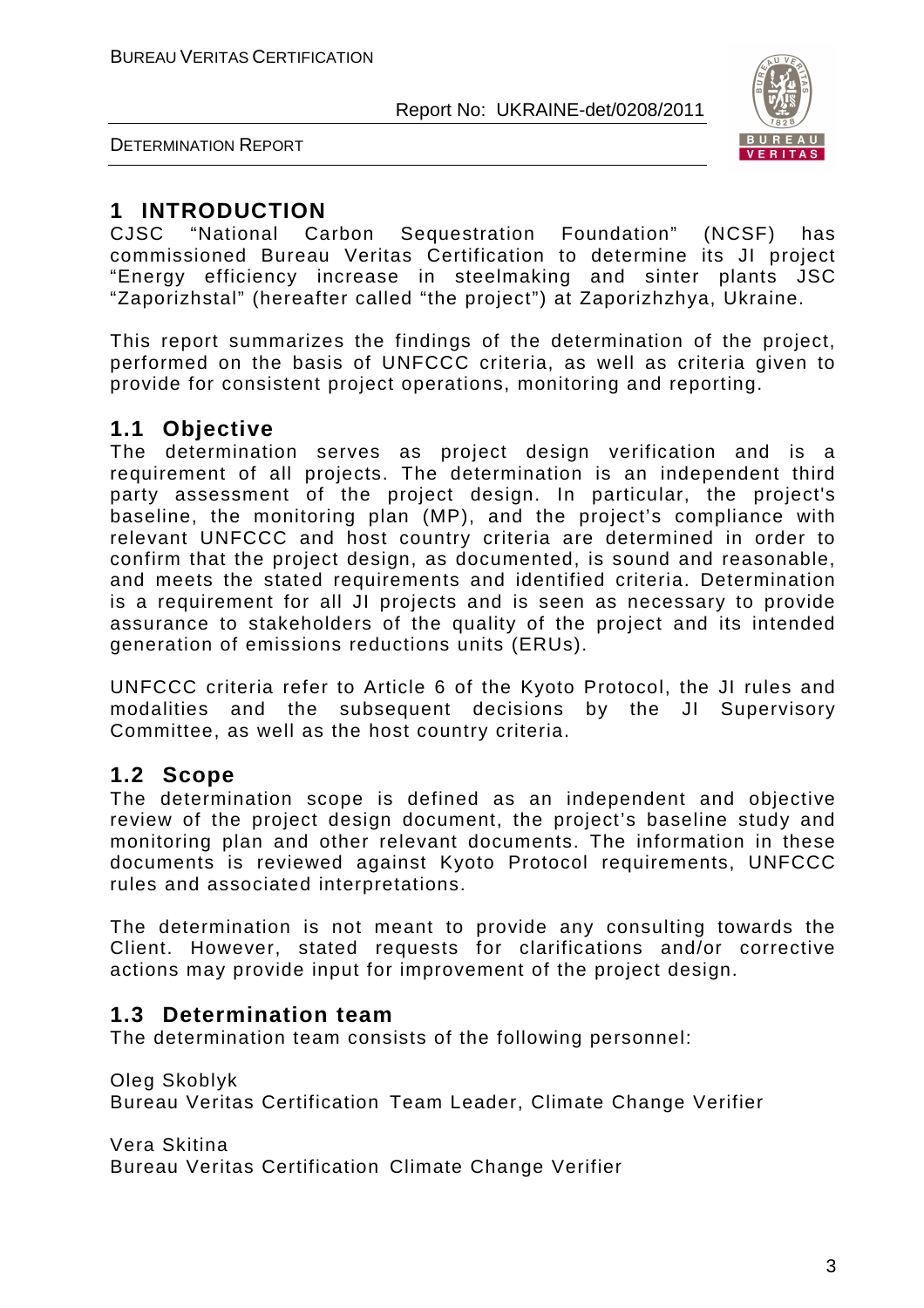

DETERMINATION REPORT

Olena Manziuk Bureau Veritas Certification Climate Change Verifier

Denis Pishchalov Bureau Veritas Certification Financial Specialist

This determination report was reviewed by:

Ivan Sokolov

Bureau Veritas Certification, Internal technical reviewer

# **2 METHODOLOGY**

The overall determination, from Contract Review to Determination Report & Opinion, was conducted using Bureau Veritas Certification internal procedures.

In order to ensure transparency, a determination protocol was customized for the project, according to the version 01 of the Joint Implementation Determination and Verification Manual, issued by the Joint Implementation Supervisory Committee at its 19 meeting on 04/12/2009. The protocol shows, in a transparent manner, criteria (requirements), means of determination and the results from determining the identified criteria. The determination protocol serves the following purposes:

- It organizes, details and clarifies the requirements a JI project is expected to meet;
- It ensures a transparent determination process where the determiner will document how a particular requirement has been determined and the result of the determination.

The completed determination protocol is enclosed in Appendix A to this report.

# **2.1 Review of Documents**

The Project Design Document (PDD) submitted by CJSC NCSF and additional background documents related to the project design and baseline, i.e. country Law, Guidelines for users of the joint implementation project design document form, Approved CDM methodology and/or Guidance on criteria for baseline setting and monitoring, Kyoto Protocol, Clarifications on Determination Requirements to be Checked by an Accredited Independent Entity were reviewed.

To address Bureau Veritas Certification corrective action and clarification requests, CJSC NCSF revised the PDD and resubmitted it on 12.04.2011.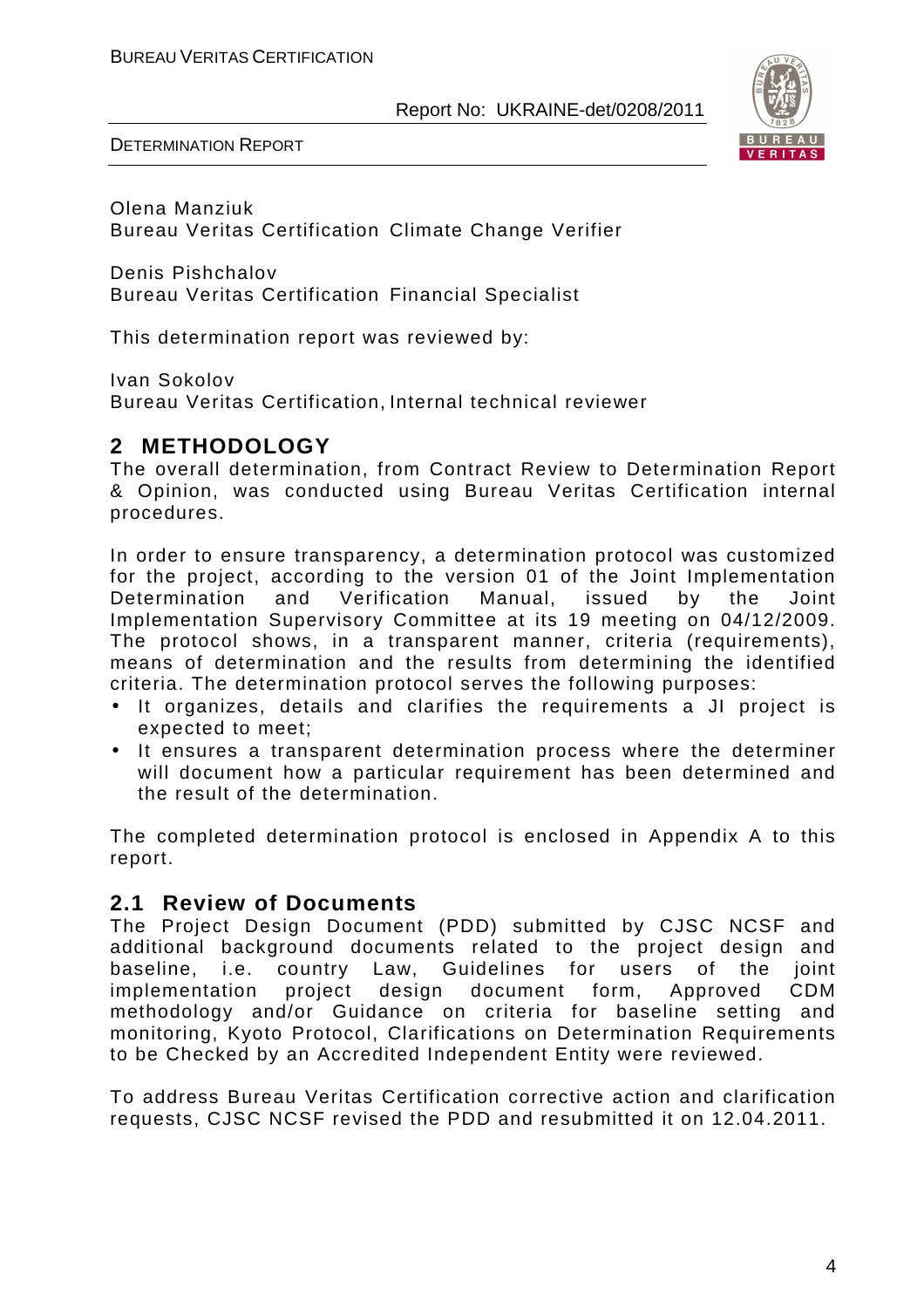

DETERMINATION REPORT

The determination findings presented in this report relate to the project as described in the PDD version(s) 01 dated 17.11.2010. As a result Version: 02 dated 15/03/2010 was presented.

# **2.2 Follow-up Interviews**

On 22/02/2011 Bureau Veritas Certification during site visit performed interviews with project stakeholders to confirm selected information and to resolve issues identified in the document review. Representatives of CJSC NCSF and JSC "Zaporizhstal" were interviewed (see References). The main topics of the interviews are summarized in Table 1.

| Interviewed<br>organization           | <b>Interview topics</b>                          |
|---------------------------------------|--------------------------------------------------|
|                                       |                                                  |
| <b>JSC</b>                            | Implementation schedule<br>➤                     |
| "Zaporizhstal"                        | Project management organisation<br>➤             |
|                                       | <b>Environmental Impact Assessment</b><br>➤      |
|                                       | Project monitoring responsibilities<br>➤         |
|                                       | Measurement equipment<br>➤                       |
|                                       | Quality control and quality assurance procedures |
|                                       | $\triangleright$ Environmental impacts affected  |
|                                       | Local authorities and public opinion<br>➤        |
| <b>CJSC</b> "National                 | Applicability of methodology<br>➤                |
| Carbon<br>Sequestration<br>Fundation" | <b>Baseline and Project scenarios</b><br>➤       |
|                                       | <b>Barriers analysis</b><br>➤                    |
|                                       | Additionality justification<br>➤                 |
|                                       | Common practice analysis<br>➤                    |
|                                       | Monitoring plan<br>➤                             |
|                                       | Conformity of PDD to JI requirements             |

### **Table 1 Interview topics**

# **2.3 Resolution of Clarification and Corrective Action Requests**

The objective of this phase of the determination is to raise the requests for corrective actions and clarification and any other outstanding issues that needed to be clarified for Bureau Veritas Certification positive conclusion on the project design.

Corrective Action Request (CAR) is issued, where:

(a) The project participants have made mistakes that will influence the ability of the project activity to achieve real, measurable additional emission reductions;

(b) The JI requirements have not been met;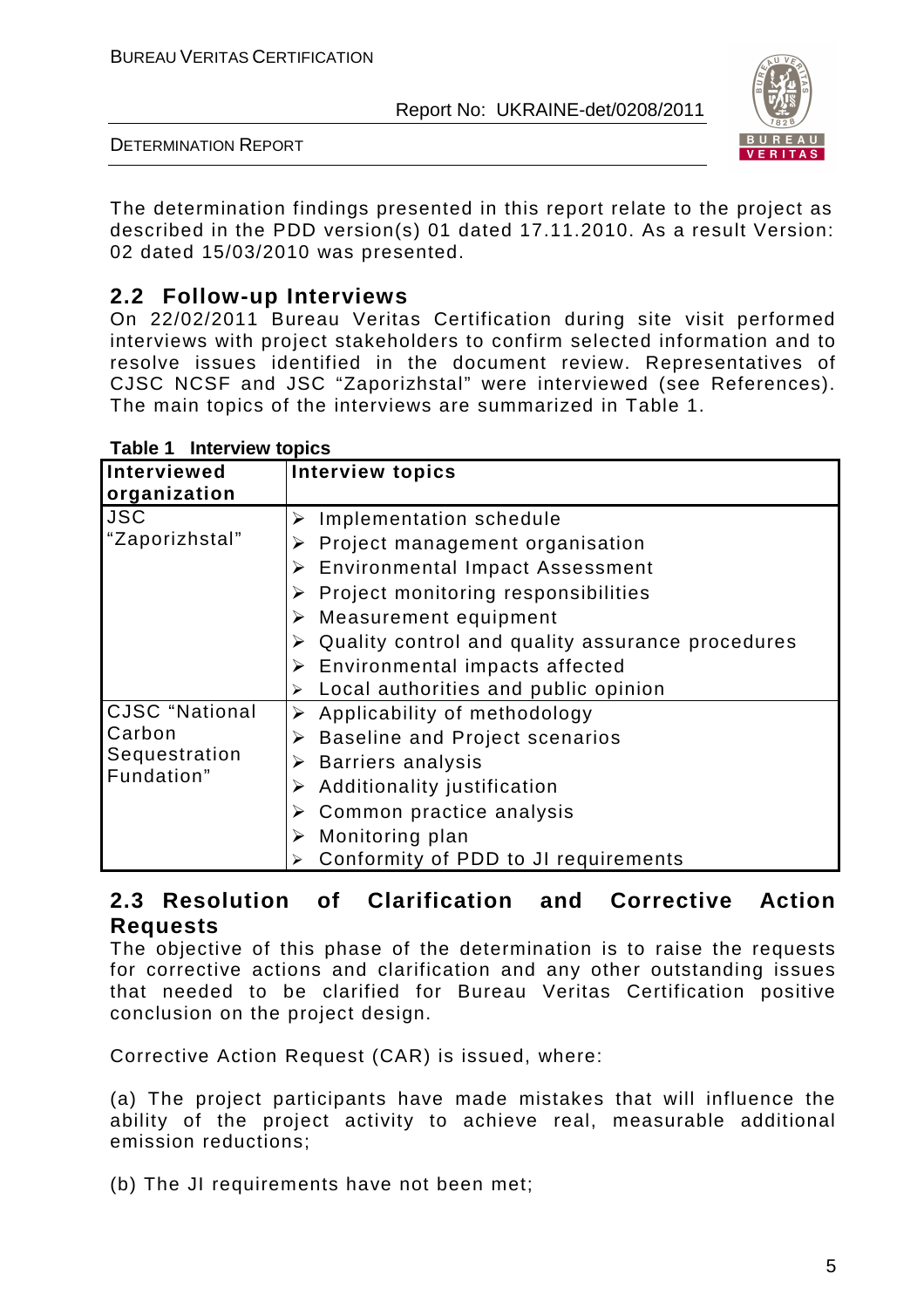

DETERMINATION REPORT

(c) There is a risk that emission reductions cannot be monitored or calculated.

The determination team may also issue Clarification Request (CL), if information is insufficient or not clear enough to determine whether the applicable JI requirements have been met.

The determination team may also issue Forward Action Request (FAR), informing the project participants of an issue that needs to be reviewed during the verification.

To guarantee the transparency of the verification process, the concerns raised are documented in more detail in the verification protocol in Appendix A.

# **3 PROJECT DESCRIPTION**

The project design document provides summarized description of the JI project. According to the PDD, the JSC "Zaporizhstal" is one of the largest metallurgical works in Ukraine. The JSC "Zaporizhstal" is a manufacturer of high-quality metal products – pig iron, steel, flat products of carbon, low-alloyed, alloyed and stainless steel, joist webs, tinplate, construction materials and consumer goods. The main metallurgical plants at the JSC "Zaporizhstal" are sinter plant, blast-furnace plant, steelmaking (openhearth) plant, foundry plant, slabbing mill, hot-rolling mill and cold-rolling mill.

As a matter of fact, JSC "Zaporizhstal" is implementing project for energy efficiency increase in steelmaking and sinter plants by introduction of new gas burners with spay and niche technology (SNT). Project implementation provides to the decrease of natural gas consumption for steel and sinter production and as a result to GHG emissions reductions.

In the project design document there is clearly identified situation existing prior to the starting date of the project. Actually, natural gas is used in steelmaking plant for metal heating by steel smelting and in sinter plant for firing of sinter charge by sinter production. Efficiency of fuel burning depends on technological parameters and fuel burners. Before project implementation the following burners were used: in steelmaking plant – gas burners with oxygen conversion designed by IChM, in sinter plant – twin-lead multiple-jet gas burners designed by PKO-0180.096.0 JSC "Zaporizhstal".

Project scenario represents the following situation: project includes installation of gas burners with spray and niche technology designed by CJSC "ZPK "Specgazprom" on aggregates in steelmaking and sinter plant in amount of 58 pcs. The gas burners with spray and niche technology have same construction qualities that provide to more effective use of fuel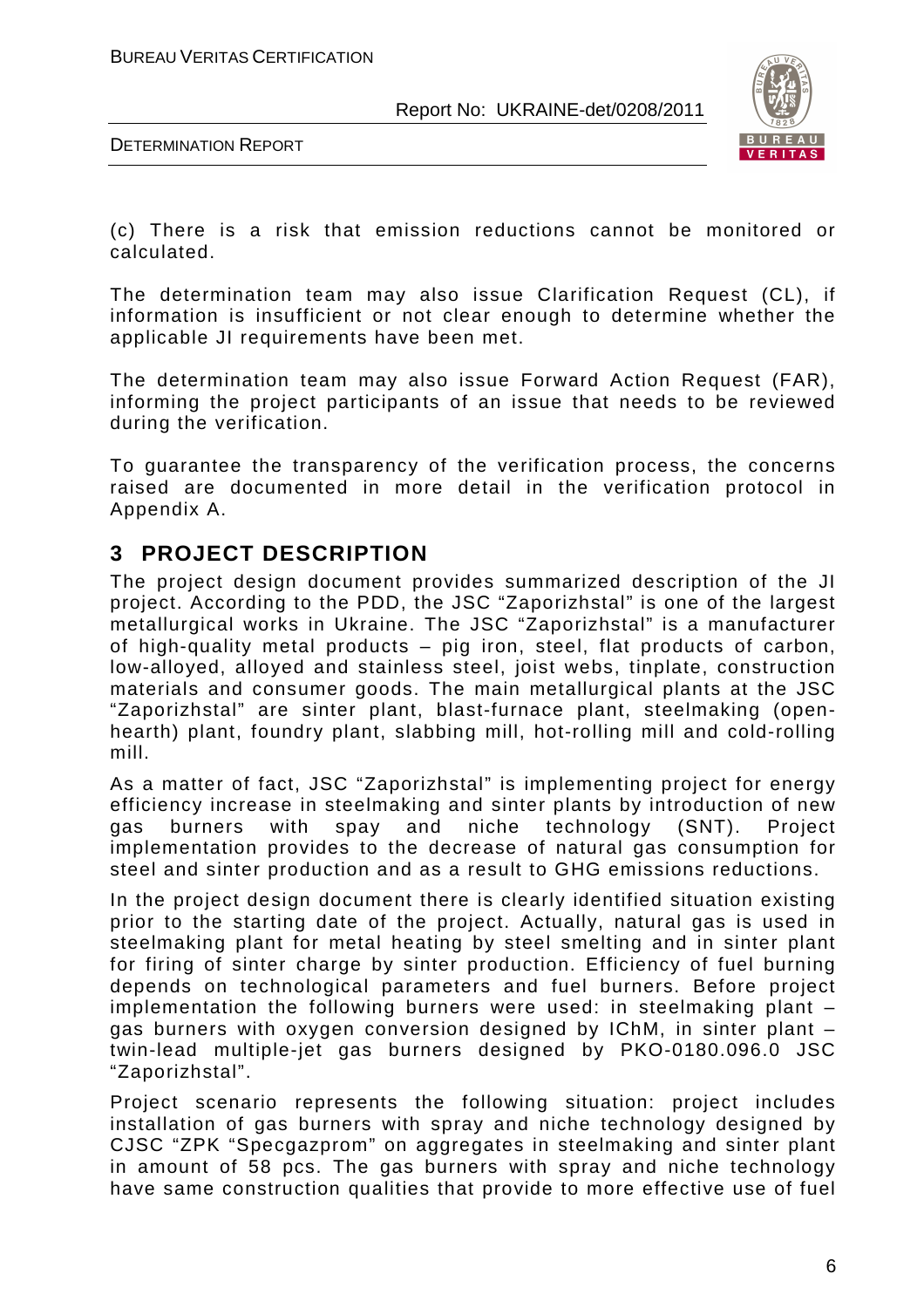

DETERMINATION REPORT

and less air pollutant emissions in comparison with other types of burners. Based on the information from the PDD, the project scenario has same significant investment and technological barriers that prevent the project implementation in the absence of additional financing from joint implementation mechanism of Kyoto protocol.

Baseline scenario is also identified in the documents. Namely, in the absence of the project the traditional gas burners are to be used in steelmaking and sinter plants at the JSC "Zaporizhstal" (the same as in the situation existing prior to the starting date of the project): in steelmaking plant – gas burners with oxygen conversion designed by IChM, in sinter plant – twin-lead multiple-jet gas burners designed by PKO-0180.096.0 JSC "Zaporizhstal". The traditional burners are produced in the mechanical plant JSC "Zaporizhstal", meet the technological requirements of steel and sinter production, have confirmed its reliability long-term use.

As project developers justified, GHG emission reductions are achieved by project implementation because of natural gas consumption decrease by production in steelmaking and sinter plant at JSC "Zaporizhstal" as result of gas burners with spray and niche technology installation. Thus, the estimated GHG emission reductions due to the energy efficiency increase in steelmaking and sinter plants JSC "Zaporizhstal" is about 461,300 t СО2 equivalent in 2008-2012 or in average 92,260 t СО2 equivalent per year.

# **4 DETERMINATION CONCLUSIONS**

In the following sections, the conclusions of the determination are stated.

The findings from the desk review of the original project design documents and the findings from interviews during the follow up visit are described in the Determination Protocol in Appendix A.

The Clarification and Corrective Action Requests are stated, where applicable, in the following sections and are further documented in the Determination Protocol in Appendix A. The determination of the Project resulted in 28 Corrective Action Requests and 07 Clarification Requests.

The number between brackets at the end of each section correspond to the DVM paragraph.

### **4.1 Project approvals by Parties involved (19-20)**

After finishing JI project determination report, the PDD and Determination Report will be presented to State Environmental Investments Agency of Ukraine (SEIA) for receiving the Letter of Approval (LoA).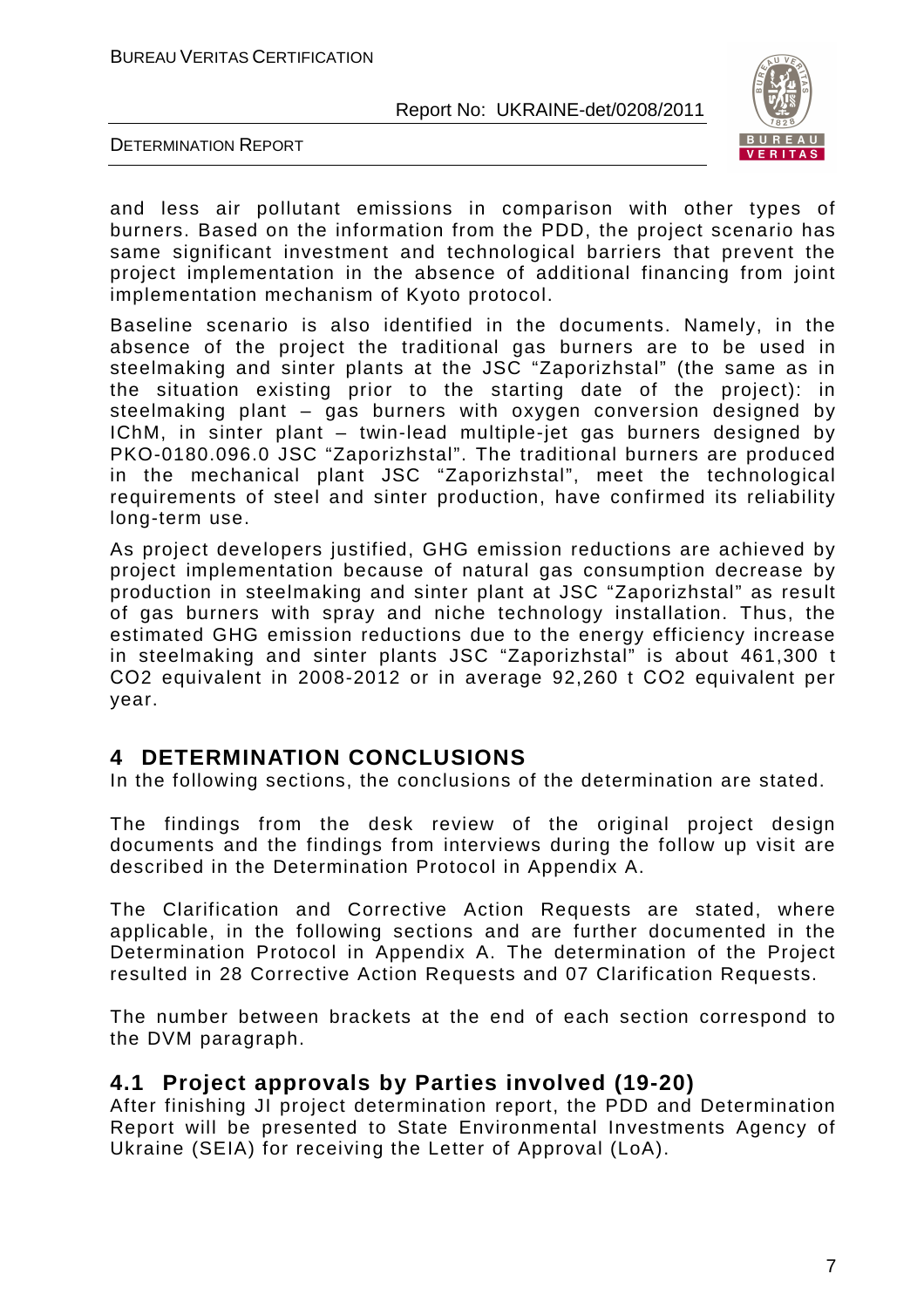

DETERMINATION REPORT

# **4.2 Authorization of project participants by Parties involved (21)**

The participation of each of the legal entities listed as project participants in the PDD will be authorized by State Entity of Ukraine through Letter of Approval that should be issued after determination process. Also, refer to section 4.1 of this report.

# **4.3 Baseline setting (22-26)**

The PDD explicitly indicates that using a methodology for baseline setting and monitoring developed in accordance with appendix B of the JI guidelines (hereinafter referred to as JI specific approach) was the selected approach for identifying the baseline. Due to the fact that there is no approved CDM baseline and monitoring methodology which is applicable in its totality and without any revisions to steelmaking plant, the JI specific approach is applied.

The PDD provides a detailed theoretical description in a complete and transparent manner, as well as justification, that the baseline is established:

- (a) By listing and describing the following plausible future scenarios on the basis of conservative assumptions and selecting the most plausible one:
	- 1. Project implementation without registration as a JI project. Installation of gas burners with spray and niche technology on aggregates in steelmaking and sinter plants.
	- 2. Continuation of the current situation. Use of traditional gas burners on aggregates in steelmaking and sinter plants: in sinter plant - twin-lead multiple-jet gas burners, in steelmaking plant - gas burners with oxygen conversion.
	- 3. Installation of new gas burners in steelmaking and sinter plants different from traditional gas burners and from gas burners with spray and niche technology.
- (b) Taking into account relevant national and/or sectoral policies and circumstances, such as local fuel availability, power sector expansion plans, and the economic situation in the project sector. In this context, the following key factors that affect a baseline are taken into account:
	- a. The presence of a financial barrier for a specific scenario means that economic parameters of the scenario are not acceptable for the project participants. During financial barrier analysis the plausible future scenario 1 and the plausible future scenario 2 were regarded. In order to assess the impact of the financial barrier on the defined plausible future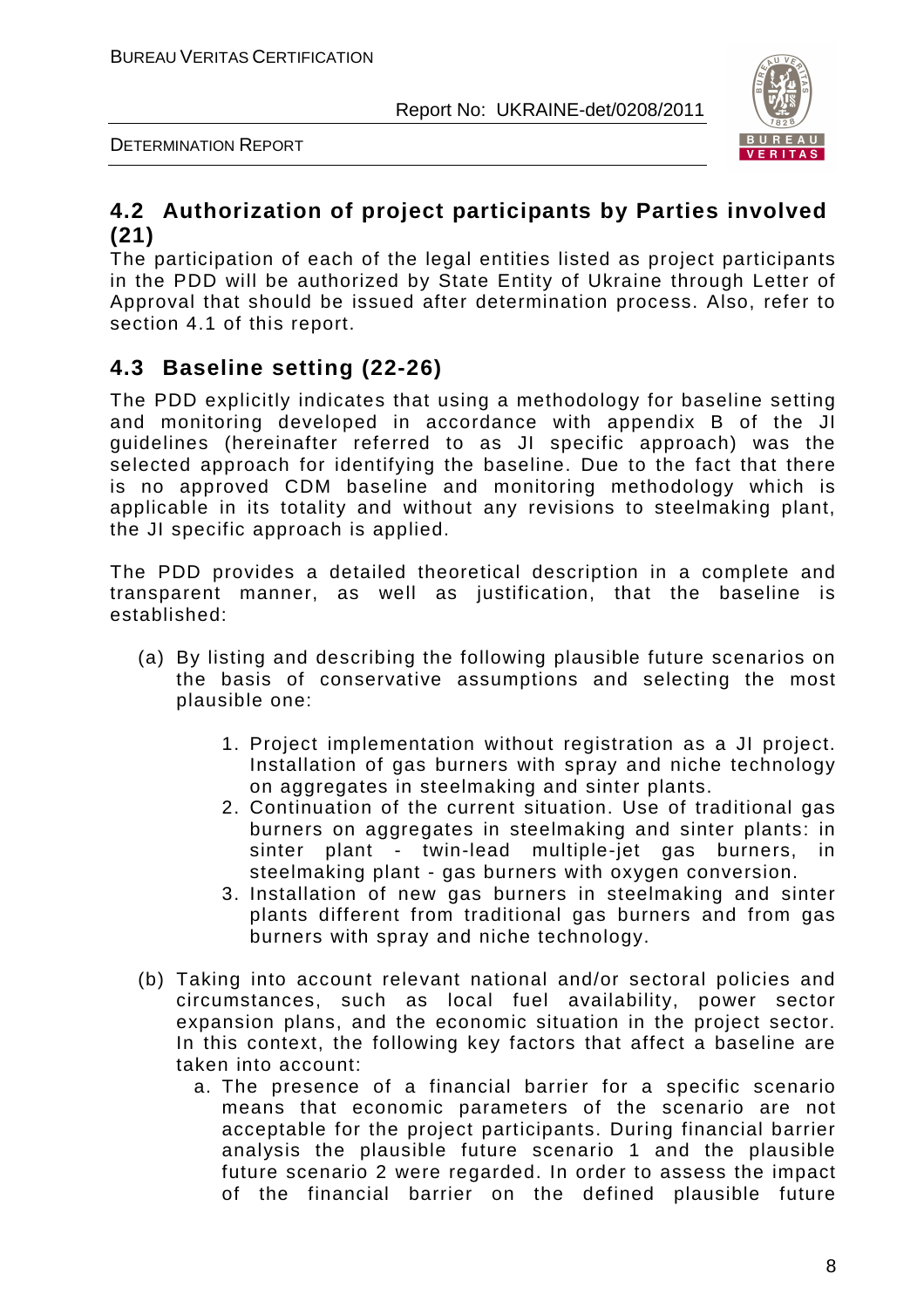

DETERMINATION REPORT

scenarios, it is provided the economic efficiency analysis of the investment costs. The results of cost efficiency analysis provided in the section B of the PDD, there is shown that the plausible future scenario 2 is more attractive regarding the financial index than the plausible future scenario 1. Also, this issue is confirmed by performed sensitivity analysis. More detailed description provided in the PDD and Excel spreadsheets.

b. Technological barrier is the application of technology and equipment for natural combustion on heating aggregates in metallurgical works that can provide to malfunction of basic technological processes of steel and sinter production. During technological barrier analysis the plausible future scenario 1 and the plausible future scenario 2 were regarded.

As a result of the performed by project developer analysis of the key factors affected the plausible future scenarios, in the PDD there is drawn conclusion that the most plausible future scenario is the plausible future scenario 2: Continuation of the current situation. Use of traditional gas burners on aggregates in steelmaking and sinter plants: in sinter plant – twin-lead multiple-jet gas burners, in steelmaking plant – gas burners with oxygen conversion. Thus, the plausible future scenario 2 is the baseline.

For estimation of greenhouse gases emissions according to the baseline project developer used following parameters: steel production in steelsmelting furnaces in steelmaking plant, sinter production in sinter plant, chemical composition of natural gas, specific natural gas consumption for steel production in i- steel-smelting furnace in the baseline scenario, and specific natural gas consumption for firing of sinter charge in sinter plant in the baseline scenario.

# **4.4 Additionality (27-31)**

JI specific approach is chosen for justification of additionality of considered JI project. The latest version of Guidance on criteria for baseline setting and monitoring (version 02) was used to provide traceable and transparent information showing that the baseline was identified on the basis of conservative assumptions and that the project scenario is not part of the identified baseline scenario. According to the explanation from the project design document, the approved CDM methodologies and tools are not used for demonstration of additionality. The PDD provides a justification of the applicability of the identified approach. All explanations, descriptions and analyses are made in accordance with the Guidance on criteria for baseline setting and monitoring that is a good practice for additionality justification.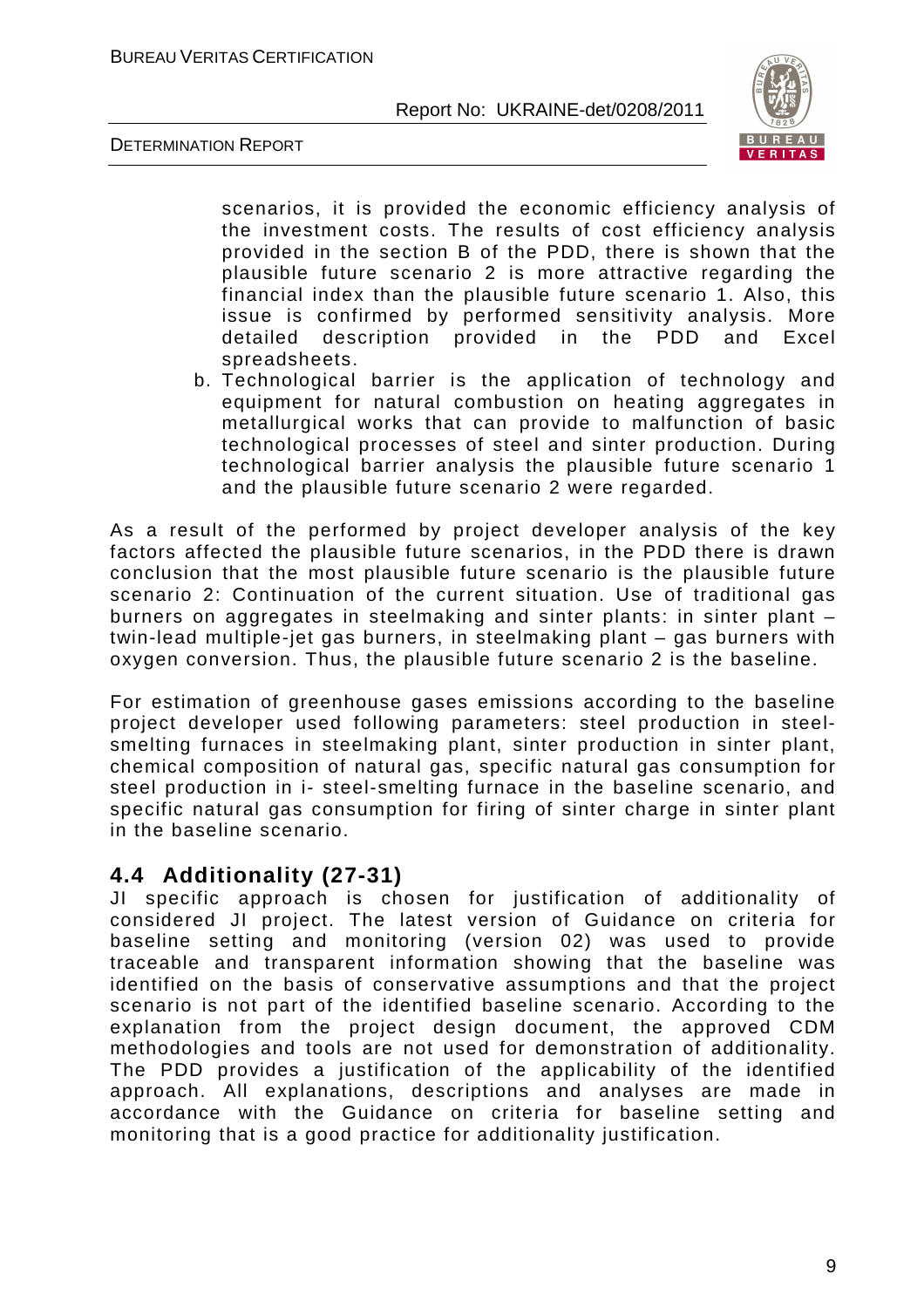

DETERMINATION REPORT

Additionality proofs are provided. Two realistic and credible alternative scenarios to the project activity which are in compliance with mandatory legislation and regulations were identified for consideration. The credible barriers such as technological barriers and financial barriers would credibly prevent the implementation of the proposed project activity undertaken without being registered as a JI activity. According to the analysis provided in the PDD, the project without JI registration faces technological barrier that exist because of the technology and equipment application which were not used in other metallurgical works before the project implementation. Financial barrier also exists for the project without JI registration. For instance, the financial indexes of the project scenario considered without JI registration are worse than for the baseline scenario (more details presented in the section B of the PDD and in relevant Excel spreadsheets). In comparison with the proposed project activity undertaken without being registered as a JI activity, no barriers exist to the baseline alternative, the continuation of the situation prior to the implementation of the project activity. Thus, the proposed project is not the baseline scenario and is additional.

Additionality proofs is demonstrated appropriately as a result of the analysis using the approach chosen.

# **4.5 Project boundary (32-33)**

As stated in sections above, JI specific approach is used for considered JI project. The GHG emission sources are determined according requirements of the Guidance on criteria for baseline setting and monitoring, version 02.

The project boundary defined in the PDD encompasses all anthropogenic emissions by sources of greenhouse gases (GHGs) that are:

- (i) Under the control of the project such as steelmaking plant and sinter plant that are under the control of the JSC "Zaporizhstal" as they are the property of the Company and are directly operated by the Company;
- (ii) Reasonably attributable to the project such as steel-melting furnaces, which are provided with natural gas for metal charge heating, and sinter furnaces, which are provided by firing of sinter charge with natural gas; and

(iii) Significant, i.e., as a rule of thumb, would by each source account on average per year over the crediting period for more than 1 per cent of the annual average anthropogenic emissions by sources of GHGs, or exceed an amount of 2,000 tonnes of CO2 equivalent, whichever is lower. According to the situation, СН4 and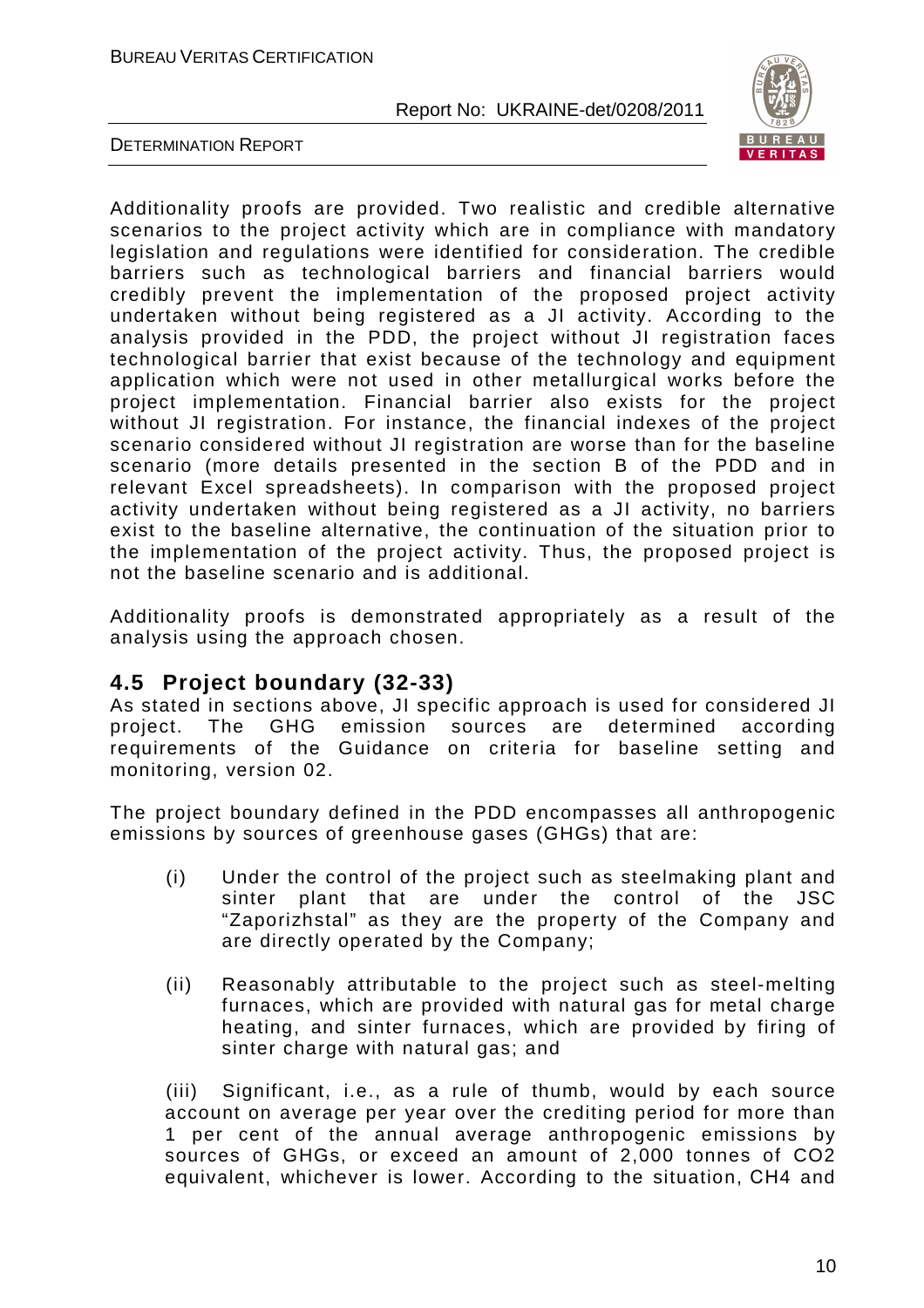

DETERMINATION REPORT

N2O emissions are not considered in the project boundaries as their total emissions are not significant in the project and baseline scenarios (less than 1 per cent of the annual average anthropogenic emissions and not exceed an amount of 2,000 t of CO2 equivalent). The quantitative assumption of СН4 and N2O emissions is presented in Excel spreadsheet.

Also, JI project boundary is presented using the principal scheme (refer to section B.3 of the project design document).

The delineation of the project boundary and the gases and sources included are appropriately described and justified in the PDD.

# **4.6 Crediting period (34)**

The PDD states the starting date of the project as the date on which the implementation or construction or real action of the project will begin or began, and the starting date is 11.08.2005, which is after the beginning of 2000.

The PDD states the expected operational lifetime of the project in years and months, which is 11 years or 132 months.

The PDD states the length of the crediting period in years and months, which is 11 years or 132 months (period 01.01.2006 – 31.12.2016), including:

− Period before the first commitment period: 2 years, 24 months (period  $01.01.2006 - 31.12.2007$ ;

− First commitment period: 5 years, 60 months (period 01.01.2008 – 31.12.2012); and

− Period after the first commitment period: 4 years, 48 months (period  $01.01.2013 - 31.12.2016$ .

Starting date of the crediting period is determined since 01.01.2006 after installation of new gas burners on steelmaking furnaces ## 1, 5, 8, 11, which is after the date the first emission reductions or enhancements of net removals are generated by the project.

The PDD states that the crediting period for the issuance of ERUs starts only after the beginning of 2008 and does not extend beyond the operational lifetime of the project.

The PDD states that the extension of its crediting period beyond 2012 is subject to the host Party approval, and the estimates of emission reductions are presented separately for those until 2012 and those until 2012 and those after 2012 in all relevant sections of the PDD.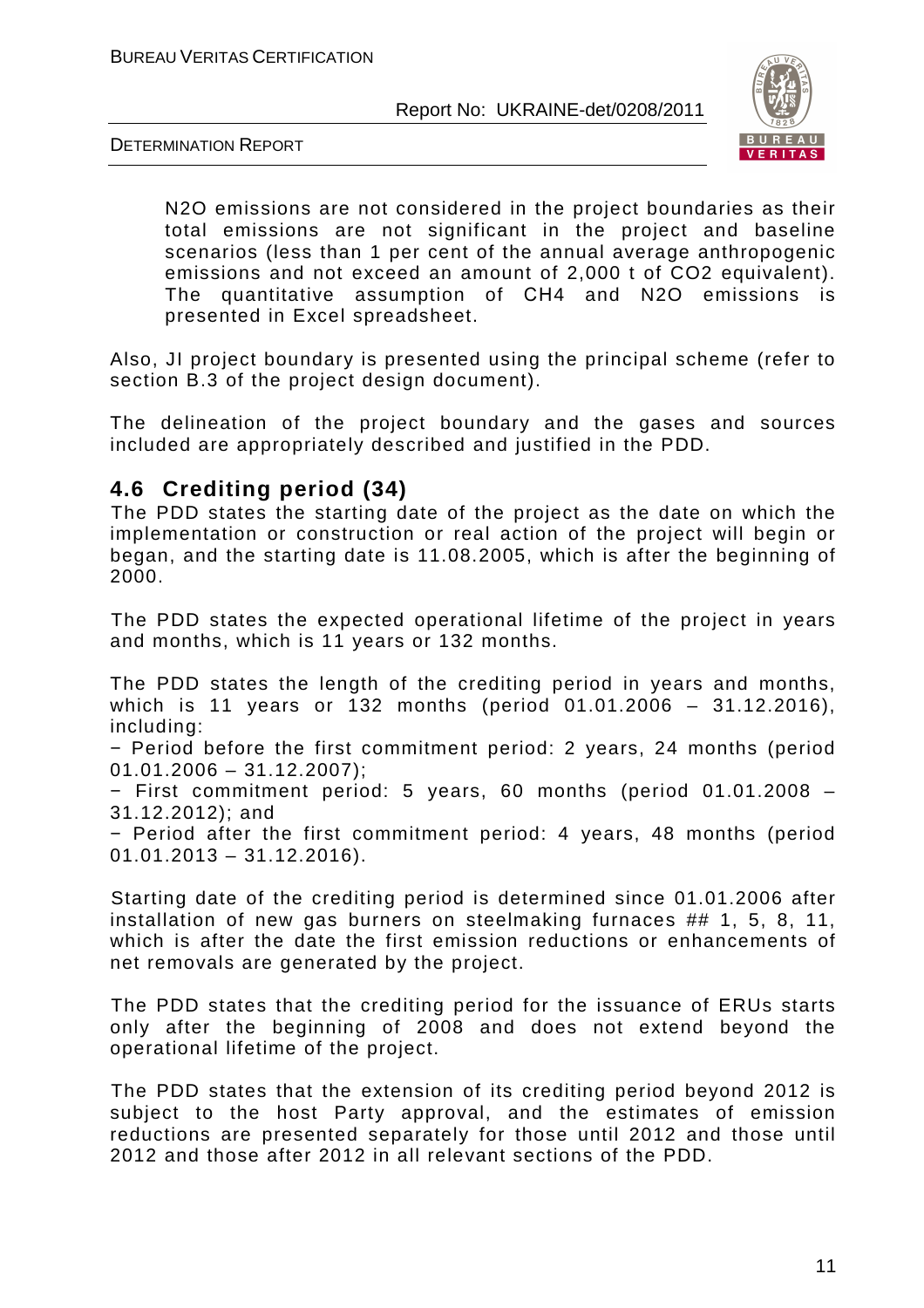

DETERMINATION REPORT

# **4.7 Monitoring plan (35-39)**

The PDD, in its monitoring plan section, explicitly indicates that JI specific approach was the selected. Identified JI specific approach is applied in accordance with the Guidance on criteria for baseline setting and monitoring.

The monitoring plan describes all relevant factors and key characteristics that will be monitored, and the period in which they will be monitored, in particular also all decisive factors for the control and reporting of project performance, such as molar fraction of j-component of natural gas, natural gas consumption for steel production in steel-smelting furnaces, natural gas consumption for firing of sinter charge in sinter plant, steel production in i- steel-smelting furnace, and sinter production in sinter plant.

The monitoring plan specifies the indicators, constants and variables that are reliable (i.e. provide consistent and accurate values), valid (i.e. be clearly connected with the effect to be measured), and that provide a transparent picture of the emission reductions or enhancements of net removals to be monitored such as number of the carbon moles per mole of natural gas j-component, СО2 density under the standard conditions (i.e. 293 K, 101.3 kPа), and СО2 emission factor from natural gas combustion.

The monitoring plan draws on the list of standard variables contained in appendix B of "Guidance on criteria for baseline setting and monitoring" developed by the JISC, as appropriate  $BE_v$ ,  $PE_v$ , and  $EF_{NG}$ .

The monitoring plan explicitly and clearly distinguishes:

(i) Data and parameters that are not monitored throughout the crediting period, but are determined only once (and thus remain fixed throughout the crediting period), and that are available already at the stage of determination, such as specific natural gas consumption for steel production in steel-smelting furnaces in the baseline scenario, specific natural gas consumption for firing of sinter charge in sinter plant in the baseline scenario, СО2 density under the standard conditions, number of the carbon moles per mole of the gaseous fuel component, and conversion factor of natural gas into standard fuel.

(ii) Data and parameters that are not monitored throughout the crediting period, but are determined only once (and thus remain fixed throughout the crediting period), but that are not already available at the stage of determination, are absent in regarded JI project.

(iii) Data and parameters that are monitored throughout the crediting period, such as natural gas consumption for steel production in steelsmelting furnaces, natural gas consumption for firing of sinter charge in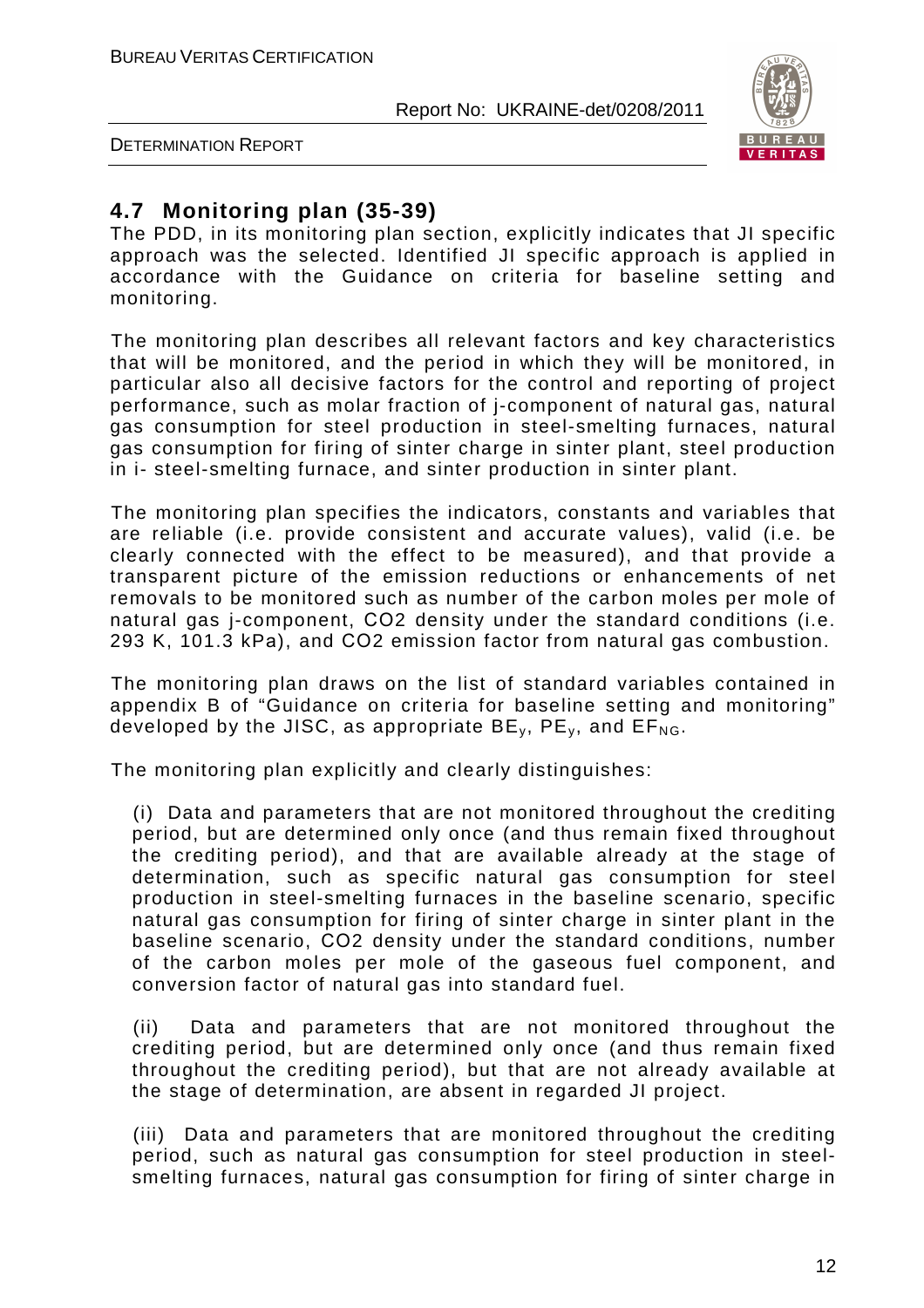

DETERMINATION REPORT

sinter plant, steel production in steel-smelting furnaces, sinter production in sinter plant, chemical composition of natural gas, and net calorific value of natural gas.

The monitoring plan describes the methods employed for data monitoring (including its frequency) and recording, such as the collection and archiving of all necessary data and information, the collection and archiving of information on environmental impacts due to the JI project, calculations with monthly recording frequency, etc. The respective information for each monitoring parameter is sufficiently described in the section D of the project design document.

The monitoring plan elaborates all algorithms and formulae used for the estimation/calculation of baseline emissions and project emissions from the project, and emission reduction, such as:

Baseline emissions

 $BE<sub>v</sub> = BE<sub>STEELPLANT,v</sub> + BE<sub>SINTERPLANT,v</sub>$ 

where,

| BE <sub>v</sub> | $-CO2$ baseline emissions, tCO <sub>2</sub>                                            |
|-----------------|----------------------------------------------------------------------------------------|
| BESTEELPLANT, y | - CO <sub>2</sub> emissions from fuel combustion in steelmaking                        |
|                 | plant in the baseline scenario, $tCO2$                                                 |
|                 | BESINTERPLANT, $v$ - CO <sub>2</sub> emissions from fuel combustion in sinter plant in |
|                 | the baseline scenario, tCO <sub>2</sub>                                                |
| y               | - vear                                                                                 |

Emissions from fuel combustion in steelmaking plant (baseline scenario)

BESTEELPLANT, $v = \Sigma$  (FC<sub>NG,F-i,BL,m</sub> \* EF<sub>CO2,NG,m</sub>)

where,

|                     | $BESTEELPLANT.v$ - $CO2$ emissions from fuel combustion in steelmaking plant in |
|---------------------|---------------------------------------------------------------------------------|
|                     | the baseline scenario, $tCO2$                                                   |
| $FC_{NG,F-i, BL,m}$ | - natural gas consumption for steel production in i- steel-                     |
|                     | smelting furnace in the baseline scenario, t of standard fuel                   |
| $EF_{CO2,NG,m}$     | - $CO2$ emission factor from natural gas combustion, tCO <sub>2</sub> /t        |
|                     | of standard fuel                                                                |

Natural gas consumption for steel production in i- steel-smelting furnace in the baseline scenario

 $FC_{NG,F-i,BL,m} = P_{STFEL,F-i,P,L,m} * SFC_{NG,F-i,BL} * 10^{-3}$ 

where,

 $FC_{NG,F-i,BL,m}$  - natural gas consumption for steel production in i- steel-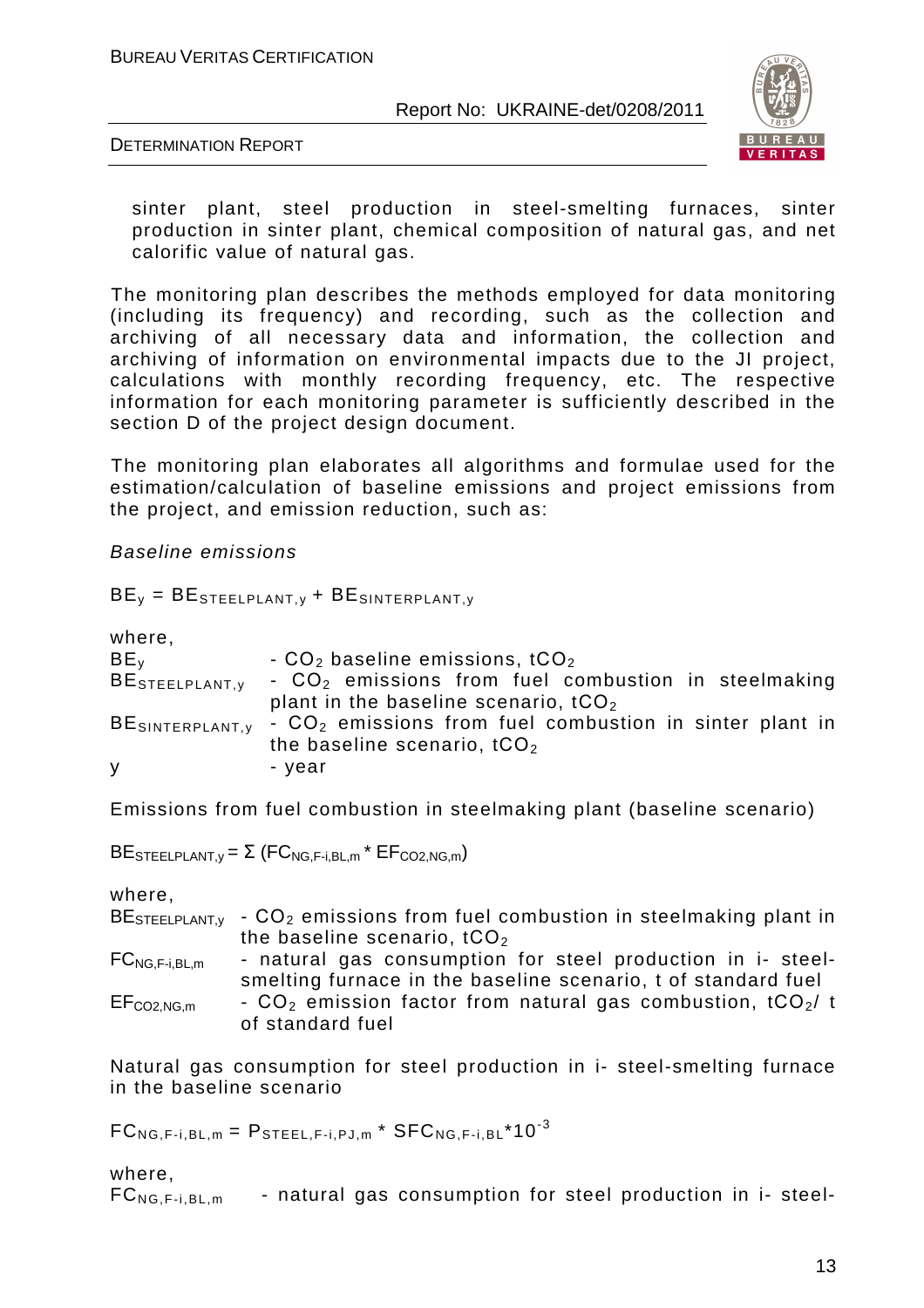

DETERMINATION REPORT

smelting furnace in the baseline scenario, t of standard fuel

- PSTEEL,F-i,PJ,m steel production in i- steel-smelting furnace in the project scenario, t
- SFC<sub>NG.F-i,BL</sub> specific natural gas consumption for steel production in i- steel-smelting furnace in the baseline scenario, kg of standard fuel/t

Specific natural gas consumption for steel production in i-steel-smelting furnace (baseline scenario)

 $SFC_{NG,F-i,BL} = \left[\Sigma(FC_{NG,F-i,BL,m}) / \Sigma(P_{STEEL,F-i,BL,m})\right] * 10^3$ 

where,

| $SFC_{NG.F-i.BL}$ | - specific natural gas consumption for steel production in                             |  |
|-------------------|----------------------------------------------------------------------------------------|--|
|                   | i-steel-smelting furnace in the baseline scenario, kg of                               |  |
|                   | standard fuel / t                                                                      |  |
| $\Gamma$          | والمتحاف والمستنقل والمتحاول والمستقل المتحاول والمتحدث والمتحاول والمستنفر والمستنفرة |  |

- $FC_{NG.F-i, BL,m}$  natural gas consumption for steel production in i-steelsmelting furnace in the baseline scenario, t of standard fuel
- P<sub>STEEL,F-i,BL,m</sub> steel production in i- steel-smelting furnace in the baseline scenario, t

Emissions from fuel combustion in sinter plant (baseline scenario)

BESINTERPLANT,  $y = \Sigma$  (FC<sub>NG, SINTERPLANT, BL, m</sub> \*  $EF_{CO2,NG,m}$ )

where,

| BESINTERPLANT, y                    | $\sim$ CO <sub>2</sub> emissions from fuel combustion in sinter plant |
|-------------------------------------|-----------------------------------------------------------------------|
|                                     | in the baseline scenario, $tCO2$                                      |
| FC <sub>NG</sub> SINTERPLANT, BL, m | - natural gas consumption for firing of sinter charge                 |
|                                     | in sinter plant in the baseline scenario, t of standard               |
|                                     | fuel                                                                  |
| $EF_{CO2,NG,m}$                     | $\sim$ CO <sub>2</sub> emission factor from natural gas combustion,   |
|                                     | $tCO2/t$ of standard fuel                                             |

Natural gas consumption for firing of sinter charge in sinter plant in the baseline scenario

 $FC_{NG, SINTERPLANT, BL,m} = P_{SINTER, PJ,m} * SFC_{NG, SINTER, BL} * 10^{-3}$ 

scenario, t

where,

|                    | $FC_{NG, SINTERPLANT, BL,m}$ - natural gas consumption for firing of sinter charge<br>in sinter plant in the baseline scenario, t of standard |
|--------------------|-----------------------------------------------------------------------------------------------------------------------------------------------|
| $P_{SINTER, PJ,m}$ | fuel<br>- sinter production in sinter plant in the project                                                                                    |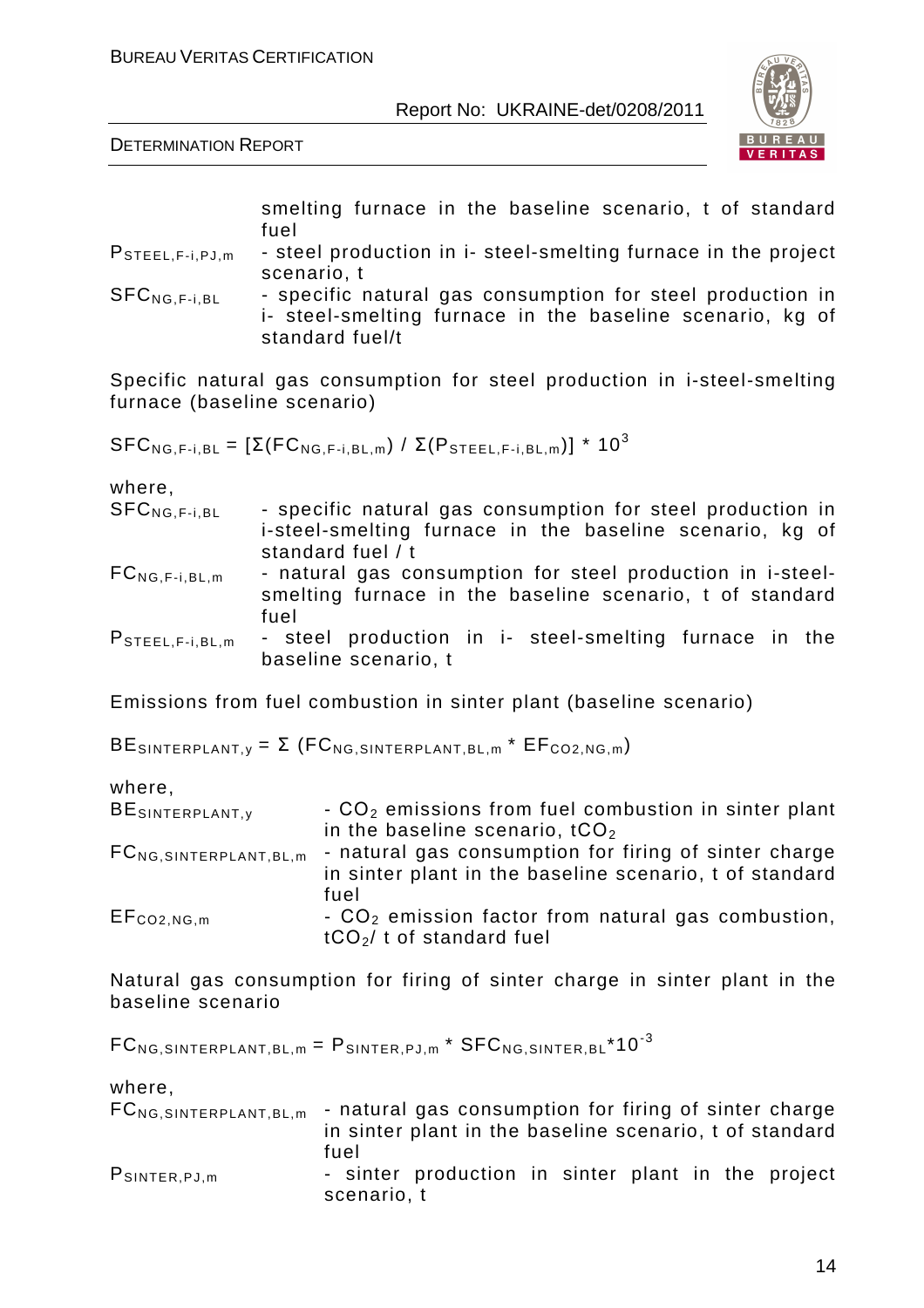

DETERMINATION REPORT

SFC<sub>NG,SINTER,BL</sub> - specific natural gas consumption for firing of sinter charge in sinter plant in the baseline scenario, kg of standard fuel/t

Specific natural gas consumption for firing of sinter charge in sinter plant (baseline scenario)

SFC<sub>NG,SINTER,BL</sub> =  $[\Sigma(FC_{NG, SINTERPLANT,BL,m}) / \Sigma(P_{SINTER,BL,m}) * k_{NG})] * 10^3$ 

| where,                        |                                                              |
|-------------------------------|--------------------------------------------------------------|
| SFC <sub>NG, SINTER, BL</sub> | - specific natural gas consumption for firing of sinter      |
|                               | charge in sinter plant in the baseline scenario, kg of       |
|                               | standard fuel/t                                              |
| $FC_{NG, SINTERPLANT, BL,m}$  | - Natural gas consumption for firing of sinter charge        |
|                               | in sinter plant in the baseline scenario, th. m <sup>3</sup> |
| $P_{SINTER, BL,m}$            | - sinter production in sinter plant in the baseline          |
|                               | scenario, t                                                  |
| $k_{NG}$                      | - conversion factor of natural gas into standard fuel,       |
|                               | t of standard fuel/thousand m <sup>3</sup>                   |

СО2 emission factor from natural gas combustion (baseline scenario)

 $EF_{CO2,NG,m} = \Sigma (W_{j,NG,m} * n_{C,j} * p_{CO2}) / NCV_{NG,m} * 7000$ 

where,

| $EF_{CO2,NG,m}$ | $\sim$ CO <sub>2</sub> emission factor from natural gas combustion, tCO <sub>2</sub> /t of<br>standard fuel |
|-----------------|-------------------------------------------------------------------------------------------------------------|
| $W_{i,NG,m}$    | - molar fraction of j-component of natural gas, fraction                                                    |
| $n_{C,i}$       | - number of the carbon moles per mole of natural gas j-                                                     |
|                 | component                                                                                                   |
| $p_{CO2}$       | - CO <sub>2</sub> density under the standard conditions (293 K, 101.3)<br>$kPa$ ), kg/m <sup>3</sup>        |
| $NCV_{NG.}$     | - net calorific value of natural gas, kcal / $m3$                                                           |
| 7000            | - calorific value of standard fuel, kcal / kg                                                               |

Project emissions

 $PE<sub>v</sub> = PE<sub>STEELPLANT,v</sub> + PE<sub>SINTERPLANT,v</sub>$ 

| where,              |                                                                            |
|---------------------|----------------------------------------------------------------------------|
| $PE_v$              | $-CO2$ project emissions, tCO <sub>2</sub>                                 |
| PE STEELPLANT, y    | $\sim$ CO <sub>2</sub> emissions from fuel combustion in steelmaking plant |
|                     | in the project scenario, $tCO2$                                            |
| $PE$ SINTERPLANT, V | $-CO2$ emissions from fuel combustion in sinter plant in the               |
|                     | project scenario, $tCO2$                                                   |
| y                   | – year                                                                     |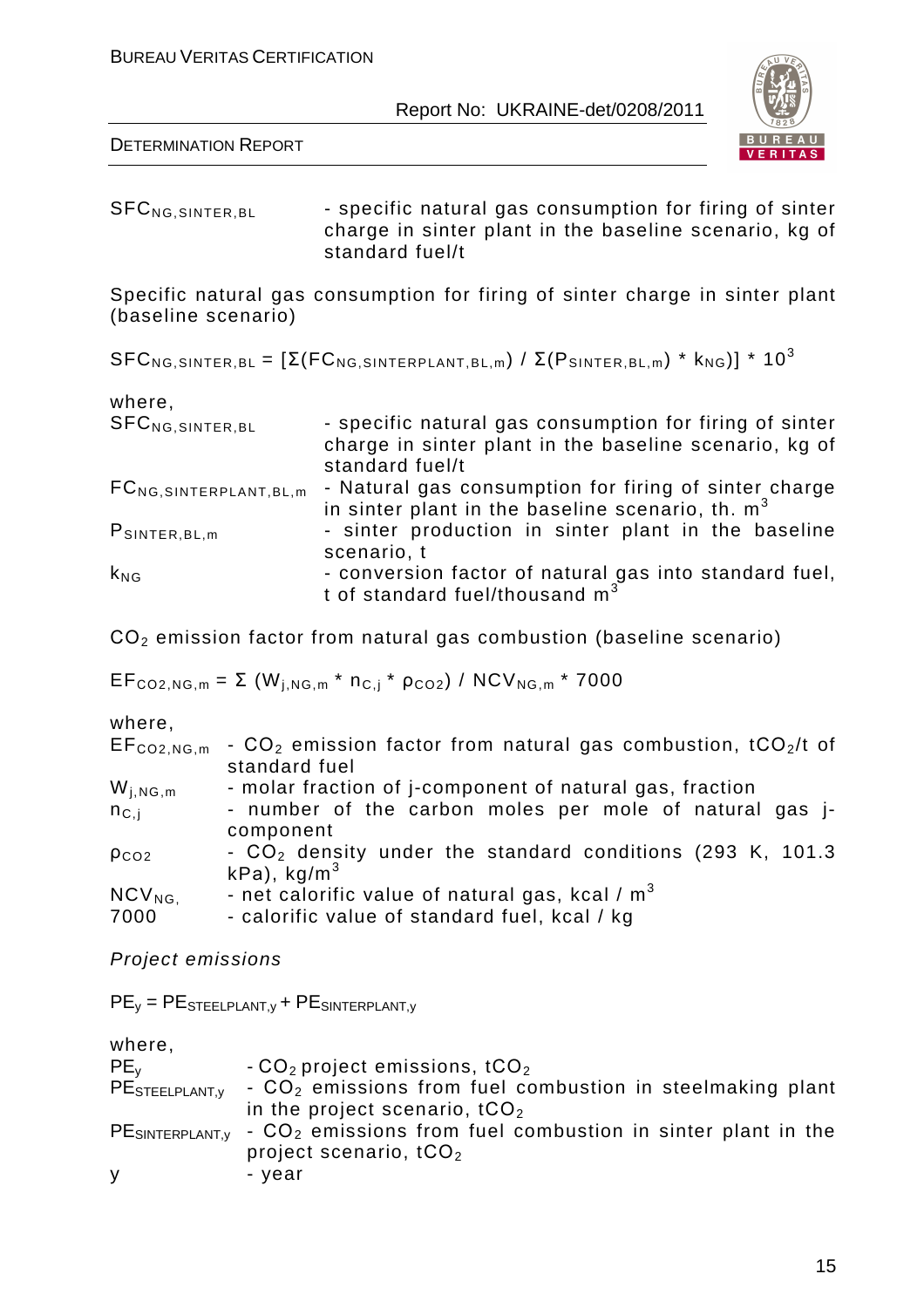DETERMINATION REPORT



Emissions from fuel combustion in steelmaking plant (project scenario)

 $PE$ STEELPLANT,y =  $\Sigma$  (FC<sub>NG,F-i,PJ,m</sub> \* EF<sub>CO2,NG,m</sub>)

| where,                                                 |                                                                          |
|--------------------------------------------------------|--------------------------------------------------------------------------|
| $PE$ STEELPLANT, $v$                                   | - CO <sub>2</sub> emissions from fuel combustion in steelmaking plant in |
|                                                        | the project scenario, $tCO2$                                             |
| $FC_{\mathsf{NG},\mathsf{F-i},\mathsf{PJ},\mathsf{m}}$ | - natural gas consumption for steel production in i- steel-              |
|                                                        | smelting furnace in the project scenario, t of standard fuel             |
| $EF_{CO2,NG,m}$                                        | - $CO2$ emission factor from natural gas combustion, tCO <sub>2</sub> /t |
|                                                        | of standard fuel                                                         |
|                                                        |                                                                          |

Natural gas consumption for steel production in i-steel-smelting furnace (project scenario)

 $FC_{NG,F-i,PJ,m} = \{[(FC'_{NG,STEELPLANT,PJ,m} - \Sigma FC'_{NG,F-i,PJ,m}) / (\Sigma P_{STEEL,F-i,PJ,m}) *$  $P_{\text{STEEL},F-i,PJ,m}$  +  $FC'_{\text{NG},F-i,PJ,m}$ <sup>\*</sup> $k_{\text{NG}}$ 

#### where,

| $FC_{NG,F-i,PJ,m}$           | - natural gas consumption for steel production in i-<br>steel-smelting furnace in the project scenario, t of |
|------------------------------|--------------------------------------------------------------------------------------------------------------|
|                              | standard fuel                                                                                                |
| $FC'_{NG, STEELPLANT, PJ,m}$ | - total natural gas consumption in steel plant in the                                                        |
|                              | project scenario, thousand $m3$                                                                              |
| $FC'_{NG,F-i,PJ,m}$          | - natural gas consumption in i-steel-smelting furnace                                                        |
|                              | in the project scenario, thousand $m3$                                                                       |
| $P$ STEEL, $F-i$ , $PJ$ , m  | - steel production in i-steel-smelting furnace in the                                                        |
|                              | project scenario, t                                                                                          |
| $k_{NG}$                     | - conversion factor of natural gas into standard fuel,                                                       |
|                              | t of standard fuel/thousand m <sup>3</sup>                                                                   |

Emissions from fuel combustion in sinter plant (project scenario)

 $PE$ SINTERPLANT,  $y = \Sigma$  (FC<sub>NG</sub>, SINTERPLANT, PJ, m<sup>\*</sup>  $k_{NG}$ <sup>\*</sup> EF<sub>CO2, NG, m)</sub>

| where,                        |                                                                    |
|-------------------------------|--------------------------------------------------------------------|
| PESINTERPLANT, y              | $-$ CO <sub>2</sub> emissions from fuel combustion in sinter plant |
|                               | in the project scenario, $tCO2$                                    |
| $FC_{NG, SINTERPLANT, PJ, m}$ | - natural gas consumption for firing of sinter charge              |
|                               | in sinter plant in the project scenario, thousand $m3$             |
| $EF_{CO2,NG,m}$               | $-CO2$ emission factor from natural gas combustion,                |
|                               | $tCO2/t$ of standard fuel                                          |
| $k_{NG}$                      | - conversion factor of natural gas into standard fuel,             |
|                               | t of standard fuel/thousand m <sup>3</sup>                         |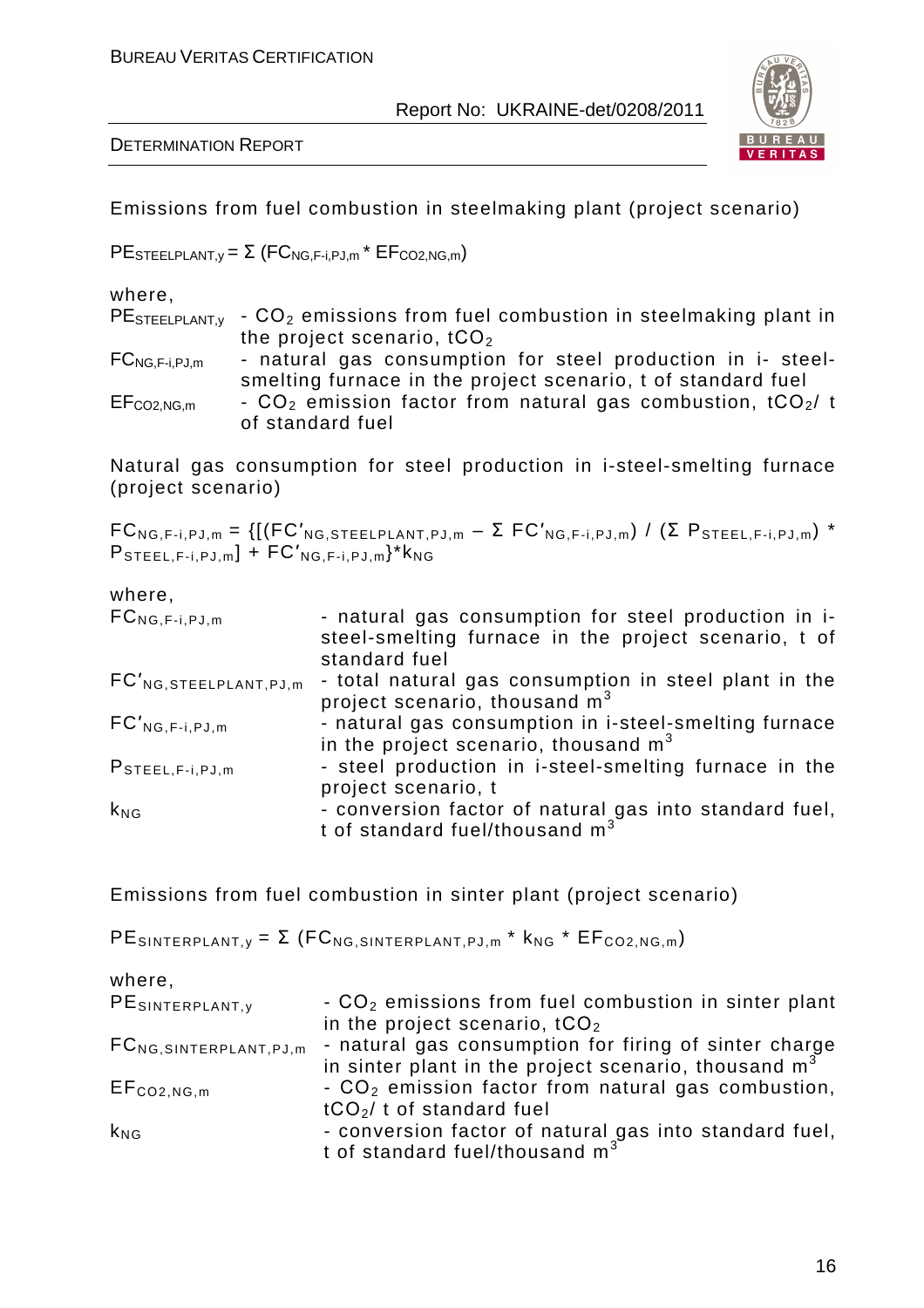

DETERMINATION REPORT

СО2 emission factor from natural gas combustion (project scenario)

 $EF_{CO2,NG,m} = \Sigma (W_{i,NG,m} * n_{C,i} * p_{CO2}) / NCV_{NG,m} * 7000$ 

| where,          |                                                                             |
|-----------------|-----------------------------------------------------------------------------|
| $EF_{CO2,NG,m}$ | - $CO2$ emission factor from natural gas combustion, tCO <sub>2</sub> /t of |
|                 | standard fuel                                                               |
| $W_{j,NG,m}$    | - molar fraction of j-component of natural gas, fraction                    |
| $n_{\rm C,i}$   | - number of the carbon moles per mole of natural gas <i>j</i> -             |
|                 | component                                                                   |
| $p_{CO2}$       | $-CO2$ density under the standard conditions (293 K, 101.3)                 |
|                 | $kPa$ , kg/m <sup>3</sup>                                                   |
| $NCV_{NG,m}$    | - net calorific value of natural gas, kcal / $m3$                           |
| 7000            | - calorific value of standard fuel, kcal / kg                               |

Emission reductions

 $ER_v = BE_v - PE_v$ 

where,

| ER <sub>v</sub> | - $CO2$ emission reductions, tCO <sub>2</sub> |
|-----------------|-----------------------------------------------|
| BE <sub>v</sub> | $-CO2$ baseline emissions, tCO <sub>2</sub>   |
| PE <sub>v</sub> | - $CO2$ project emissions, tCO <sub>2</sub>   |
| v               | - vear                                        |

As a fact, more detailed information about formulas used for calculations provided in Annex 3 to the PDD.

The monitoring plan presents the quality assurance and control procedures for the monitoring process. As PDD describes, measuring devices are calibrated in compliance with the state regulation, in- plant standards and approved methodologies. This includes, as appropriate, information on calibration and on how records on data and/or method validity and accuracy are kept and made available on request.

The monitoring plan clearly identifies the responsibilities and the authority regarding the monitoring activities. As a matter of fact, department of automatization and metrology of the JSC "Zaporizhstal" is responsible for calibration and verification of measurement equipment. Furthermore, the initial data for calculation of GHG emission reductions will be prepared monthly by the chief power engineer department, open-hearth plant and sinter plant based on primary data collected by department of productweighting systems (DPWS), control equipment and automatization (CEA) department and supplier of natural gas. The Laboratory for environmental protection of the JSC "Zaporizhstal" collects all monitoring data and calculates the GHG emission reductions. The detailed scheme of the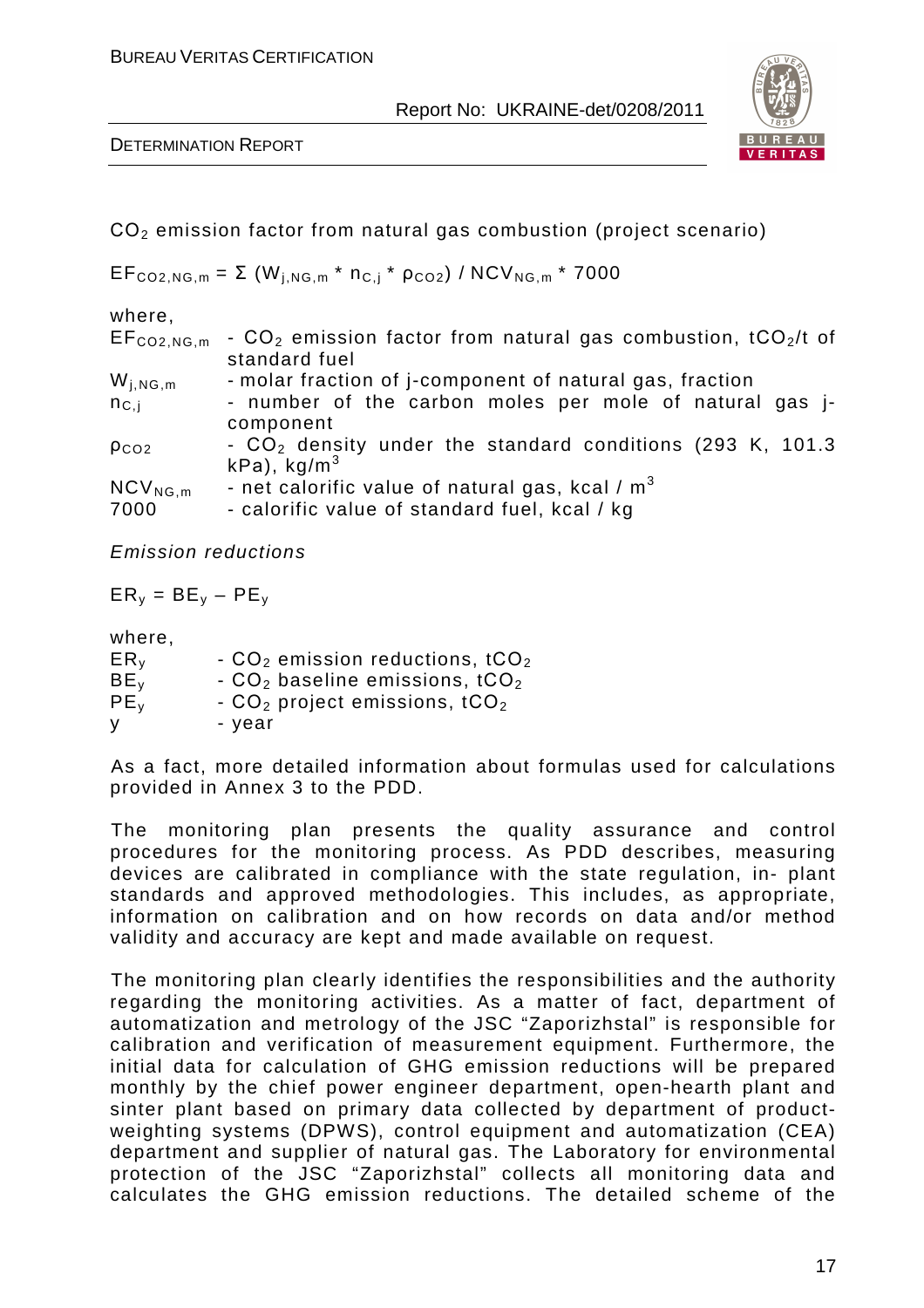

DETERMINATION REPORT

monitoring data collection, delivery and processing is provided in section D.2 of the project design document.

On the whole, the monitoring report reflects good monitoring practices appropriate to the project type.

The monitoring plan provides, in tabular form, a complete compilation of the data that need to be collected for its application, including data that are measured or sampled and data that are collected from other sources (e.g. official statistics, expert judgment, proprietary data, commercial and scientific literature etc.) but not including data that are calculated with equations.

The monitoring plan indicates that the data monitored and required for verification are to be kept for two years after the last transfer of ERUs for the project.

### **4.8 Leakage (40-41)**

The PDD appropriately describes an assessment of the potential leakage of the project and appropriately explains which sources of leakage are to be calculated, and which can be neglected, such as emissions arising from natural gas use (e.g. extraction, processing, and transport) for steelmaking and sinter plants at the JSC "Zaporizhstal" and emissions arising from energy resources production used in sinter and steelmaking plant at the JSC "Zaporizhstal" as electricity, compressed air, technical water and oxygen.

According to the provided information in the PDD, the project implementation provides to the natural gas consumption decrease in steelmaking and sinter plants at JSC "Zaporizhstal". Therefore, the emissions from natural gas use (e.g. extraction, processing, and transport) will be also decreased. The leakage from natural gas use can be excluded from consideration. This is a conservative approach for emission reductions calculation as that provides to less emission reductions.

Moreover, the change of the energy resources consumption in sinter and steelmaking plant and potential leakage are assessed and presented by project developer in Excel spreadsheets. The estimation shows that leakage is insignificant and can be neglected.

### **4.9 Estimation of emission reductions or enhancements of net removals (42-47)**

The PDD indicates assessment of emissions in the baseline scenario and in the project scenario as the approach chosen to estimate the emission reductions generated by the JI project.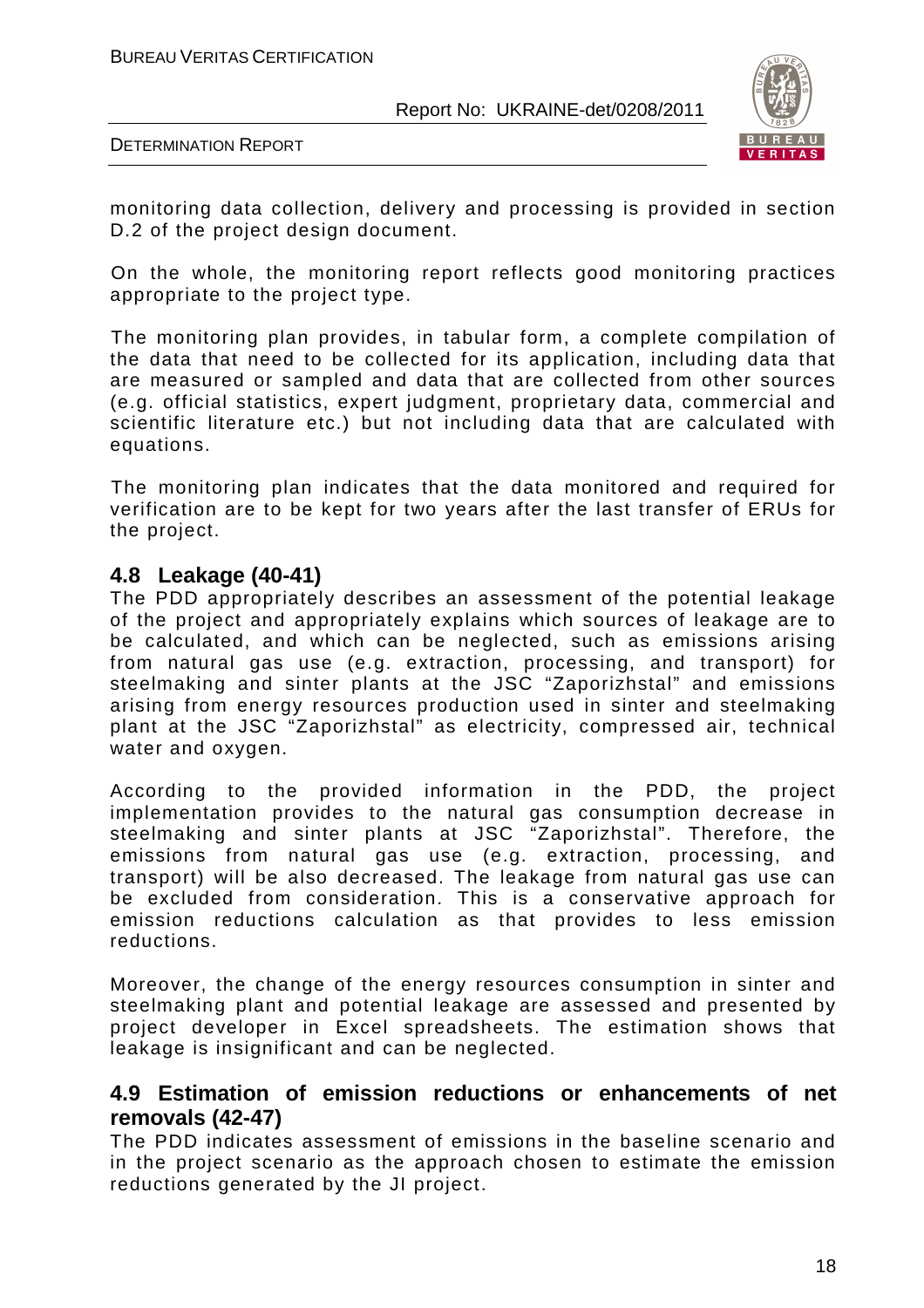

DETERMINATION REPORT

The PDD provides the ex ante estimates of:

(a) Emissions of the project scenario (within the project boundary), which are 2,060,766 tons of  $CO<sub>2</sub>$  eq for the first commitment period (2008-2012), 992,940 tons of  $CO<sub>2</sub>$  eq resulted due to the project before the first commitment period (2006-2007), and 1,804,668 tons of  $CO<sub>2</sub>$  eq that will be achieved after the first commitment period (2013-2016).

(b) The leakage is negligible in the frame of regarded JI project.

(c) Emissions of the baseline scenario (within the project boundary), which are 2,522,066 tons of  $CO<sub>2</sub>$  eq for the first commitment period (2008-2012), 1,218,679 tons of  $CO<sub>2</sub>$  eq resulted due to the project before the first commitment period (2006-2007), and 2,195,596 tons of  $CO<sub>2</sub>$  eq that will be achieved after the first commitment period (2013-2016).

(d) Emission reductions adjusted by leakage (based on (c)-(a) above), which are  $461,300$  tons of  $CO<sub>2</sub>$  eq for the first commitment period (2008-2012), 225,739 tons of  $CO<sub>2</sub>$  eq resulted due to the project before the first commitment period (2006-2007), and 390,928 tons of  $CO<sub>2</sub>$  eq that will be achieved after the first commitment period (2013-2016).

The estimates referred to above are given:

(a) On a annual basis;

- (b) From 01/01/2006 to 31/12/2016, covering the whole crediting period;
- (c) On a source-by-source/sink-by-sink basis;
- (d) For GHG gas, such as  $CO<sub>2</sub>$ ;

(e) In tonnes of CO2 equivalent, using global warming potentials defined by decision 2/CP.3 or as subsequently revised in accordance with Article 5 of the Kyoto Protocol;

The formula used for calculating the estimates referred above, which are for baseline emissions, project emissions, and emission reductions, are consistent throughout the PDD.

Data sources used for calculating the estimates referred to above, such as technical reports, certificate of physical and chemical parameters of natural gas, IPCC, scientific literature etc. are clearly identified, reliable and transparent.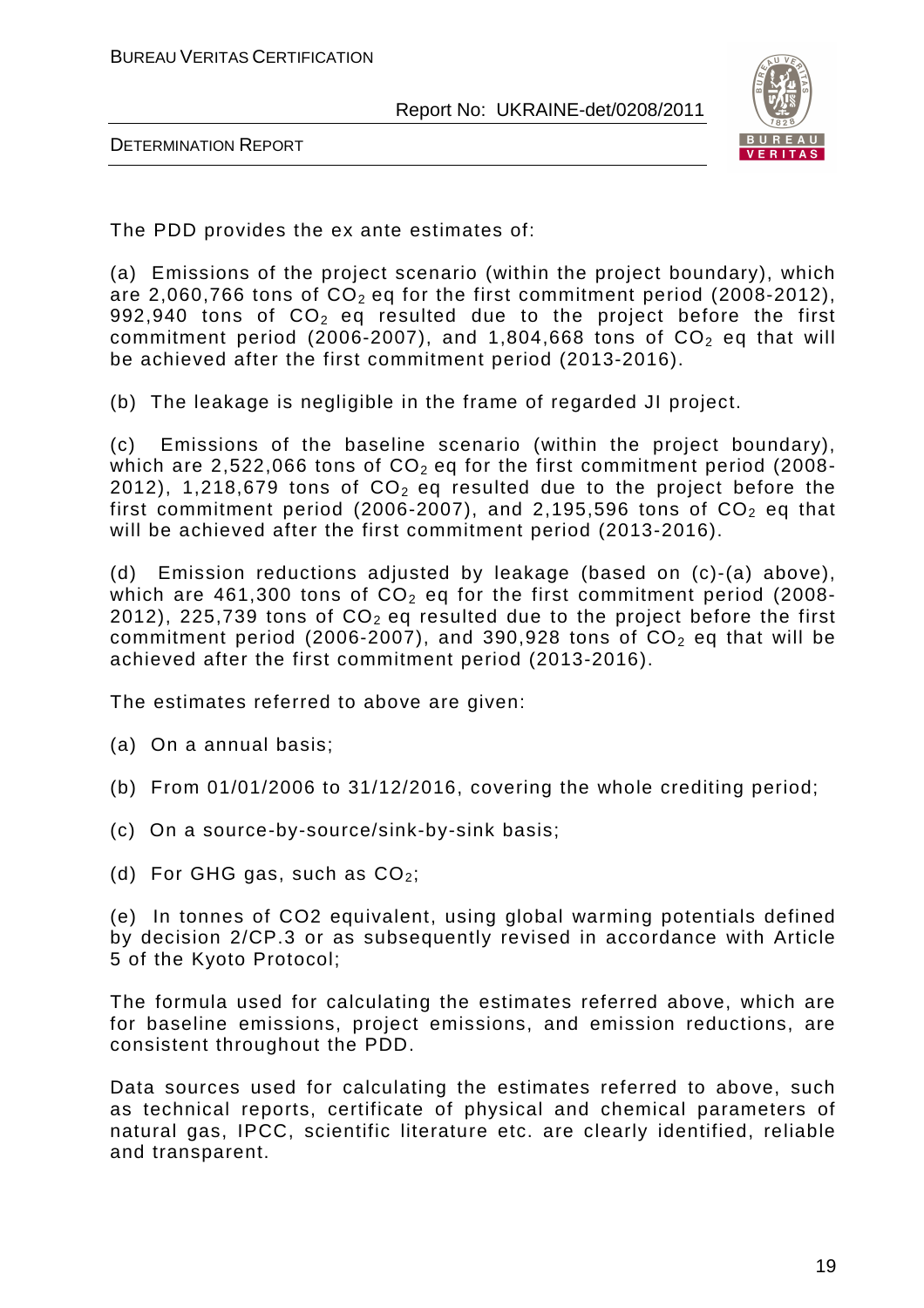

DETERMINATION REPORT

Emission factor, such as  $CO<sub>2</sub>$  emission factor from natural gas combustion, are to be calculated according to the formulae that selected by carefully balancing accuracy and reasonableness, and appropriately justified of the choice.

The estimation referred to above is based on conservative assumptions and the most plausible scenarios in a transparent manner. Based on the document review, the estimates referred to above are consistent throughout the PDD.

The PDD, on version 02, includes an illustrative ex ante emissions calculation.

### **4.10 Environmental impacts (48)**

The PDD lists and attaches documentation on the analysis of the environmental impacts of the project, including transboundary impacts, in accordance with procedures as determined by the host Party, such as

- DBN А.2.2-1-2003 "Project making. Containing of environmental impact assessment (EIA) while project and construction of factories, buildings and facilities" approved by order of Gosstroy of Ukraine from 15.12.2003 # 214 and implemented since 01.04.2004;
- The law of Ukraine "About environmental expertise" № 45/95-ВР dated on 09.02.1995; and
- Reports on air protection for 2004-2007. Form № 2-TP Air (annual).

The PDD states that the considered project of the JSC "Zaporizhstal" is not complying with mentioned area of an environmental impact assessment, therefore, the environmental impact assessment was not undertaken.

The data from the PDD shows that the project implementation provides to the decrease of negative environmental impact because of pollutant emission reductions from fuel combustion. In the documents regarded the following environmental impacts by project implementation: waste water, industrial waste, electro-magnetic, and ionizing radiation, etc. Take into consideration mentioned above possible environmental impacts, specific actions are undertaken for environment protection in steel and sinter plants at JSC "Zaporizhstal".

According to the provided information, the project does not lead to negative transboundary effect.

The PDD provides conclusion and all references to supporting documentation of an environmental impact assessment undertaken in accordance with the procedures as required by the host Party.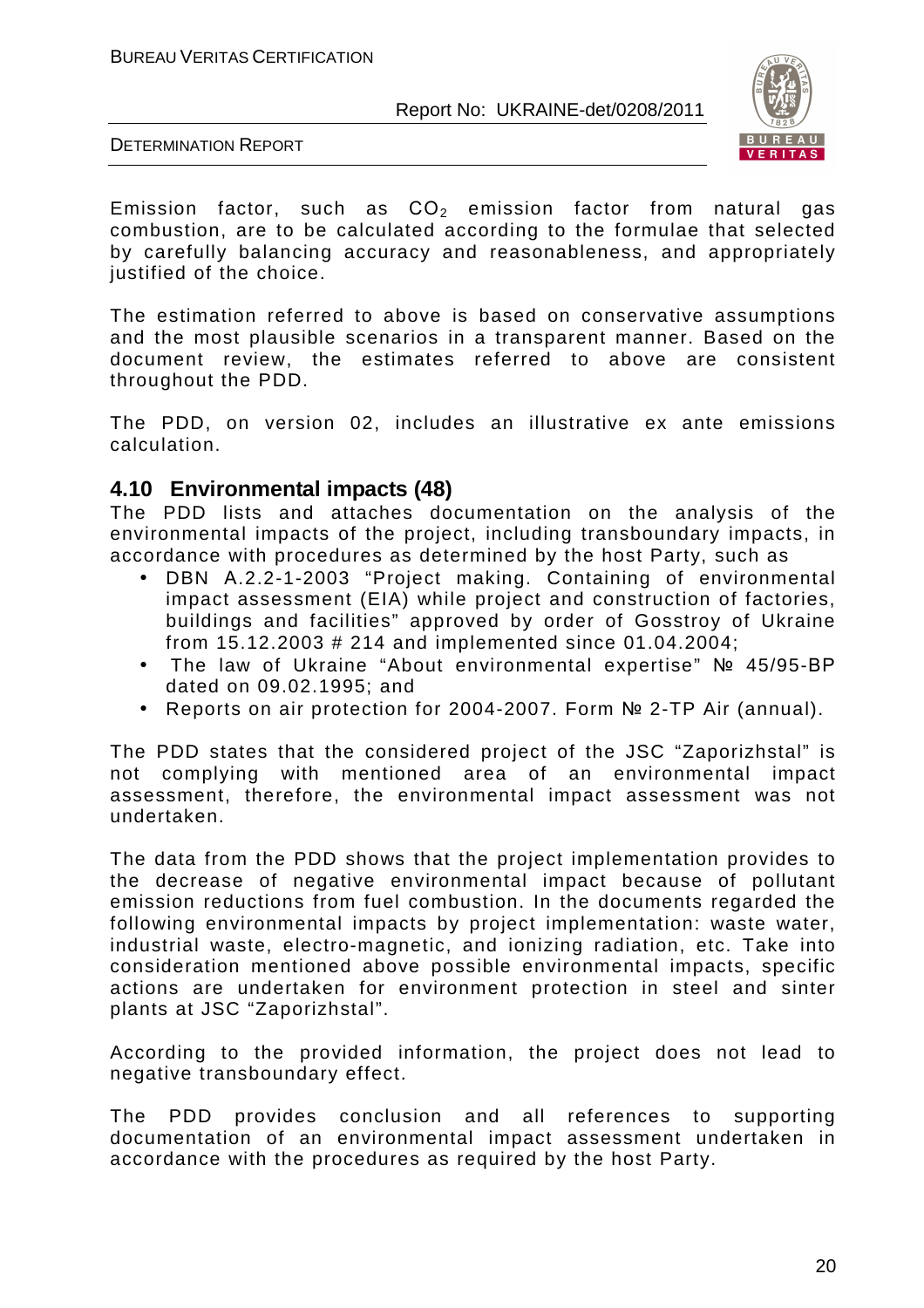

DETERMINATION REPORT

# **4.11 Stakeholder consultation (49)**

Based on provided documentations, there is concluded that stakeholder consultation was not undertaken as it is not required by the host party legislation.

# **4.12 Determination regarding small scale projects (50-57)**

Not applicable.

# **4.13 Determination regarding land use, land-use change and forestry (LULUCF) projects (58-64)**

Not applicable.

**4.14 Determination regarding programmes of activities (65-73)**  Not applicable.

# **5 SUMMARY AND REPORT OF HOW DUE ACCOUNT WAS TAKEN OF COMMENTS RECEIVED PURSUANT TO PARAGRAPH 32 OF THE JI GUIDELINES**

No comments, pursuant to paragraph 32 of the JI Guidelines, were received.

# **6 DETERMINATION OPINION**

Bureau Veritas Certification has performed a determination of the Project "Energy efficiency increase in steelmaking and sinter plants JSC "Zaporizhstal" in Ukraine. The determination was performed on the basis of UNFCCC criteria and host country criteria and also on the criteria given to provide for consistent project operations, monitoring and reporting.

The determination consisted of the following three phases: i) a desk review of the project design and the baseline and monitoring plan; ii) follow-up interviews with project stakeholders; iii) the resolution of outstanding issues and the issuance of the final determination report and opinion.

Project participant/s used the latest version of Guidance on criteria for baseline setting and monitoring for demonstration of the additionality. In line with this document, the PDD provides analysis of key factors affected future scenarios implementation, to determine that the project activity itself is not the baseline scenario.

Emission reductions attributable to the project are hence additional to any that would occur in the absence of the project activity. Given that the project is implemented and maintained as designed, the project is likely to achieve the estimated amount of emission reductions.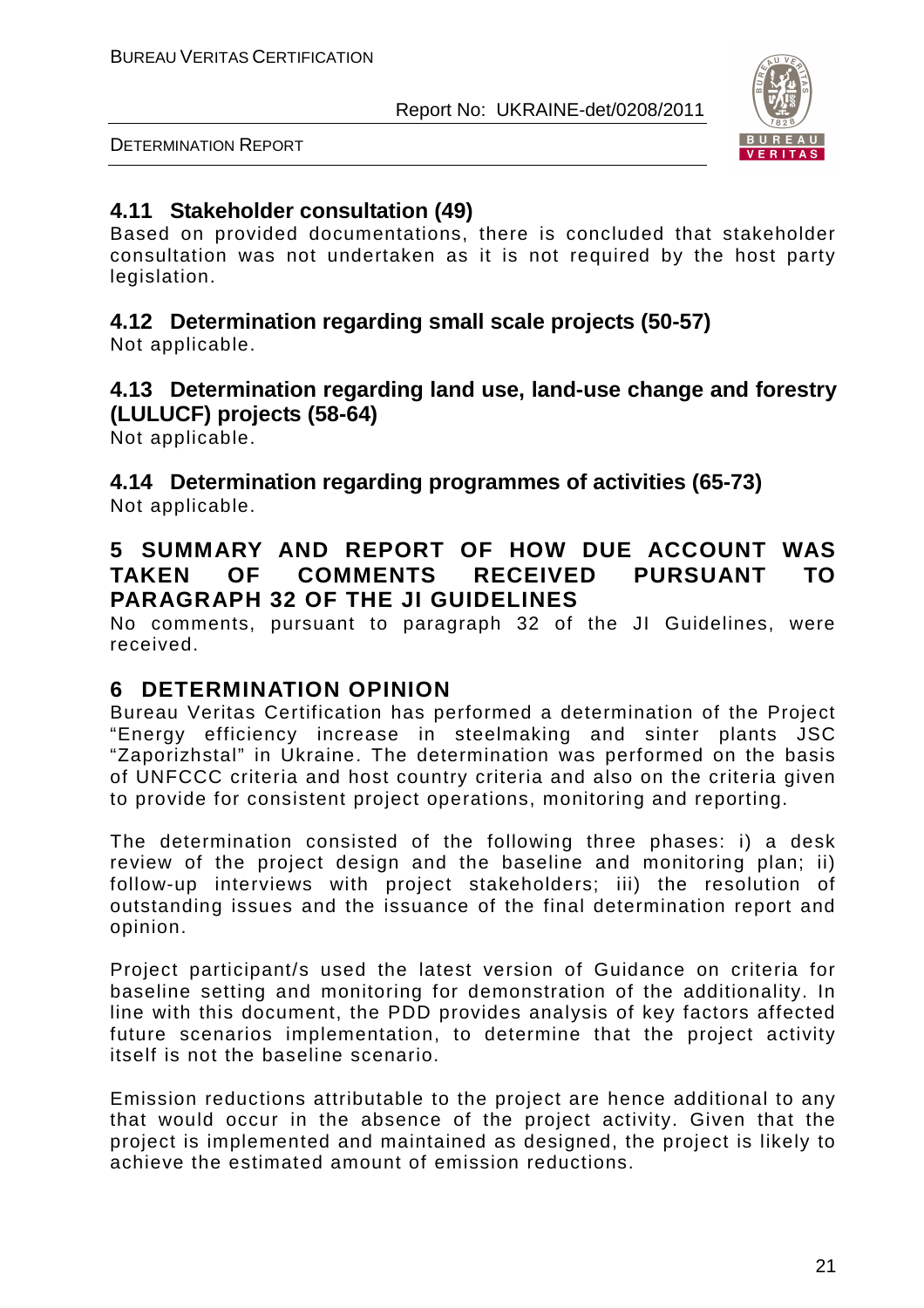

DETERMINATION REPORT

The determination revealed pending issue (CAR01) related to the current determination stage of the project: the issue of the written approval of the project and the authorization of the project participant by the host Party. If the written approval and the authorization by the host Party are awarded, it is our opinion that the project as described in the project design document, version 02 meets all the relevant UNFCCC requirements for the determination stage and the relevant host Party criteria.

The review of the project design documentation (version 02) and the subsequent follow-up interviews during the site visit have provided Bureau Veritas Certification with sufficient evidence to determine the fulfillment of stated criteria. In our opinion, the project correctly applies and meets the relevant UNFCCC requirements for the JI and the relevant host country criteria.

The determination is based on the information made available to us and the engagement conditions detailed in this report.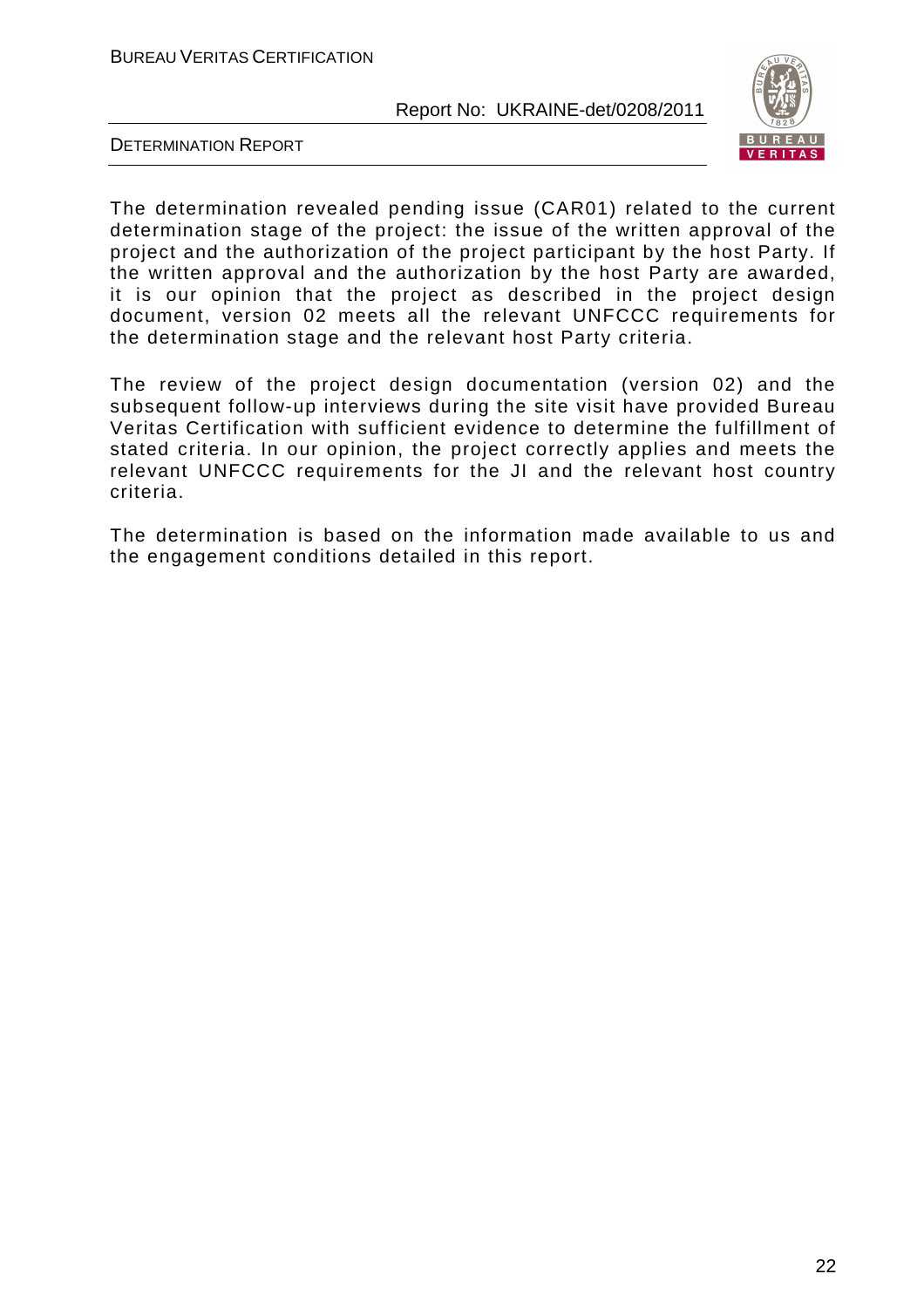

DETERMINATION REPORT

# **7 REFERENCES**

### **Category 1 Documents:**

Documents provided by CJSC "National Carbon Sequestration Foundation" that relate directly to the GHG components of the project.

- /1/ Project Design Document of JI project "Energy efficiency increase in steelmaking and sinter plants JSC "Zaporizhstal", Ukraine" version 01 dated 17.11.2010
- /2/ Project Design Document of JI project "Energy efficiency increase in steelmaking and sinter plants JSC "Zaporizhstal", Ukraine" version 02 dated 15.03.2011
- /3/ Guidelines for Users of the Join Implementation Project Design Document Form, version 04, JISC
- /4/ Joint Implementation Project Design Document Form, version 01
- /5/ Glossary of JI terms, version 02, JISC.
- /6/ Guidance on Criteria for Baseline Setting and Monitoring, version 02, JISC.

### **Category 2 Documents:**

Background documents related to the design and/or methodologies employed in the design or other reference documents.

- /1/ Protocol of meeting of technical director on gas burners installation with spray and niche technology dated 19.05.2005.
- /2/ Information note #84/121 dated 20.02.2011 on pollutant emissions into the air from the open-hearth furnaces for 2010.
- /3/ Information note #84/165 dated 16.02.2009 on pollutant emissions into the air from the open-hearth furnaces for 2008.
- /4/ Information note #84/20 dated 15.02.2007 on pollutant emissions into the air from the open-hearth furnaces for 2006.
- /5/ Information note #84/63 dated 12.01.2006 on pollutant emissions into the air from the open-hearth furnaces for 2005.
- /6/ Information note #84/73 dated 20.01.2008 on pollutant emissions into the air from the open-hearth furnaces for 2007.
- /7/ Information note #84/75 dated 18.01.2005 on pollutant emissions into the air from the open-hearth furnaces for 2004.
- /8/ Information note #84/92 dated 25.01.2010 on pollutant emissions into the air from the open-hearth furnaces for 2009.
- /9/ Journal of agglomerate overbalancing for 22.02.2011; invoice #1472.
- /10/ Letter #08/11-01 dated 08.11.2010 of LLC ''Production plant ''Spetsgasprom'' to deputy technical director and main power engineering specialist A. Lykov at OJSC ''Zaporizhstal''.
- /11/ License AA #486268 on building activity dated 30.01.2003. It is valid from 30.01.2003 to 30.01.2006.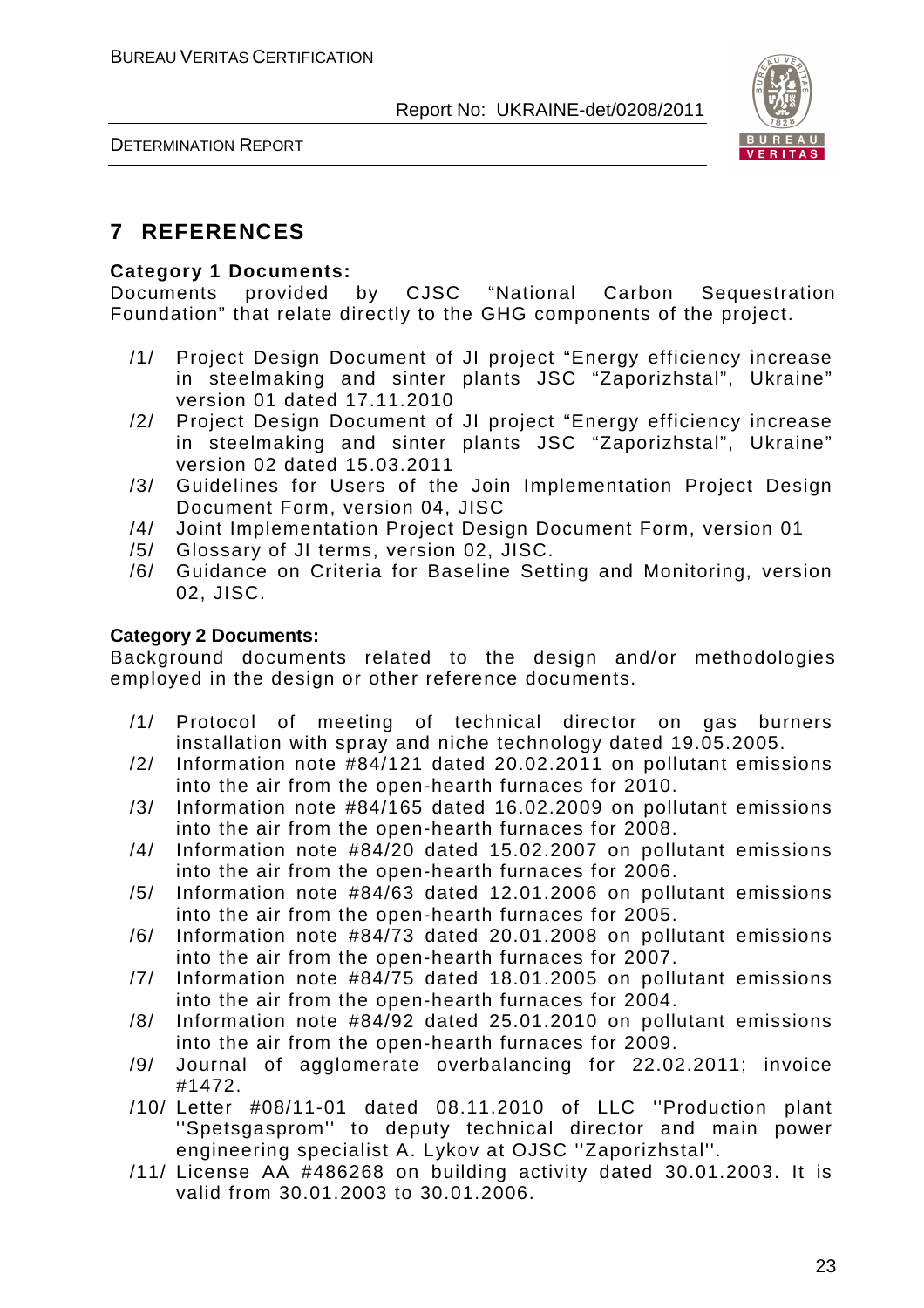

- /12/ Passport of gas burner with spray and niche technology and with module СНГМ, gas burner with spray and niche technology СНГ-55ВС #0386.
- /13/ Passport of gas burner with spray and niche technology and with module СНГМ.
- /14/ Passport of MM parameters and characteristics of environment, ser. #4713, ser. #224123, OJSC ''Zaporizhstal'', steelmaking plant; Results of state verification dated 21.05.2010.
- /15/ Passport of MMU parameters and characteristics, ser. #08147118, ser. #82828, OJSC ''Zaporizhstal'', steelmaking plant dated 05.05.2009; Calibration results dated 06.05.2010.
- /16/ Passport of MMU parameters and characteristics, ser. #82670, OJSC ''Zaporizhstal'', section of КВПіА, sinter plant dated 01.04.2010. Calibration results dated 01.04.2010.
- /17/ Passport of MMU parameters and characteristics, ser. #82670, OJSC ''Zaporizhstal'', section of КВПіА, sinter plant dated 03.03.2008. Calibration results dated 26.03.2010.
- /18/ Permit #224.03.30-29.56.4 for production and application of production devices dated 26.02.2003; issued by LLC ''SC Flogiston''. It is valid to 26.02.2006.
- /19/ Permit #2310136600-39 for pollutant emissions into the air by stationary sources, issued to OJSC ''Zaporizhstal'' dated 30.12.2009. Permit is valid 10 years, from 30.12.2009 to29.12.2019.
- /20/ Photo Device for natural gas pressure defining, steelmaking plant.
- /21/ Photo Gas burner with spray and niche technology in steelmaking plant.
- /22/ Photo Lever and mechanic track scales #359 BB-200, inventory #10600137.
- /23/ Photo Natural gas device for pressure defining, sinter plant of OJSC ''Zaporizhstal''.
- /24/ Photo Natural gas flowmeter СНГ left, two-bath steel melting aggregate #1 of steelmaking plant.
- /25/ Photo Natural gas flowmeter СНГ right, two-bath steel melting aggregate #1 of steelmaking plant.
- /26/ Photo Natural gas flowmeter, sinter plant of OJSC ''Zaporizhstal''.
- /27/ Photo Natural gas general flowmeter, open-hearth furnace.
- /28/ Program of specific courses for steelmaking plant personnel training (masters of furnaces unit, steel founders, steel founders assistant, casting masters, steel casting masters) device and operation of gas burners with spray and niche technology of type СНГ at open-hearth furnaces, stirrers and for drying of steel casting buckets, approved on 05.01.2006.
- /29/ Protocol #20 of qualification commission meeting dated 02.02.2006 on graduation of completed education of КЗН shop under the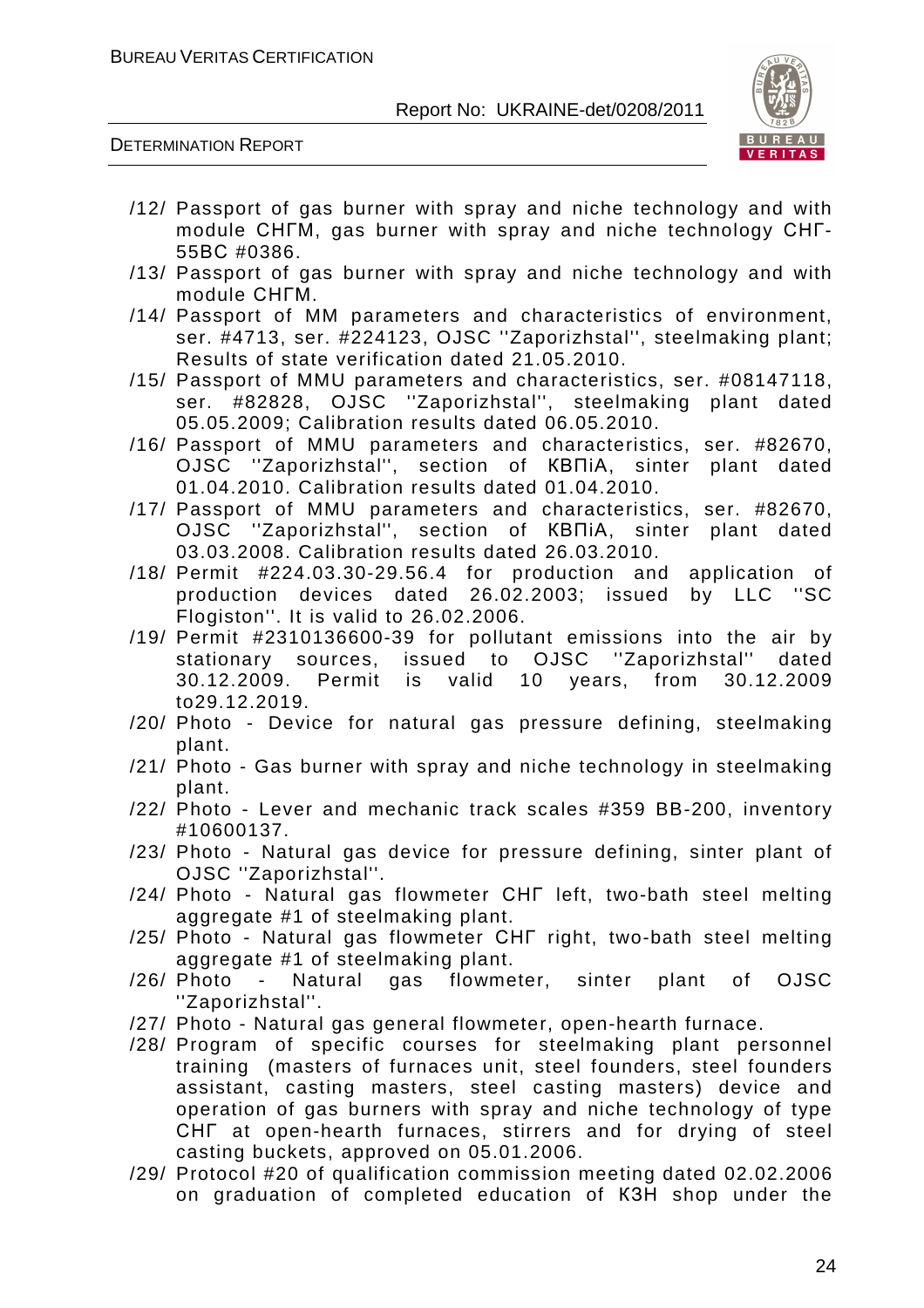

DETERMINATION REPORT

Contract #9 dated 11.01.2006.

- /30/ Protocol #44 of qualification commission meeting dated 13.02.2006 on graduation of completed education of НЦН shop under the Contract #8 dated 11.01.2006.
- /31/ Protocol #45 of qualification commission meeting dated 10.02.2006 on graduation of completed education of КЦН shop under the Contract #8 dated 10.01.2006.
- /32/ Protocol #46 of qualification commission meeting dated 20.02.2006 on graduation of completed education of КЦН shop under the Contract #5 dated 10.01.2006.
- /33/ Protocol #74 of qualification commission meeting dated 14.03.2006 on graduation of completed education of КЦН shop under the Contract #7 dated 10.01.2006.
- /34/ Protocol #75 of qualification commission meeting dated 14.02.2006 on graduation of completed education of КЦН shop under the Contract #10 dated 11.01.2006.
- /35/ Protocol of technical meeting with the leaders of open-hearth shop dated 09.08.2005.
- /36/ Protocol on assessment of work of gas burners with spray and niche technology that were installed at stirrer # 1 of stirrer department at OJSC ''Zaporizhstal'' dated 30.03.2005.
- /37/ Report of atmospheric air protection for 2004. Form №2-tp (air) of OJSC ''Zaporizhstal''.
- /38/ Report of atmospheric air protection for 2010. Form №2-tp (air) of OJSC ''Zaporizhstal''.
- /39/ Schedule of verification of measurement equipments.
- /40/ Statement of acceptance and commissioning of adjustment and alignment. Facility: OJSC ''Zaporizhstal'', sinter plant. Works were performed in the period from 29.09.2007 to 05.12.2007.
- /41/ Statement of acceptance and commissioning of adjustment and alignment. Facility: open-hearth furnaces # 2, 5, 6, 7, 8, 10, 11, 12 of steelmaking plant of OJSC ''Zaporizhstal''.
- /42/ Statement of commissioning and acceptance of completed construction facility: Steelmaking plant OHFs-2, 5, 7, 8, 10. Installation of gas burners type СНГ-55ВС on the ends of the furnace dated 07.05.2009.
- /43/ Statement of technical documentation delivery of LLC ''SC Flogiston'' and LLC ''Zaporizhzha production plant ''Spetsgasprom''.
- /44/ Office memorandum #1024972 dated 01.03.2011 on residual value.
- /45/ Data of natural gas consumption at sinter plant.
- /46/ Report of gas shop work for December 2004 (natural gas).
- /47/ Report of gas shop work for November 2004 (natural gas).
- /48/ Report of gas shop work for April 2005 (natural gas).
- /49/ Report of gas shop work for March 2005 (natural gas).
- /50/ Data of thermal and energy resources consumption at sinter plant and steelmaking plant for 2004-2010.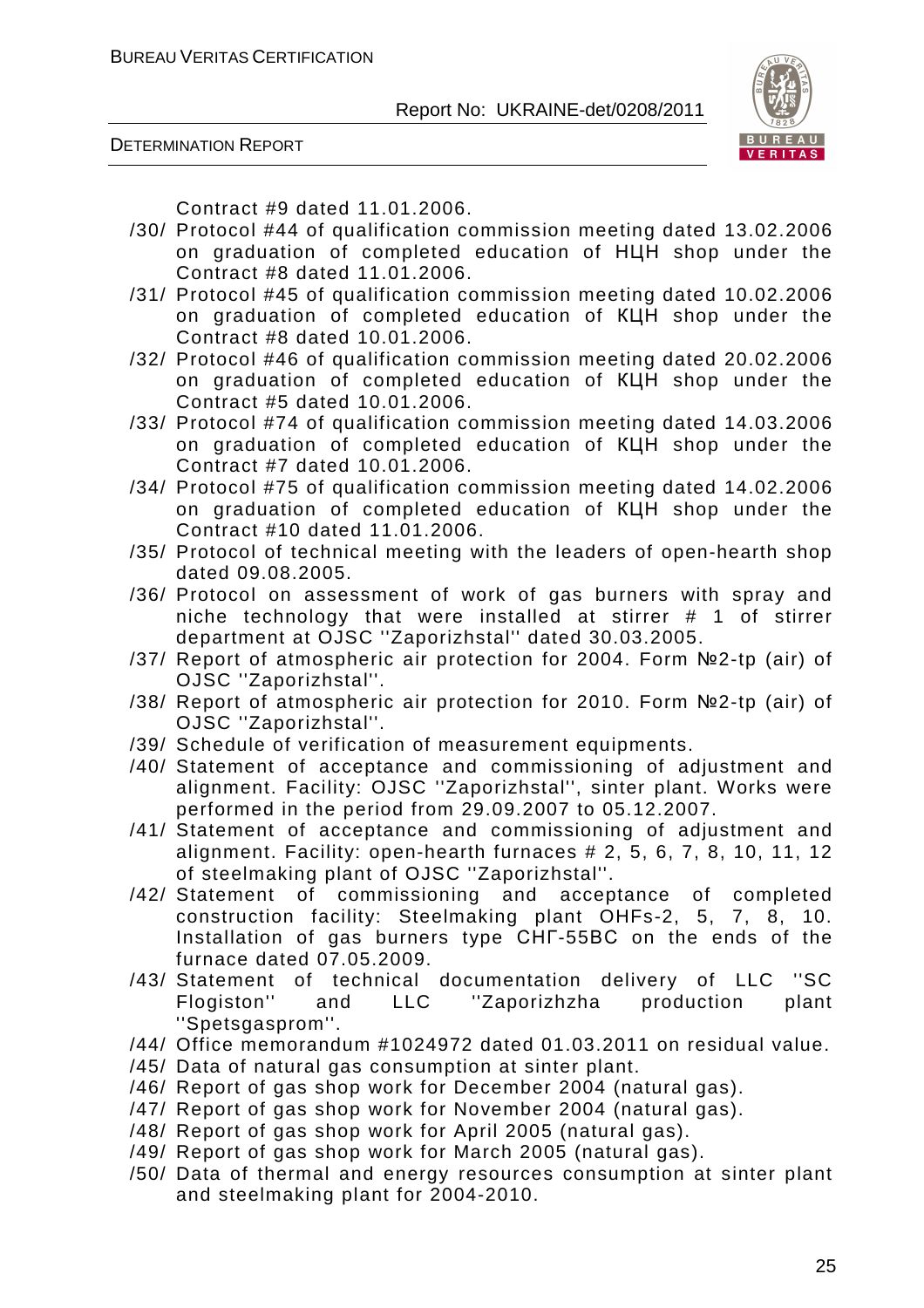

| /51/ Cpecific actual consumption of electricity at oxygen-converter plant |  |        |
|---------------------------------------------------------------------------|--|--------|
| per 1m3 of compressed air.                                                |  |        |
| /52/ Consumption of fuel and oxygen considering own needs dated           |  |        |
| 11.02.2005. Estimation for January 2005.                                  |  |        |
| /53/ Consumption of fuel and oxygen considering own needs dated           |  |        |
| 02.03.2005. Estimation for February 2005.                                 |  |        |
| /54/ Consumption of fuel and oxygen considering own needs dated           |  |        |
| 04.04.2005. Estimation for March 2005.                                    |  |        |
| /55/ Consumption of fuel and oxygen considering own needs dated           |  |        |
| 02.06.2005. Estimation for April 2005.                                    |  |        |
| /56/ Consumption of fuel and oxygen considering own needs dated           |  |        |
| 04.07.2005. Estimation for June 2005.                                     |  |        |
| /57/ Consumption of fuel and oxygen considering own                       |  | needs. |
| Estimation for July 2005.                                                 |  |        |
| /58/ Consumption of fuel and oxygen considering own needs dated           |  |        |
| 06.09.2005. Estimation for August 2005.                                   |  |        |
| /59/ Consumption of fuel and oxygen considering own needs dated           |  |        |
| 05.10.2005. Estimation for September 2005.                                |  |        |
| /60/ Consumption of fuel and oxygen considering own needs dated           |  |        |
| 04.11.2005. Estimation for October 2005.                                  |  |        |
| /61/ Consumption of fuel and oxygen considering own needs dated           |  |        |
| 07.12.2005. Estimation for November 2005.                                 |  |        |
| /62/ Consumption of fuel and oxygen considering own needs dated           |  |        |
| 09.01.2006. Estimation for December 2005.                                 |  |        |
| /63/ Consumption of fuel and oxygen considering own needs dated           |  |        |
| 03.03.2004. Estimation for February 2004.                                 |  |        |
| /64/ Consumption of fuel and oxygen considering own needs dated           |  |        |
| 02.04.2004. Estimation for March 2004.                                    |  |        |
| /65/ Consumption of fuel and oxygen considering own needs dated           |  |        |
| 06.05.2004. Estimation for April 2004.                                    |  |        |
| /66/ Consumption of fuel and oxygen considering own needs dated           |  |        |
| 03.06.2004. Estimation for May 2004.                                      |  |        |
| /67/ Consumption of fuel and oxygen considering own needs dated           |  |        |
| 05.07.2004. Estimation for June 2004.                                     |  |        |
| /68/ Consumption of fuel and oxygen considering own needs dated           |  |        |
| 03.08.2004. Estimation for July 2004.                                     |  |        |
| /69/ Consumption of fuel and oxygen considering own needs dated           |  |        |
| 02.09.2004. Estimation for August 2004.                                   |  |        |
| /70/ Consumption of fuel and oxygen considering own needs dated           |  |        |
| 05.10.2004. Estimation for September 2004.                                |  |        |
| /71/ Consumption of fuel and oxygen considering own needs dated           |  |        |
| 02.11.2004. Estimation for October 2004.                                  |  |        |
| /72/ Consumption of fuel and oxygen considering own needs dated           |  |        |
| 08.12.2004. Estimation for November 2004.                                 |  |        |
| /73/ Consumption of fuel and oxygen considering own needs dated           |  |        |
| 04.01.2005. Estimation for December 2004.                                 |  |        |
| /74/ Consumption of fuel and oxygen considering own needs dated           |  |        |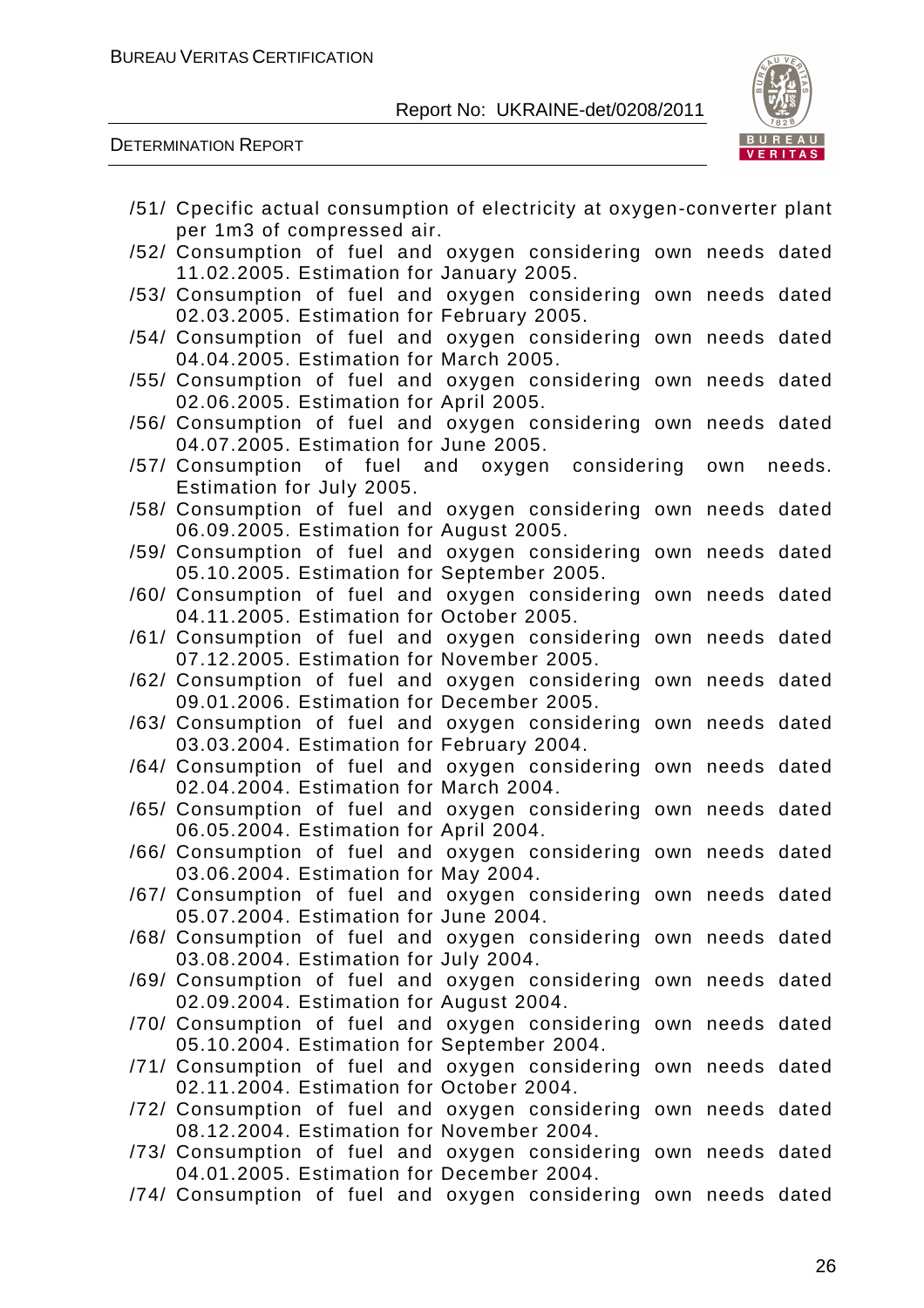

DETERMINATION REPORT

03.02.2003. Estimation for January 2003.

- /75/ Consumption of fuel and oxygen considering own needs dated 04.03.2003. Estimation for February 2003.
- /76/ Consumption of fuel and oxygen considering own needs dated 02.04.2003. Estimation for March 2003.
- /77/ Consumption of fuel and oxygen considering own needs dated 06.05.2003. Estimation for April 2003.
- /78/ Consumption of fuel and oxygen by furnaces from 01.01.2003 to 31.05.2003 dated 04.06.2003.
- /79/ Consumption of fuel and oxygen considering own needs dated 03.07.2003. Estimation for June 2003.
- /80/ Consumption of fuel and oxygen considering own needs dated 04.08.2003. Estimation for July 2003.
- /81/ Consumption of fuel and oxygen considering own needs dated 03.09.2003. Estimation for August 2003.
- /82/ Consumption of fuel and oxygen considering own needs dated 02.10.2003. Estimation for September 2003.
- /83/ Consumption of fuel and oxygen considering own needs dated 03.11.2003. Estimation for October 2003.
- /84/ Consumption of fuel and oxygen considering own needs dated 04.12.2003. Estimation for November 2003.
- /85/ Passport of melting dated 21.03.2011. Melting book from the beginning of the campaign #169.
- /86/ Monthly sinter production by sinter plant of OJSC "Zaporizhstal" from 2004 to 2010.
- /87/ Plant standard СТП 8.2-13-09. Integral management system. Monitoring of greenhouse gas emission reductions.
- /88/ Office memorandum #1042037 dated 08.04.2011.
- /89/ Information letter of open-hearth furnaces downtime due to burners СНГ replacement during repairs.
- /90/ Information letter of the structure of production ton prime cost of main production shops in baseline year 2005.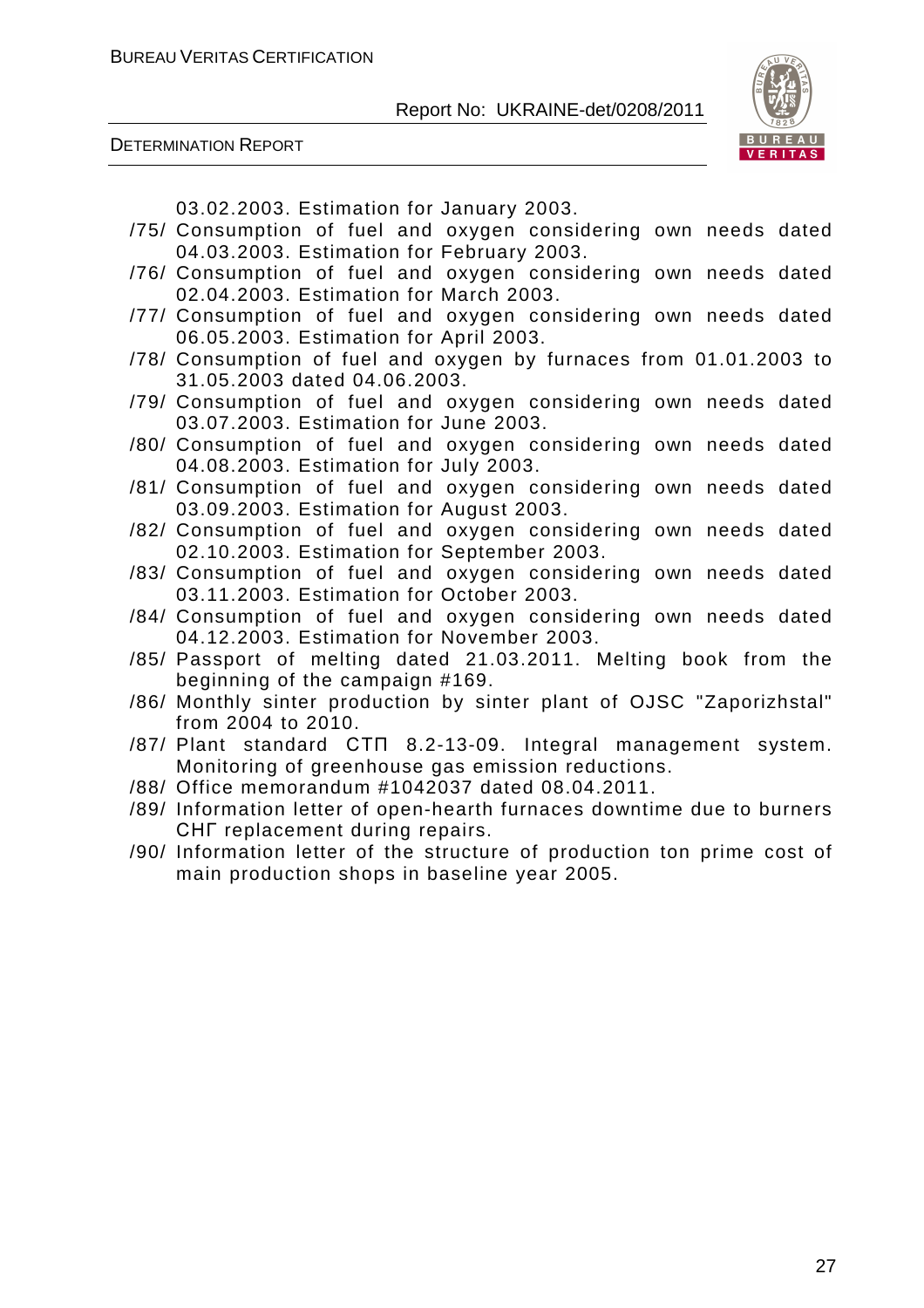

DETERMINATION REPORT

### **Persons interviewed:**

List persons interviewed during the determination or persons that contributed with other information that are not included in the documents listed above.

- /1/ S. Chernyshov Deputy chief of furnaces and heat-and-power engineering of Marten shop at JSC "Zaporizhstal";
- /2/ P. Sidelnikov Deputy chief of energy equipment of sinter plant at JSC "Zaporizhstal";
- /3/ R. Zemenkov Chief of methodology and economic calculation bureau of economic planning department at JSC "Zaporizhstal";
- /4/ V. Yarysh Deputy chief of chief power engineer department at JSC "Zaporizhstal";
- /5/ I. Holina Chief of Laboratiry of environmental protection at JSC "Zaporizhstal";
- /6/ M. Nechyporuk Deputy chief of training department at JSC "Zaporizhstal";
- /7/ T. Starodub Accepter of sinter plant at JSC "Zaporizhstal";
- /8/ O. Lotenkov Deputy chief of roughing shop at JSC "Zaporizhstal";
- /9/ S. Pshygodskij Director of external trade department at JSC "Zaporizhstal";
- /10/ R. Kazakov Principal specialist CJSC "NCSF".

o0o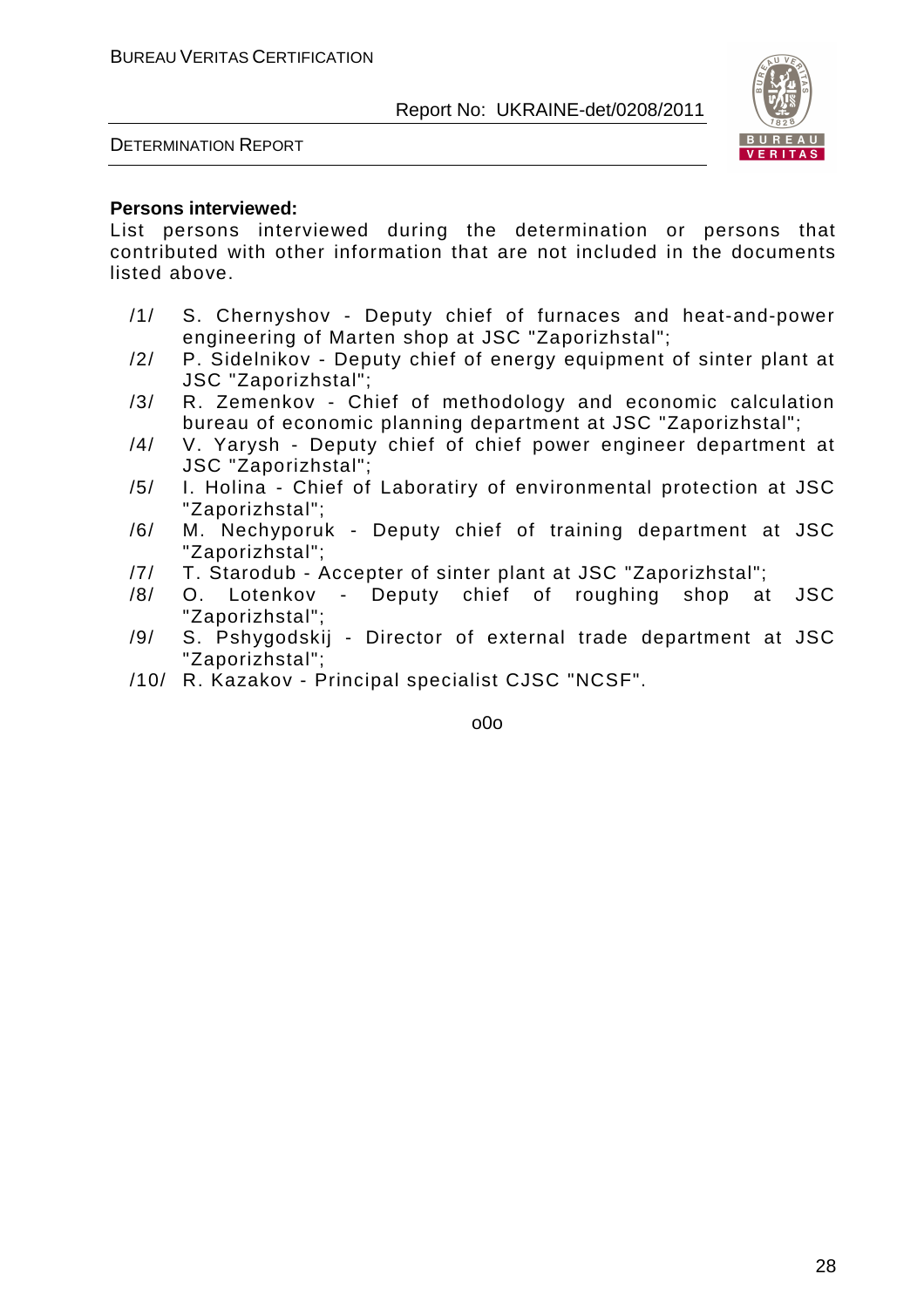

### DETERMINATION REPORT

# APPENDIX A: COMPANY PROJECT DETERMINATION PROTOCOL

### **Table 1 Check list for determination, according JOINT IMPLEMENTATION DETERMINATION AND VERIFICATION MANUAL (Version 01)**

| <b>DVM</b><br>Paragrap<br>h | <b>Check Item</b>                                                                                                                                                                                                                                                                                  | <b>Initial finding</b>                                                                                                                                                                                                                                                                                                                                                                                                                                             | <b>Draft</b><br><b>Conclusion</b> | <b>Final</b><br><b>Conclusion</b> |
|-----------------------------|----------------------------------------------------------------------------------------------------------------------------------------------------------------------------------------------------------------------------------------------------------------------------------------------------|--------------------------------------------------------------------------------------------------------------------------------------------------------------------------------------------------------------------------------------------------------------------------------------------------------------------------------------------------------------------------------------------------------------------------------------------------------------------|-----------------------------------|-----------------------------------|
|                             | <b>General description of the project</b>                                                                                                                                                                                                                                                          |                                                                                                                                                                                                                                                                                                                                                                                                                                                                    |                                   |                                   |
| Title of the project        |                                                                                                                                                                                                                                                                                                    |                                                                                                                                                                                                                                                                                                                                                                                                                                                                    |                                   |                                   |
|                             | Is the title of the project presented?                                                                                                                                                                                                                                                             | The title of the JI project is "Energy efficiency increase<br>in steelmaking and sinter plants JSC "Zaporizhstal",<br>Ukraine".                                                                                                                                                                                                                                                                                                                                    | <b>OK</b>                         | <b>OK</b>                         |
|                             | Is the sectoral scope to which the project<br>pertains presented?                                                                                                                                                                                                                                  | There are provided in the PDD sectoral scopes of the<br>project, such as sectoral scope (3) Energy demand and<br>sectorsl scope (9) Metal production.                                                                                                                                                                                                                                                                                                              | <b>OK</b>                         | <b>OK</b>                         |
| $\blacksquare$              | Is the current version number of the<br>document presented?                                                                                                                                                                                                                                        | The current version of the PDD is version 01 dated<br>17/11/2010.                                                                                                                                                                                                                                                                                                                                                                                                  | <b>OK</b>                         | <b>OK</b>                         |
|                             | Is the date when the document was<br>completed presented?                                                                                                                                                                                                                                          | The reviewed PDD is dated 17/11/2010.                                                                                                                                                                                                                                                                                                                                                                                                                              | <b>OK</b>                         | <b>OK</b>                         |
|                             | <b>Description of the project</b>                                                                                                                                                                                                                                                                  |                                                                                                                                                                                                                                                                                                                                                                                                                                                                    |                                   |                                   |
|                             | Is the purpose of the project included with<br>a concise, summarizing explanation (max.<br>1-2 pages) of the:<br>a) Situation existing prior to the starting<br>date of the project;<br>b) Baseline scenario; and<br>c) Project scenario (expected outcome,<br>including a technical description)? | The purpose of the project is energy efficiency<br>increasing in steelmaking and sinter plants by<br>introduction of new gas burners with spay and niche<br>technology (SNT). Project implementation provides to<br>the decrease of natural gas consumption for steel and<br>sinter production and as a result to GHG emissions<br>reductions.<br>Situation existing prior to the starting date of the<br>project. Before project implementation traditional types | <b>OK</b>                         | <b>OK</b>                         |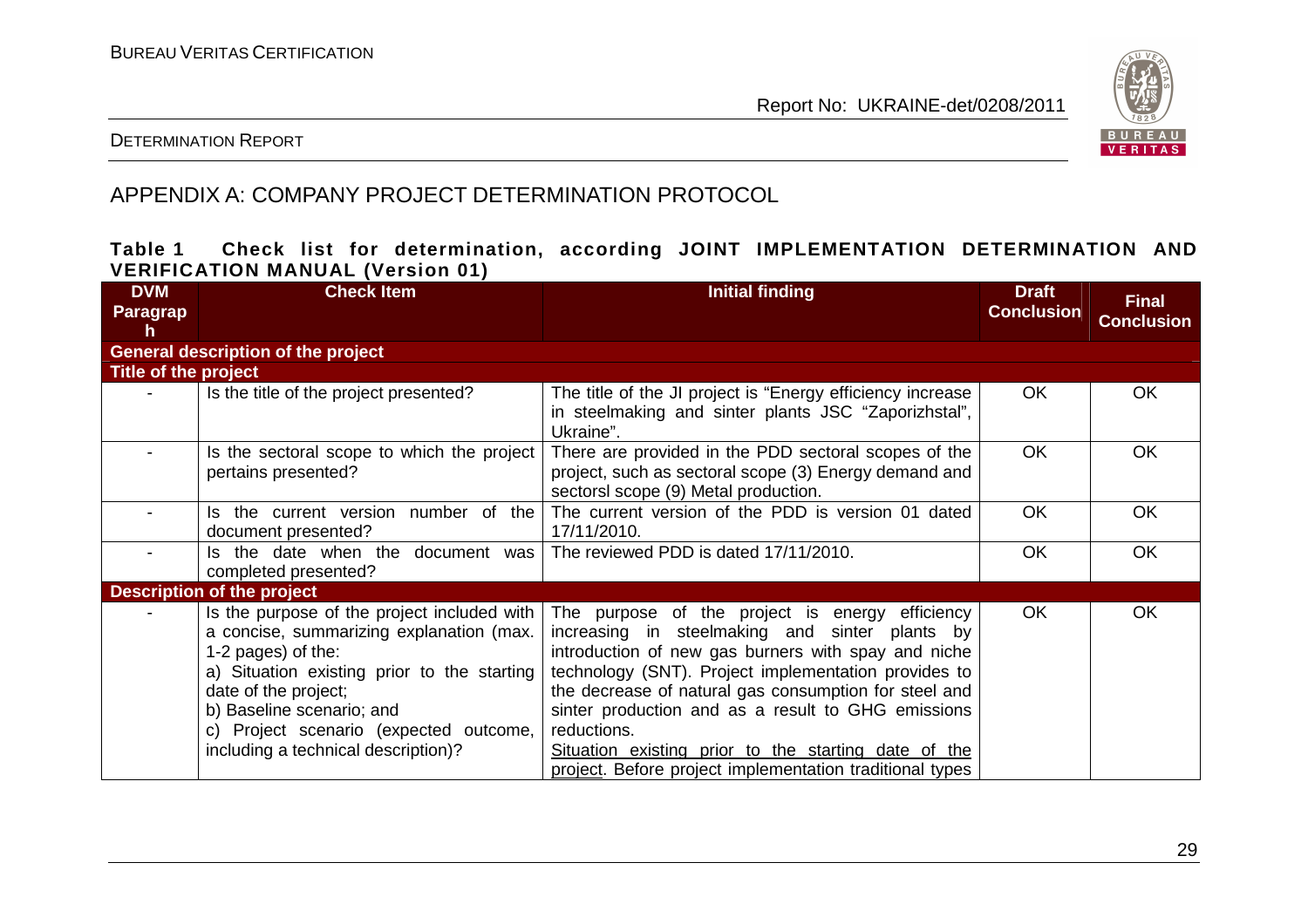

| <b>DVM</b>                  | <b>Check Item</b>                                                             | <b>Initial finding</b>                                                                                                                                                                                                                                                                                                                                                                                                                                                                                                                                                                                                                                                                                                                                                                                                                                                                                                                    | <b>Draft</b>      | <b>Final</b>      |
|-----------------------------|-------------------------------------------------------------------------------|-------------------------------------------------------------------------------------------------------------------------------------------------------------------------------------------------------------------------------------------------------------------------------------------------------------------------------------------------------------------------------------------------------------------------------------------------------------------------------------------------------------------------------------------------------------------------------------------------------------------------------------------------------------------------------------------------------------------------------------------------------------------------------------------------------------------------------------------------------------------------------------------------------------------------------------------|-------------------|-------------------|
| Paragrap<br>h.              |                                                                               |                                                                                                                                                                                                                                                                                                                                                                                                                                                                                                                                                                                                                                                                                                                                                                                                                                                                                                                                           | <b>Conclusion</b> | <b>Conclusion</b> |
|                             |                                                                               | of gas burners were used, such as: in steelmaking<br>plant - gas burners with oxygen conversion designed<br>by IChM, in sinter plant - twin-lead multiple-jet gas<br>by<br>PKO-0180.096.0<br>burners<br>designed<br>JSC<br>"Zaporizhstal".<br>Baseline scenario. In the absence of the project the<br>traditional gas burners are to be used in steelmaking<br>and sinter plants at the JSC "Zaporizhstal" (the same<br>as in the situation existing prior to the starting date of<br>the project).<br>Project scenario. Project includes installation of gas<br>burners with spray and niche technology designed by<br>CJSC "ZPK "Specgazprom" on aggregates in<br>steelmaking and sinter plant in amount of 58 pcs. The<br>gas burners with spray and niche technology have<br>same construction qualities that provide to more<br>effective use of fuel and less air pollutant emissions in<br>comparison with other types of burners. |                   |                   |
|                             | Is the history of the project (incl. its JI<br>component) briefly summarized? | The history of the project is briefly summarized in the<br>section A.2 of the PDD. The decision to the JI project<br>implementation at the JSC "Zaporizhstal" was taken in<br>2005. The replacement of gas burners is implemented<br>stepwise in 2005-2009. The final replacement of<br>traditional burners in the burner with spray and niche<br>technology is made in 2009. Refer to the document 1-<br>3 in the list of documents Category 2 in section 7.                                                                                                                                                                                                                                                                                                                                                                                                                                                                             | <b>OK</b>         | <b>OK</b>         |
| <b>Project participants</b> |                                                                               |                                                                                                                                                                                                                                                                                                                                                                                                                                                                                                                                                                                                                                                                                                                                                                                                                                                                                                                                           |                   |                   |
|                             | Are project participants and Party(ies)   Ukraine is the Host party.          |                                                                                                                                                                                                                                                                                                                                                                                                                                                                                                                                                                                                                                                                                                                                                                                                                                                                                                                                           | OK                | OK                |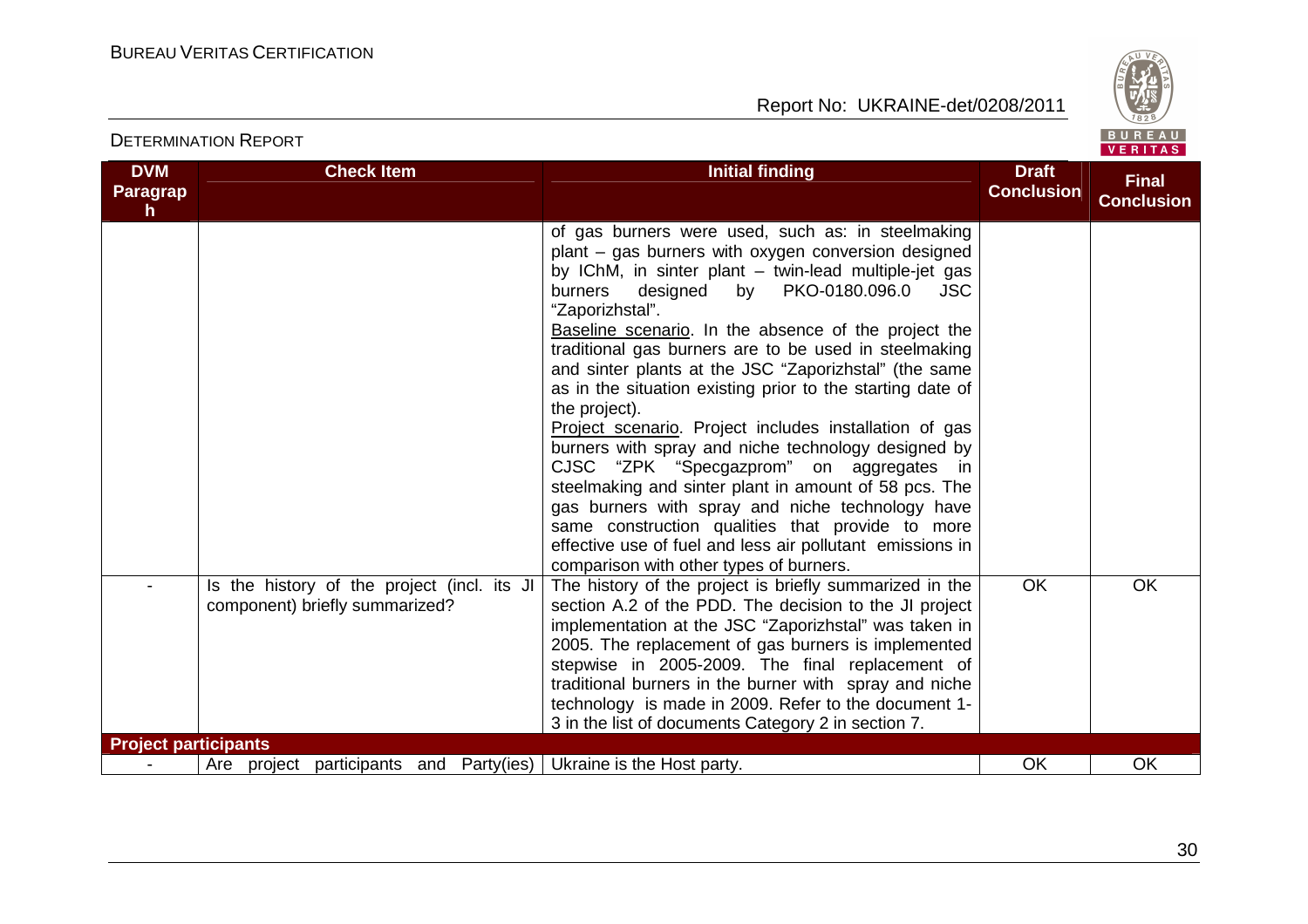

| <b>DVM</b><br><b>Paragrap</b><br>h. | <b>Check Item</b>                                                                                                                                                                                                      | <b>Initial finding</b>                                                                                                                                                                                                                                                                                                                                                                                                                                                                    | <b>Draft</b><br><b>Conclusion</b> | <b>Final</b><br><b>Conclusion</b> |
|-------------------------------------|------------------------------------------------------------------------------------------------------------------------------------------------------------------------------------------------------------------------|-------------------------------------------------------------------------------------------------------------------------------------------------------------------------------------------------------------------------------------------------------------------------------------------------------------------------------------------------------------------------------------------------------------------------------------------------------------------------------------------|-----------------------------------|-----------------------------------|
|                                     | involved in the project listed?                                                                                                                                                                                        | JSC "Zaporizhstal" is the project participant from<br>Ukraine.                                                                                                                                                                                                                                                                                                                                                                                                                            |                                   |                                   |
| $\overline{\phantom{a}}$            | Is the data of the project participants<br>presented in tabular format?                                                                                                                                                | In the PDD the data of the project participant is<br>provided in tabular format.                                                                                                                                                                                                                                                                                                                                                                                                          | OK                                | OK                                |
|                                     | Is contact information provided in Annex 1<br>of the PDD?                                                                                                                                                              | In Annex 1 of the PDD there is provided contact<br>information on project participant from Host Party (i.e.<br>JSC "Zaporizhstal").                                                                                                                                                                                                                                                                                                                                                       | <b>OK</b>                         | <b>OK</b>                         |
|                                     | Is it indicated, if it is the case, if the Party<br>involved is a host Party?                                                                                                                                          | Yes, the Ukraine is indicated as a Host Party.                                                                                                                                                                                                                                                                                                                                                                                                                                            | OK                                | OK                                |
|                                     | <b>Technical description of the project</b>                                                                                                                                                                            |                                                                                                                                                                                                                                                                                                                                                                                                                                                                                           |                                   |                                   |
|                                     | <b>Location of the project</b>                                                                                                                                                                                         |                                                                                                                                                                                                                                                                                                                                                                                                                                                                                           |                                   |                                   |
|                                     | Host Party(ies)                                                                                                                                                                                                        | Ukraine                                                                                                                                                                                                                                                                                                                                                                                                                                                                                   | OK                                | <b>OK</b>                         |
|                                     | Region/State/Province etc.                                                                                                                                                                                             | Zaporizhzha region                                                                                                                                                                                                                                                                                                                                                                                                                                                                        | OK                                | <b>OK</b>                         |
|                                     | City/Town/Community etc.                                                                                                                                                                                               | Zaporizhzha                                                                                                                                                                                                                                                                                                                                                                                                                                                                               | OK                                | OK                                |
|                                     | Detail of the physical location, including<br>information<br>allowing<br>the<br>unique<br>identification of the project. (This section<br>should not exceed one page)                                                  | The project is being implemented within the integrated<br>iron-and-steel works of the JSC "Zaporizhstal" located<br>in the city of Zaporizhzhya, Zaporizhzhya region,<br>Ukraine. The site co-ordinates are: 47°52' N, 35°09 ' E.                                                                                                                                                                                                                                                         | <b>OK</b>                         | <b>OK</b>                         |
|                                     |                                                                                                                                                                                                                        | Technologies to be employed, or measures, operations or actions to be implemented by the project                                                                                                                                                                                                                                                                                                                                                                                          |                                   |                                   |
|                                     | Are the technology (ies) to be employed, or<br>measures, operations or actions to be<br>implemented by the project, including all<br>technical<br>data<br>relevant<br>and<br>the<br>implementation schedule described? | Project developer presented in the PDD description of<br>the gas burners with spray and niche technology (SNT)<br>including gas burners design, technology of fuel<br>combustion, and technological features and benefits.<br>Also refer to the Passports of burners with SNT<br>provided to the verification team.<br>Corrective Action Request 02 (CAR02). Please, add to<br>the PDD description of the situation connected with<br>yearly replacement of gas burners with SNT in open- | CAR02                             | <b>OK</b>                         |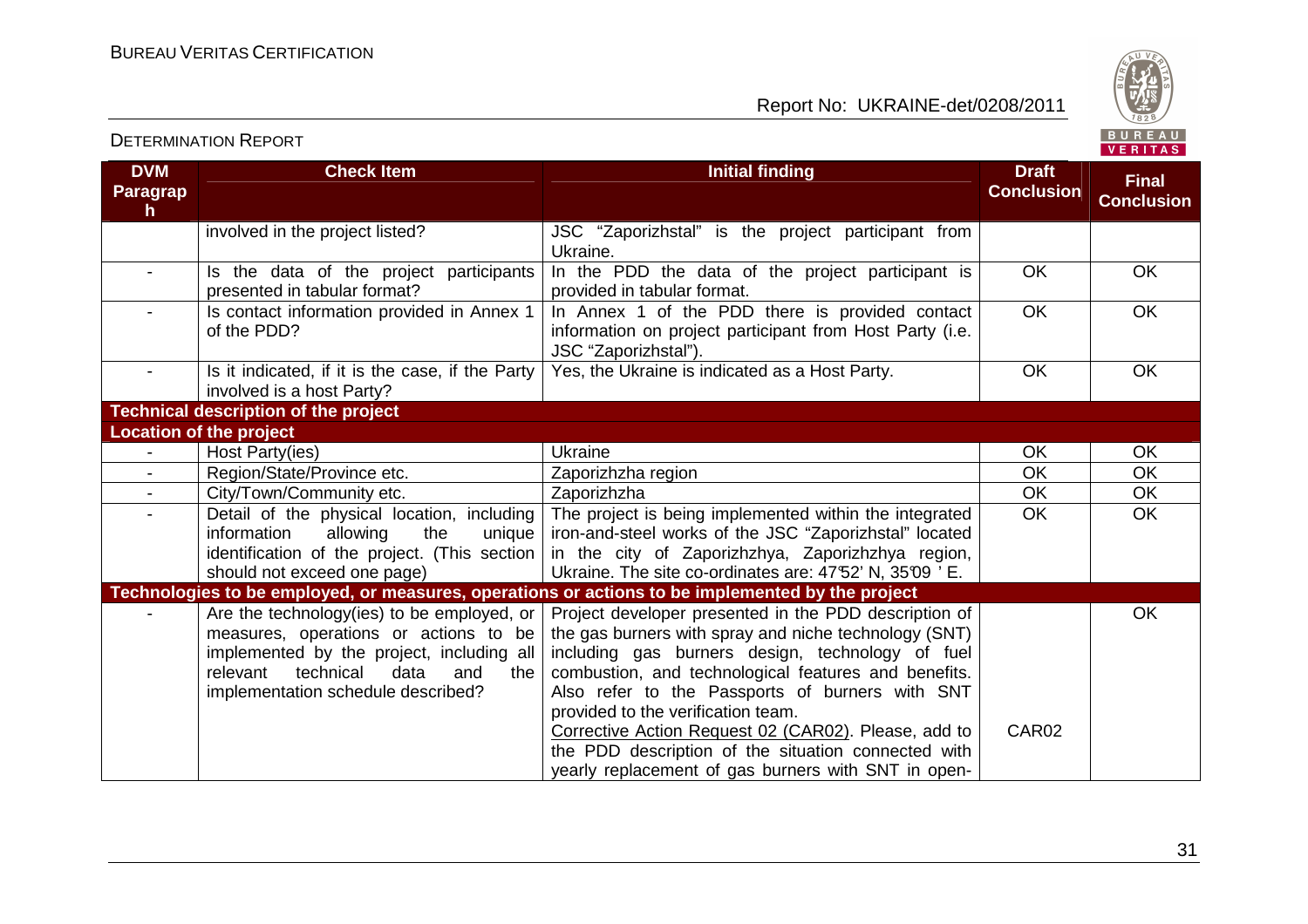DETERMINATION REPORT

Report No: UKRAINE-det/0208/2011



#### **DVM Paragraph Check Item Initial finding Check Item Initial finding Check Item Initial finding Initial finding Draft Conclusion Final Conclusion**hearth furnaces. Corrective Action Request 03 (CAR03). Please, provide consistency to the name of aggregates in the implementation schedule (i.e. OHF #1). Corrective Action Request 04 (CAR04). Through the PDD 6 sinter machines are considered. Please, explain why sinter machine #1 is not included to the implementation schedule. **Brief explanation of how the anthropogenic emissions of greenhouse gases by sources are to be reduced by the proposed JI project,** CAR03 CAR04 **including why the emission reductions would not occur in the absence of the proposed project, taking into account national and/or sectoral policies and circumstances** - Is it stated how anthropogenic GHG emission reductions are to be achieved? (This section should not exceed one page) As stated in the PDD, GHG emission reductions are achieved in steelmaking and sinter plant at JSC "Zaporizhstal" as result of gas burners with spray and niche technology installation. The using of gas burners with SNT provides to more efficiency fuel burning in comparison with the situation in the absence of the project. Therefore are achieved the decrease of natural gas consumption and accordingly GHG emission reductions arising by natural gas combustion. Section A.4.3 of the PDD is not exceed one page. Corrective Action Request 05 (CAR05). Please, revise the values of total CO2 emissions from baseline scenario, project scenario, and its charge in the Table A.4.3-1. There are mistakes connected with values of CO2 emissions in sinter plant for baseline scenario and project scenario as well as values of total CO2 emissions baseline scenario and project scenario. CAR05 OK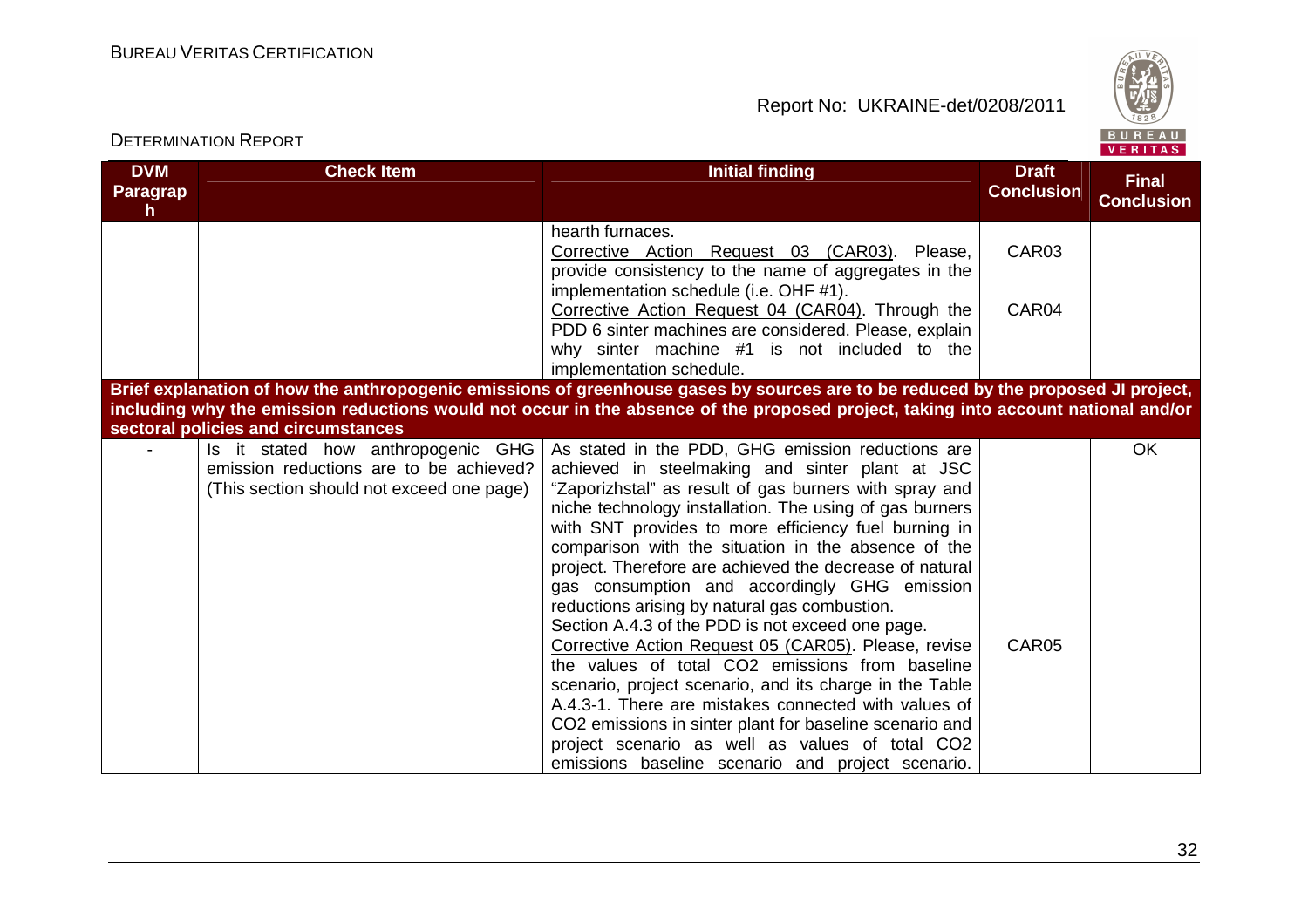

#### **DVM Paragraph Check Item Initial finding Check Item Initial finding Check Item Initial finding Check Item Initial finding Check Item Initial finding Check Item Initial finding Check Item Initial finding Check Item Initial finding Check Conclusion Final Conclusion**Please, correct. In section A.4.3 of the PDD provided the estimation of - Is it provided the estimation of emission reductions over the crediting period? emission reductions over the commitment period 2008- 2012 (461,300 t CO2 equivalent). Also, in section A.4.3.1 provided the estimation of emission reductions over the crediting period that divided into 3 periods (i.e. 2006-2007, 2008-2012, 2013-2016). It is presented the estimation of annual reduction for OK OK Is it provided the estimated annual reduction for the chosen credit period in tCO2e? - Are the data from questions above chosen crediting period (2006-2016) in CO2 t equivalent. The data of estimated emission reductions over the OK OK presented in tabular format? crediting period provided in the tabular format in section A.4.3.1 of the PDD. OK OK **Estimated amount of emission reductions over the crediting period**  The length of the crediting period is indicated in years Is the length of the crediting period Indicated? - Are estimates of total as well as annual and months. All requested information provided in section A.4.3.1 of OK OK and average annual emission reductions in tonnes of CO2 equivalent provided? the PDD. Also, please, se section above in this protocol. OK OK **Project approvals by Parties**  19 Have the DFPs of all Parties listed as "Parties involved" in the PDD provided written project approvals? Verifiers' Note: JISC Glossary of JI terms/Version 02 defines the following: a) At least the written project approval(s) by the host Party(ies) should be provided to the AIE and made available to the secretariat by the AIE when submitting the determination report regarding the PDD for publication in accordance with paragraph 34 of the JI guidelines; OK OK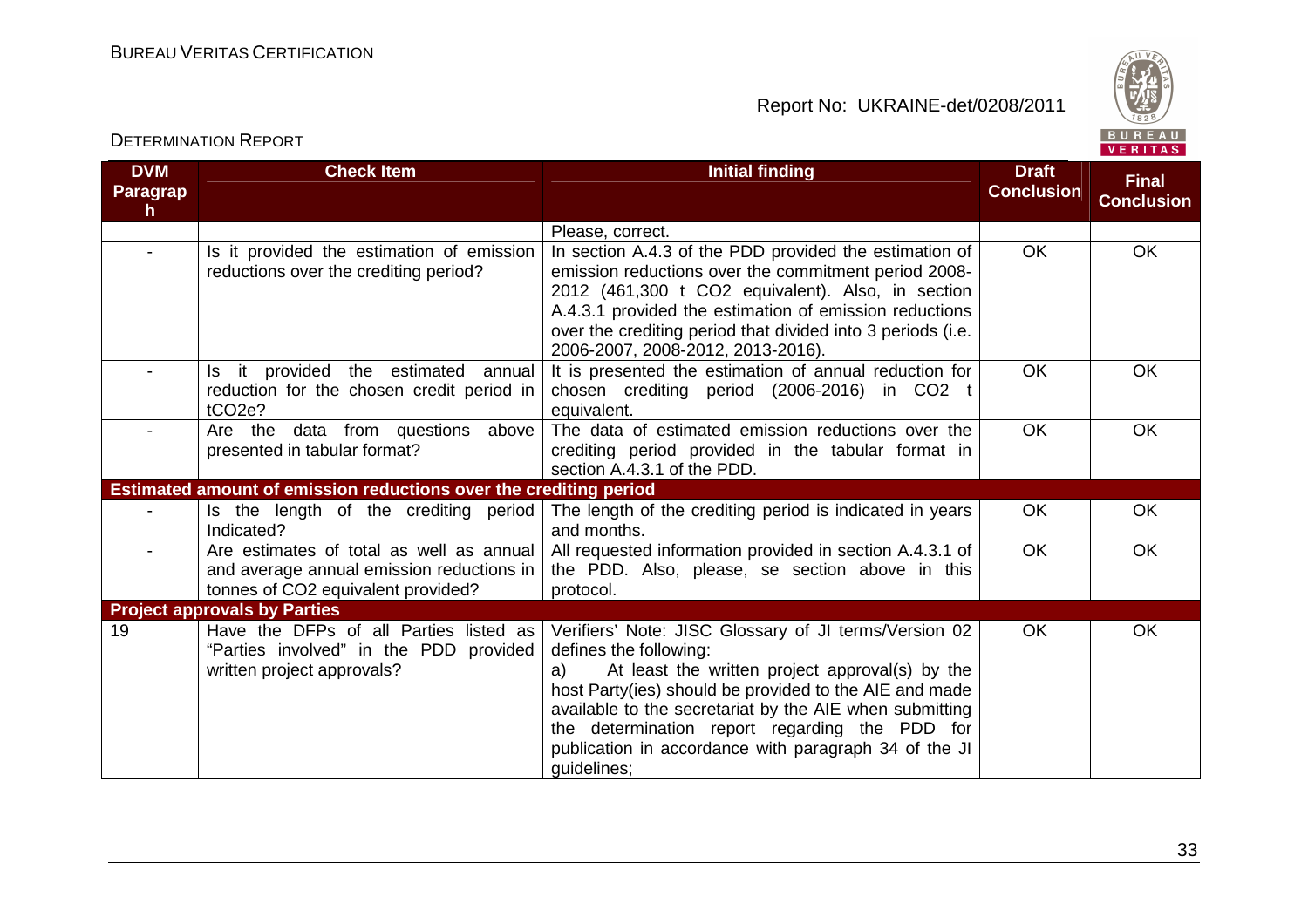

#### **DVM Paragraph Check Item Initial finding Check Item Initial finding Check Item Initial finding Initial finding Draft Conclusion Final Conclusion**(b) At least one written project approval by a Party involved in the JI project, other than the host Party(ies), should be provided to the AIE and made available to the secretariat by the AIE when submitting the first verification report for publication in accordance with paragraph 38 of the JI guidelines, at the latest. After finishing of project determination report, the PDD and Determination Report will be presented to National Environmental Agency of Ukraine for receiving the Letter of Approval. In the PDD is identified Ukraine as a Host Party.  $\overline{O}$  OK  $\overline{O}$  OK 19 Does the PDD identify at least the host Party as a "Party involved"? 19 | Has the DFP of the host Party issued a written project approval? Corrective Action Request 01 (CAR01). The project has no approval of the host Party. Please, provide the Letter of Approval. Please, see section 19 of this protocol above. - - CAR01 Pending 20 Are all the written project approvals by Parties involved unconditional? **Authorization of project participants by Parties involved**  After finishing of project determination report, the PDD 21 Is each of the legal entities listed as project participants in the PDD authorized by a Party involved, which is also listed in the PDD, through: − A written project approval by a Party involved, explicitly indicating the name of the legal entity? or − Any other form of project participant authorization in writing, explicitly indicating with supporting documents and Determination Report will be presented to National Environmental Agency of Ukraine for receiving the Letter of Approval that will authorized project participants. Also, see section 19 and section 20 of this protocol. - -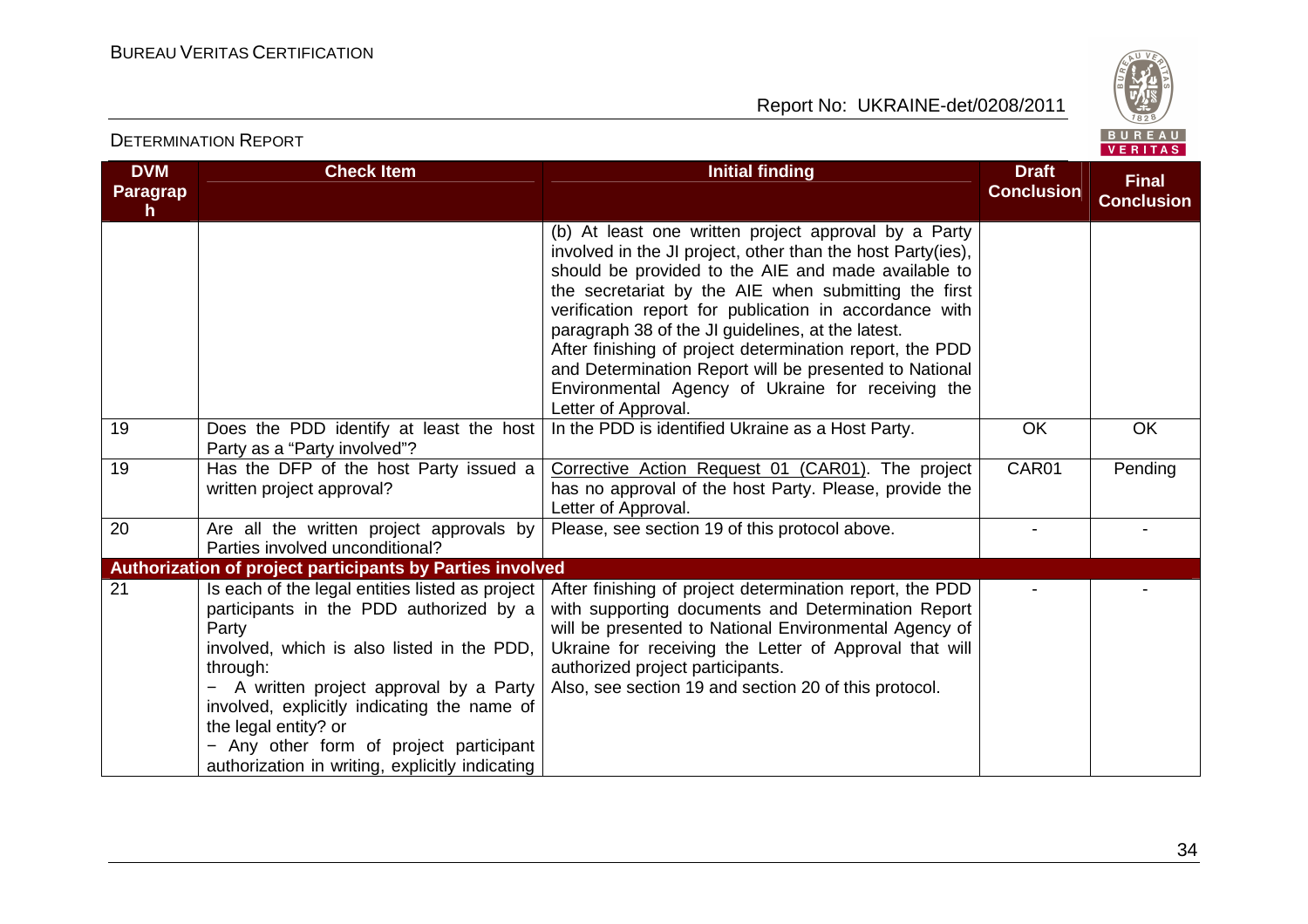

| <b>DVM</b><br><b>Paragrap</b><br>h. | <b>Check Item</b>                                                                                                                                                                                                                                                                                                                                                                                                                                                                                                                                                                                                                                                                   | <b>Initial finding</b>                                                                                                                                                                                                                                                                                                                                                                                                                                                                                                                                                                                                                                                                                                                                                                                                                                     | <b>Draft</b><br><b>Conclusion</b> | <b>Final</b><br><b>Conclusion</b> |
|-------------------------------------|-------------------------------------------------------------------------------------------------------------------------------------------------------------------------------------------------------------------------------------------------------------------------------------------------------------------------------------------------------------------------------------------------------------------------------------------------------------------------------------------------------------------------------------------------------------------------------------------------------------------------------------------------------------------------------------|------------------------------------------------------------------------------------------------------------------------------------------------------------------------------------------------------------------------------------------------------------------------------------------------------------------------------------------------------------------------------------------------------------------------------------------------------------------------------------------------------------------------------------------------------------------------------------------------------------------------------------------------------------------------------------------------------------------------------------------------------------------------------------------------------------------------------------------------------------|-----------------------------------|-----------------------------------|
|                                     | the name of the legal entity?                                                                                                                                                                                                                                                                                                                                                                                                                                                                                                                                                                                                                                                       |                                                                                                                                                                                                                                                                                                                                                                                                                                                                                                                                                                                                                                                                                                                                                                                                                                                            |                                   |                                   |
| <b>Baseline setting</b>             |                                                                                                                                                                                                                                                                                                                                                                                                                                                                                                                                                                                                                                                                                     |                                                                                                                                                                                                                                                                                                                                                                                                                                                                                                                                                                                                                                                                                                                                                                                                                                                            |                                   |                                   |
| 22                                  | Does the PDD explicitly indicate which of<br>the following approaches is used for<br>identifying the baseline?<br>- JI specific approach<br>- Approved CDM methodology approach                                                                                                                                                                                                                                                                                                                                                                                                                                                                                                     | In the PDD explicitly indicated that the JI specific<br>approach is used for description and justification of the<br>baseline.                                                                                                                                                                                                                                                                                                                                                                                                                                                                                                                                                                                                                                                                                                                             | <b>OK</b>                         | OK                                |
|                                     | JI specific approach only                                                                                                                                                                                                                                                                                                                                                                                                                                                                                                                                                                                                                                                           |                                                                                                                                                                                                                                                                                                                                                                                                                                                                                                                                                                                                                                                                                                                                                                                                                                                            |                                   |                                   |
| 23                                  | Does the PDD provide a detailed<br>theoretical description in a complete and<br>transparent manner?                                                                                                                                                                                                                                                                                                                                                                                                                                                                                                                                                                                 | Project design document provides detailed description<br>of three plausible future scenarios. Considered<br>information provided in section B.1 of the PDD.                                                                                                                                                                                                                                                                                                                                                                                                                                                                                                                                                                                                                                                                                                | <b>OK</b>                         | <b>OK</b>                         |
| 23                                  | Does the PDD provide justification that the<br>baseline is established:<br>(a) By listing and describing plausible<br>the<br>future scenarios<br>on<br>basis of<br>conservative assumptions and selecting<br>the most plausible one?<br>(b) Taking into account relevant national<br>and/or sectoral policies and circumstance?<br>Are key factors that affect a baseline<br>taken into account?<br>(c) In a transparent manner with regard to<br>the choice of approaches, assumptions,<br>methodologies, parameters, date sources<br>and key factors?<br>(d) Taking into account of uncertainties and<br>using conservative assumptions?<br>(e) In such a way that ERUs cannot be | In the PDD three plausible future scenarios are<br>described in a complete and transparent manner.<br>Plausible future scenario #2 is regarded as baseline<br>and selected as the most plausible one. Furthermore,<br>listing three plausible future scenarios are analysed<br>taking into account key factors of national and/or<br>sectoral policies that affect the implementation of the<br>plausible future scenarios.<br>Also, in section B.1 all baseline data and parameters<br>are presented in a tabular format with detailed<br>explanation of each ones.<br>Corrective Action Request 06 (CAR06). Please, make<br>agree of plausible future scenario #1 described in<br>paragraph The list of the future scenarios and in<br>paragraph Description of the future scenarios of section<br>B.1.<br>Corrective Action Request 07 (CAR07). Please, | CAR06<br>CAR07                    | OK                                |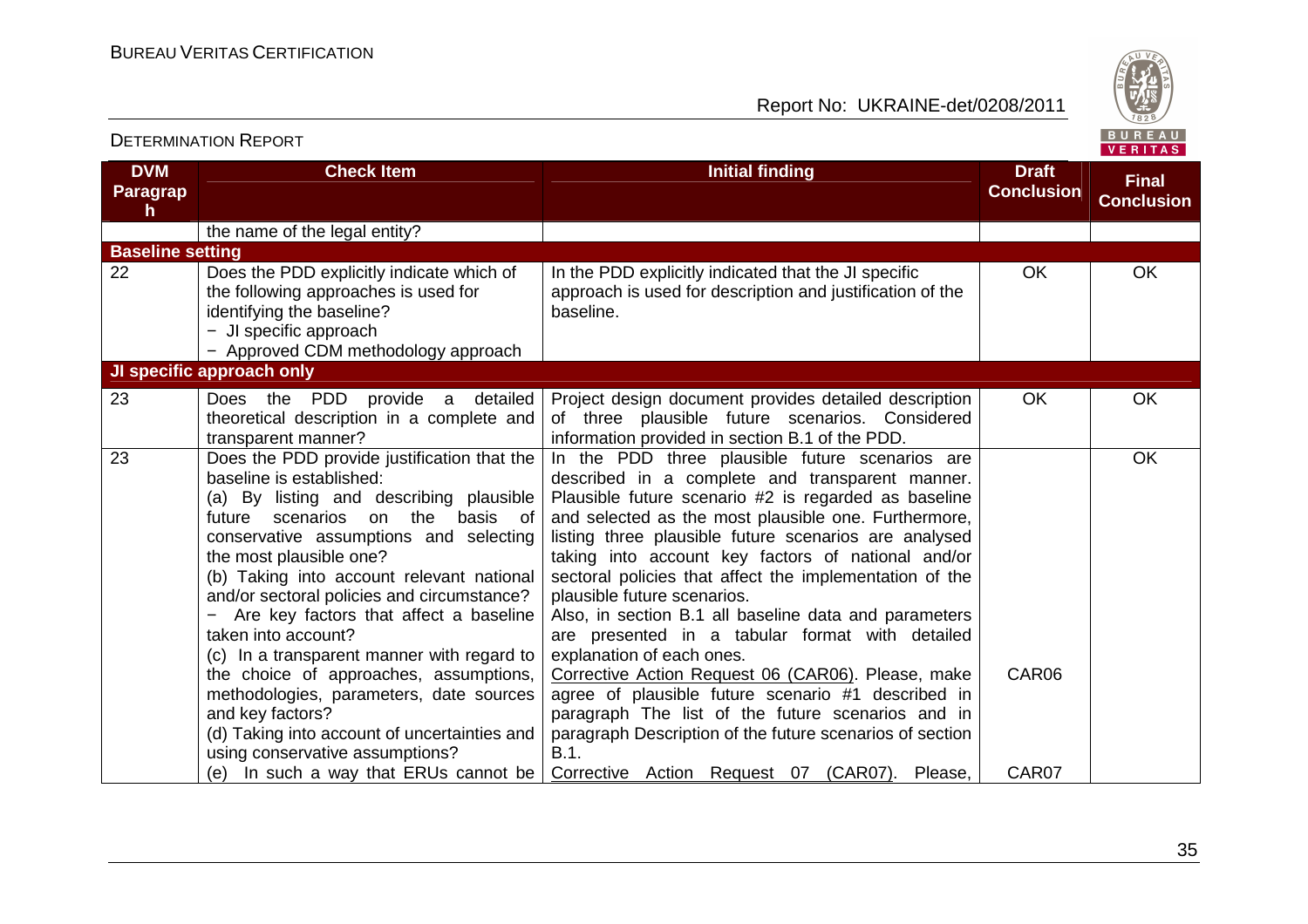

| <b>DVM</b> | <b>Check Item</b>                                                                                                                                                                                                                                              | <b>Initial finding</b>                                                                                                                                                                                                                                                                                                                                                            | <b>Draft</b>      | <b>Final</b>      |
|------------|----------------------------------------------------------------------------------------------------------------------------------------------------------------------------------------------------------------------------------------------------------------|-----------------------------------------------------------------------------------------------------------------------------------------------------------------------------------------------------------------------------------------------------------------------------------------------------------------------------------------------------------------------------------|-------------------|-------------------|
| Paragrap   |                                                                                                                                                                                                                                                                |                                                                                                                                                                                                                                                                                                                                                                                   | <b>Conclusion</b> | <b>Conclusion</b> |
| h.         |                                                                                                                                                                                                                                                                |                                                                                                                                                                                                                                                                                                                                                                                   |                   |                   |
|            | earned for decreases in activity levels<br>outside the project or due to force<br>majeure?<br>(f) By drawing on the list of standard<br>variables contained in appendix B to<br>"Guidance on criteria for baseline setting<br>and monitoring", as appropriate? | estimate and justify in the PDD whether new<br>technology implementation does not lead to increasing<br>of electricity consumption and water consumption.<br>Clarification Request 01 (CL01).<br>Please, give<br>explanation why the value of specific natural gas<br>consumption for steel production in i-open-hearth<br>furnace in the baseline scenario of furnace #1 is more | CL <sub>01</sub>  |                   |
|            |                                                                                                                                                                                                                                                                | that four times lower than other ones.<br>Corrective Action Request 08 (CAR08). Please,<br>provide documents with historical data (i.e. technical<br>reports) for 2003, 2004, and 2005.                                                                                                                                                                                           | CAR08             |                   |
|            |                                                                                                                                                                                                                                                                | Corrective Action Request 09 (CAR09). In the PDD (i.e.<br>Annex 2 and Annex 3) stated that calculating as<br>average value of specific parameters is based on data<br>for period 24 months before gas burners replacement.<br>Please, specify in Annex 2 and Annex 3 for appropriate<br>parameters concrete years for which data from<br>technical reports were used.             | CAR09             |                   |
|            |                                                                                                                                                                                                                                                                | Clarification Request 02 (CL02). In table Sinter<br>production in sinter plant JSC "Zaporizhstal" (PSINTER.y)<br>in 2004-2009, t/year there are provided two values for<br>2006.<br>Please, clarify whether value<br>without<br>parentheses includes or does not include the value in<br>parentheses.                                                                             | CL <sub>02</sub>  |                   |
| 24         | If selected elements or combinations of<br><b>CDM</b><br>methodologies<br>approved<br>or<br>methodological tools for baseline setting<br>are used, are the selected elements or                                                                                | As stated in the project design documents, the<br>approved CDM methodologies are not used for choice,<br>justification and setting of the baseline.                                                                                                                                                                                                                               | <b>OK</b>         | OK.               |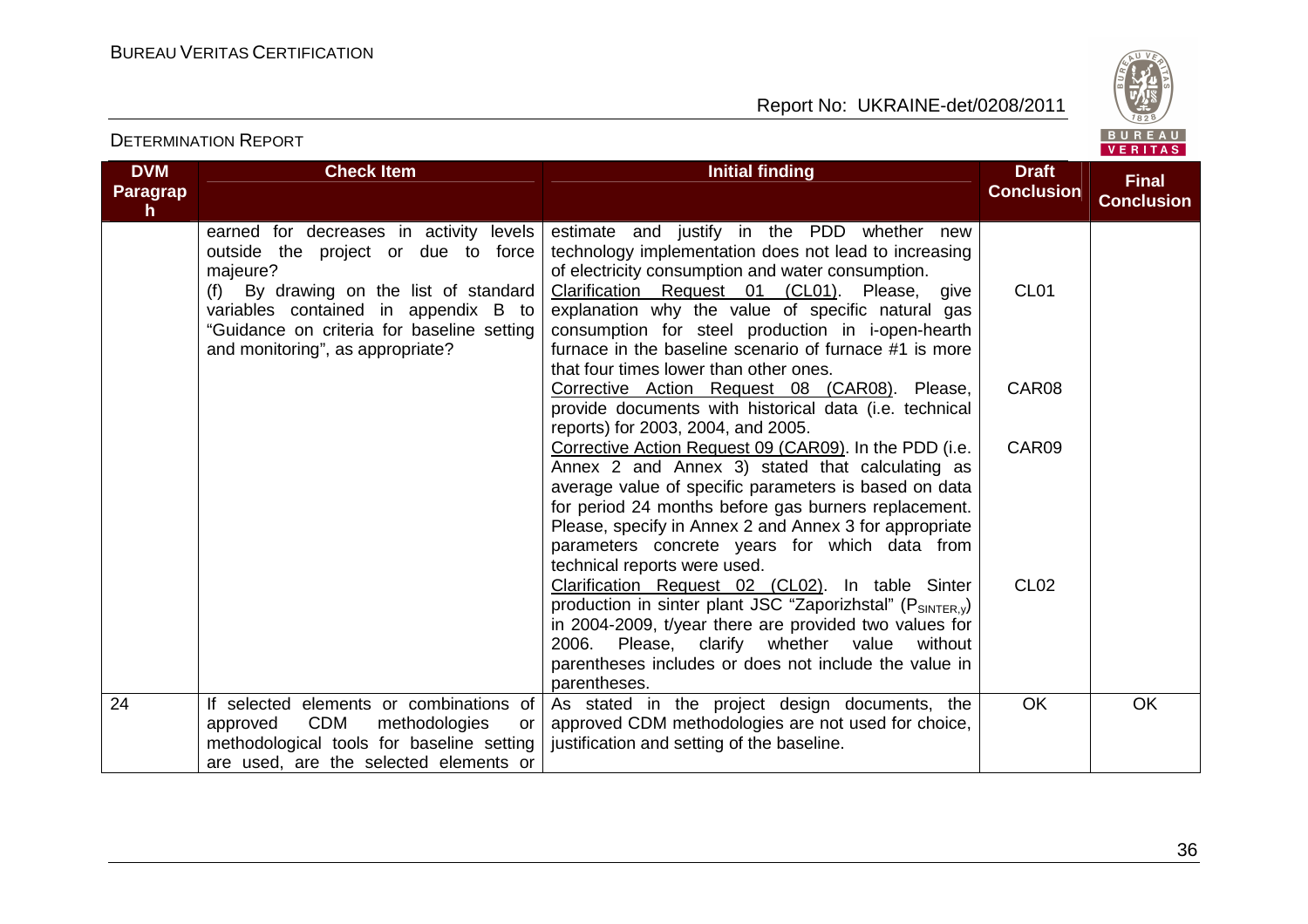DETERMINATION REPORT

Report No: UKRAINE-det/0208/2011



#### **DVM Paragraph Check Item Draft Check Item Initial finding Check Item Draft Conclusion Final Conclusion**combinations together with the elements supplementary developed by the project participants in line with 23 above? 25 **If a multi-project emission factor is used,**  does the PDD provide appropriate justification? A multi-project emission factor is not used for given JI project. As a fact, for baseline and project emission calculation used СО2 emission factor from natural gas combustion that calculated by the formula. OK OK **Approved CDM methodology approach only**  26 (a) Does the PDD provide the title, reference number and version of the approved CDM methodology used? 26 (a) Is the approved CDM methodology the Not applicable **OK** OK OK most recent valid version when the PDD is submitted for publication? If not, is the methodology still within the grace period (was the methodology revised to a newer version in the past two months)? 26 (b) Does the PDD provide a description of why | Not applicable  $\overline{O}$  | OK | OK OK Not applicable OK OK OK the approved CDM methodology is applicable to the project? 26 (c) | Are all explanations, descriptions and analyses pertaining to the baseline in the PDD made in accordance with the referenced approved CDM methodology? 26 (d)  $\qquad$  Is the baseline identified appropriately as a  $\mid$  Not applicable  $\qquad \qquad \mid$  OK  $\qquad \mid$  OK  $\qquad \mid$  OK Not applicable **OK** OK OK result? **Additionality**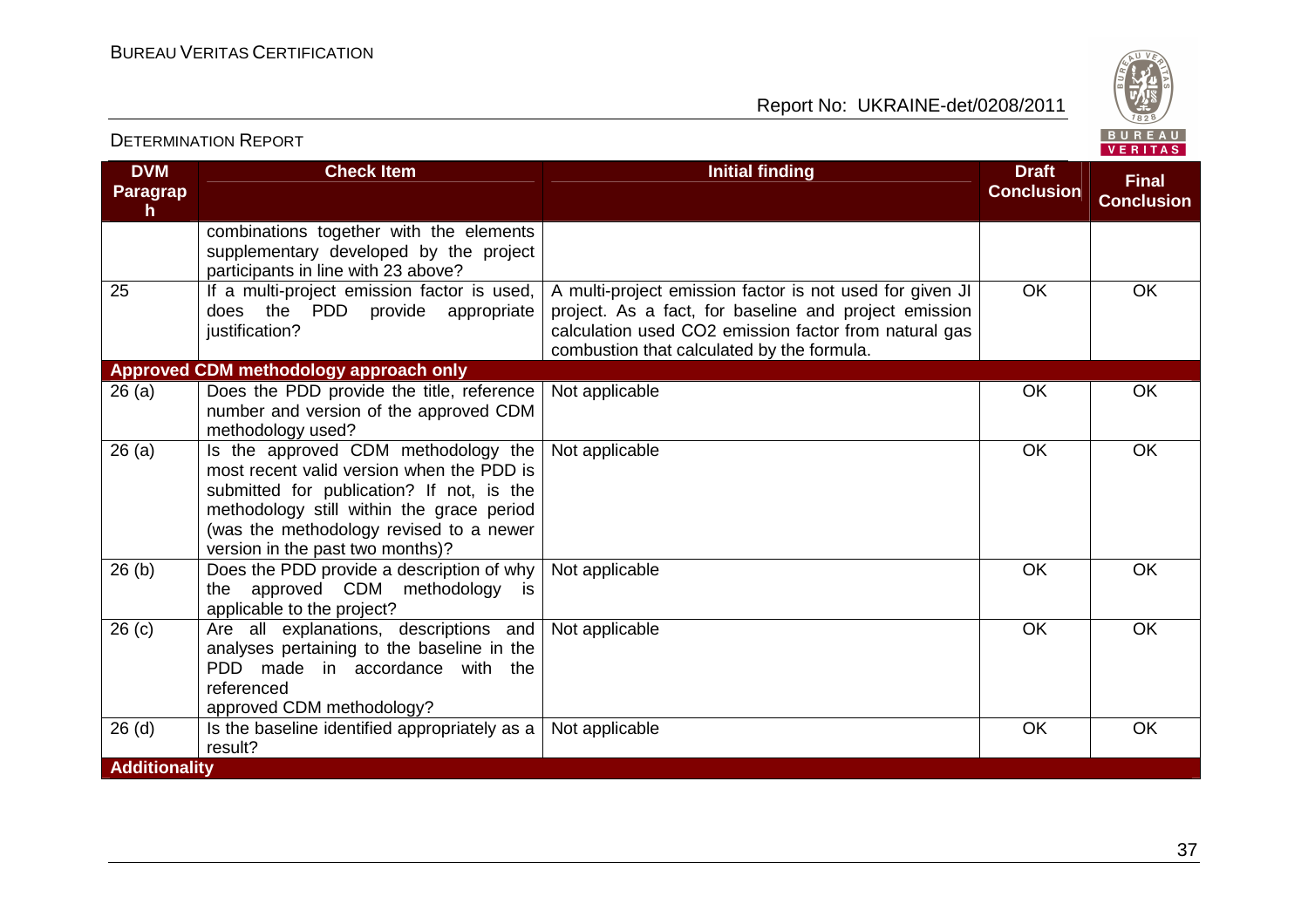

| <b>DVM</b>        | <b>Check Item</b>                                                                                                                                                                                                                                                                                                                                                                                                                                                                                                                                                                                                                                                                                                                                                                                                                                                                                                          | <b>Initial finding</b>                                                                                                                                                                                                                                                                                                                                                       | <b>Draft</b>      | <b>Final</b>      |
|-------------------|----------------------------------------------------------------------------------------------------------------------------------------------------------------------------------------------------------------------------------------------------------------------------------------------------------------------------------------------------------------------------------------------------------------------------------------------------------------------------------------------------------------------------------------------------------------------------------------------------------------------------------------------------------------------------------------------------------------------------------------------------------------------------------------------------------------------------------------------------------------------------------------------------------------------------|------------------------------------------------------------------------------------------------------------------------------------------------------------------------------------------------------------------------------------------------------------------------------------------------------------------------------------------------------------------------------|-------------------|-------------------|
| <b>Paragrap</b>   |                                                                                                                                                                                                                                                                                                                                                                                                                                                                                                                                                                                                                                                                                                                                                                                                                                                                                                                            |                                                                                                                                                                                                                                                                                                                                                                              | <b>Conclusion</b> | <b>Conclusion</b> |
| h                 |                                                                                                                                                                                                                                                                                                                                                                                                                                                                                                                                                                                                                                                                                                                                                                                                                                                                                                                            |                                                                                                                                                                                                                                                                                                                                                                              |                   |                   |
|                   | JI specific approach only                                                                                                                                                                                                                                                                                                                                                                                                                                                                                                                                                                                                                                                                                                                                                                                                                                                                                                  |                                                                                                                                                                                                                                                                                                                                                                              |                   |                   |
| 28                | Does the PDD indicate which of the<br>following approaches for demonstrating<br>additionality is used?<br>(a) Provision of traceable and transparent<br>information showing the baseline was<br>identified on the basis of conservative<br>assumptions, that the project scenario is<br>not part of the identified baseline scenario<br>and that the project will lead to emission<br>reductions or enhancements of removals;<br>(b) Provision of traceable and transparent<br>information that an AIE has already<br>positively determined that a comparable<br>project (to be) implemented<br>under<br>has<br>comparable<br>circumstances<br>additionality;<br>(c) Application of the most recent version<br>of the "Tool for the demonstration and<br>assessment of additionality. (allowing for a<br>two-month grace period) or any other<br>method for proving additionality approved<br>by the CDM Executive Board". | According to the information provided in the PDD, JI<br>specific approach is used for demonstrating<br>additionality. Additionality proofs provided based on<br>"Guidance on criteria for baseline setting and<br>monitoring" (version 02).<br>As indicated in the document, the approved CDM<br>methodologies and tools are not used for<br>demonstration of additionality. | <b>OK</b>         | <b>OK</b>         |
| 29(a)             | Does the PDD provide a justification of the<br>applicability of the approach with a clear<br>and transparent description?                                                                                                                                                                                                                                                                                                                                                                                                                                                                                                                                                                                                                                                                                                                                                                                                  | Applicability of the approach is justified via barrier<br>analysis (i.e. technological barriers and financial<br>barriers).                                                                                                                                                                                                                                                  | <b>OK</b>         | OK                |
| 29(b)             | Are additionality proofs provided?                                                                                                                                                                                                                                                                                                                                                                                                                                                                                                                                                                                                                                                                                                                                                                                                                                                                                         | Please, see section 28 and section 29 (a) above.                                                                                                                                                                                                                                                                                                                             | $\blacksquare$    | $\blacksquare$    |
| 29 <sub>(c)</sub> | the<br>additionality<br>demonstrated<br>Is                                                                                                                                                                                                                                                                                                                                                                                                                                                                                                                                                                                                                                                                                                                                                                                                                                                                                 | Corrective Action Request 10 (CAR10). Financial                                                                                                                                                                                                                                                                                                                              | CAR10             | OK                |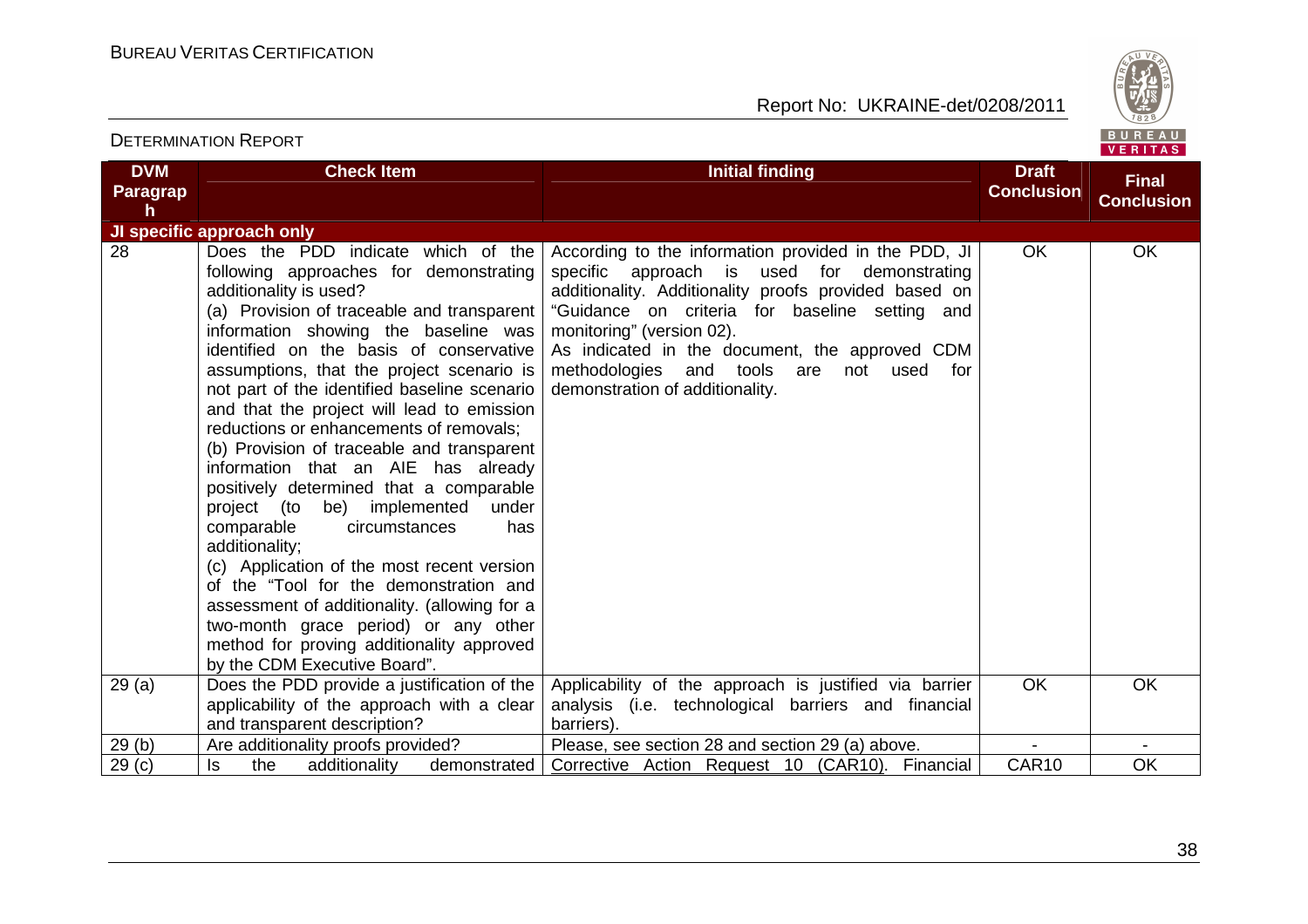

| <b>DVM</b><br>Paragrap<br>h. | <b>Check Item</b>          | <b>Initial finding</b>                                                                                                                                                                                                                                                                                                                                                                                           | <b>Draft</b><br><b>Conclusion</b> | <b>Final</b><br><b>Conclusion</b> |
|------------------------------|----------------------------|------------------------------------------------------------------------------------------------------------------------------------------------------------------------------------------------------------------------------------------------------------------------------------------------------------------------------------------------------------------------------------------------------------------|-----------------------------------|-----------------------------------|
|                              | appropriately as a result? | analysis is placed in the wrong chapter of the PDD.<br>Please move the relevant information from chapter B1<br>to B2.                                                                                                                                                                                                                                                                                            |                                   |                                   |
|                              |                            | Clarification Request 03 (CL03). All costs are adjusted<br>by 10% each year. I assume it is made in order to<br>account for inflation but any explanation is missing<br>unfortunately. Please provide the source for the                                                                                                                                                                                         | CL <sub>03</sub>                  |                                   |
|                              |                            | inflation rate used if it is inflation of course.<br>Corrective Action Request 11 (CAR11). If you are<br>adjusting the costs for inflation, all costs and production<br>numbers should be discounted basing on the proper<br>discount rate. The discount rate may be derived from<br>the average interest rate for UAH denominated loans<br>for the project start. As of August 2005 it was 15,3%.<br>Reference: | CAR11                             |                                   |
|                              |                            | http://bank.gov.ua/Fin_ryn/Pot_tend/2005.zip<br>Corrective Action Request 12 (CAR12). Please indicate<br>the date for which the prices and tariffs are fixed.<br>Provide the references for the prices and tariffs where<br>applicable as well.                                                                                                                                                                  | CAR12                             |                                   |
|                              |                            | Clarification Request 04 (CL04). Please clarify whether<br>the monetary inputs such as costs and investments are<br>indicated with/without VAT included.                                                                                                                                                                                                                                                         | CL <sub>04</sub>                  |                                   |
|                              |                            | Corrective Action Request 13 (CAR13). Please provide<br>the explanation for the calculation of the costs referred<br>as Затраты на покрытие технологических рисков.<br>What is their nature, why they are accounted only<br>during the first year of operation but the inflation<br>difference is added during the following years (line 63                                                                      | CAR13                             |                                   |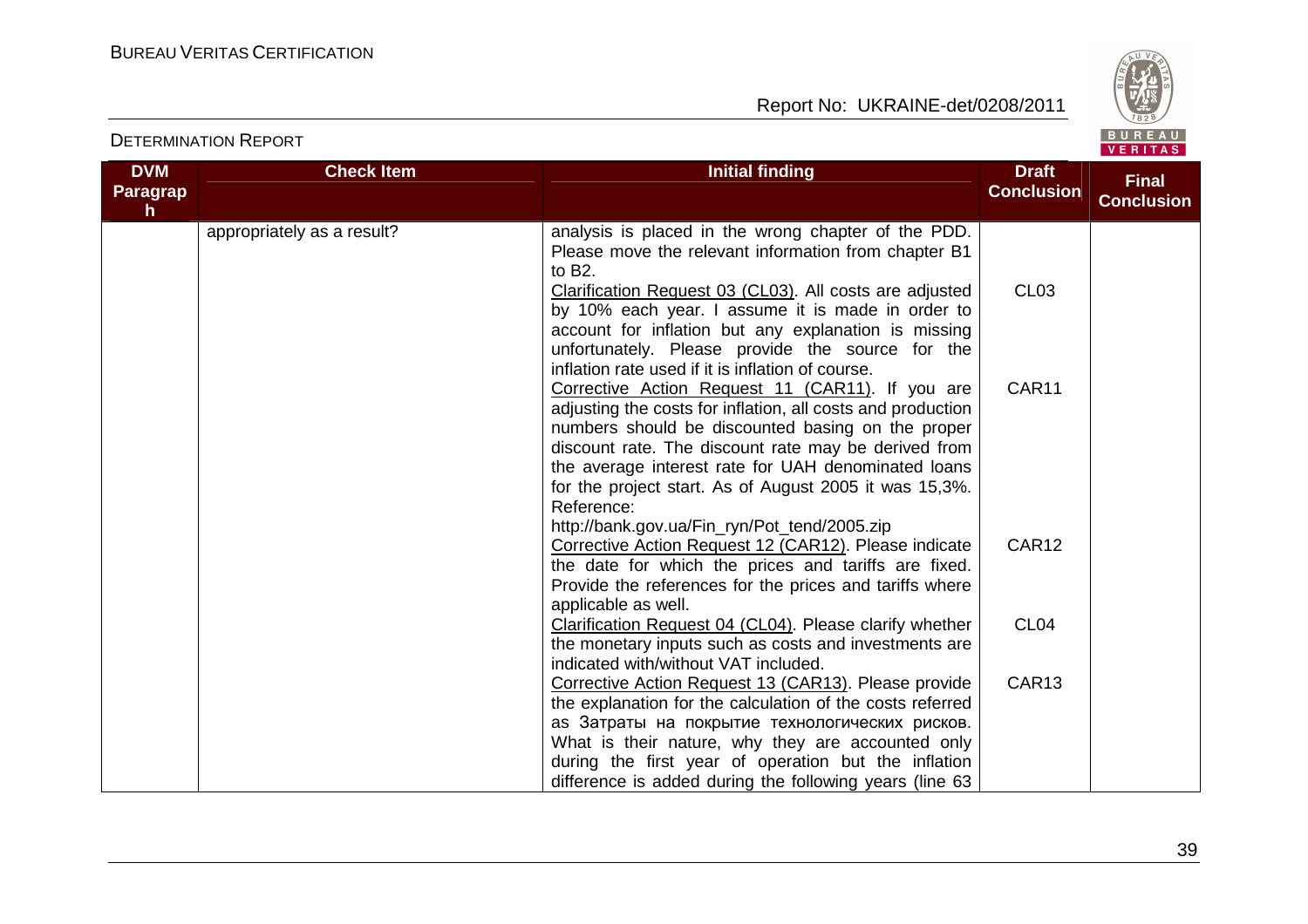

| <b>DVM</b><br>Paragrap | <b>Check Item</b>                                                                    | <b>Initial finding</b>                                                                                                                                                                                                                                                                                                                                                                                              | <b>Draft</b><br><b>Conclusion</b> | <b>Final</b>      |
|------------------------|--------------------------------------------------------------------------------------|---------------------------------------------------------------------------------------------------------------------------------------------------------------------------------------------------------------------------------------------------------------------------------------------------------------------------------------------------------------------------------------------------------------------|-----------------------------------|-------------------|
| h.                     |                                                                                      |                                                                                                                                                                                                                                                                                                                                                                                                                     |                                   | <b>Conclusion</b> |
|                        |                                                                                      | of Excel calculation of the project scenario)?<br>Clarification Request 05 (CL05). Please explain why<br>indirect losses from stoppages are not counted in the<br>baseline scenario every 5 years during the burners<br>replacement. In case if only the difference in duration of<br>stoppages between the baseline and the project<br>scenarios is calculated why the figures are the same<br>for all five years? | <b>CL05</b>                       |                   |
|                        |                                                                                      | Corrective Action Request 14 (CAR14). Please justify<br>the forecasted steel production at 3900 kt yearly used<br>for calculations. It does not agree either with historic<br>values for 2004-2009 or with the average figures for<br>that period.                                                                                                                                                                  | CAR14                             |                   |
|                        |                                                                                      | Corrective Action Request 15 (CAR15). The developer<br>does not account for liquidating value of the project<br>assets. Please deduct the liquidating value of the<br>assets from the costs. It shall include the value of all<br>benefits which may arise from reselling or scrapping<br>the assets basing on existing market prices.                                                                              | <b>CAR15</b>                      |                   |
|                        |                                                                                      | Corrective Action Request 16 (CAR16). In section B.2<br>of the PDD the plausible future scenario #1 regarded<br>as project scenario. This situation is not possible.<br>Please, make amendments.                                                                                                                                                                                                                    | CAR16                             |                   |
|                        |                                                                                      | Corrective Action Request 28 (CAR28). Please add the<br>maintenance expenses for the burners in baseline<br>scenario or clarify their absence.                                                                                                                                                                                                                                                                      | CAR28                             |                   |
| 30                     | If the approach 28 (c) is chosen, are all<br>explanations, descriptions and analyses | Refer to section 28-29 above and to the Table 2 of this<br>Determination protocol.                                                                                                                                                                                                                                                                                                                                  |                                   |                   |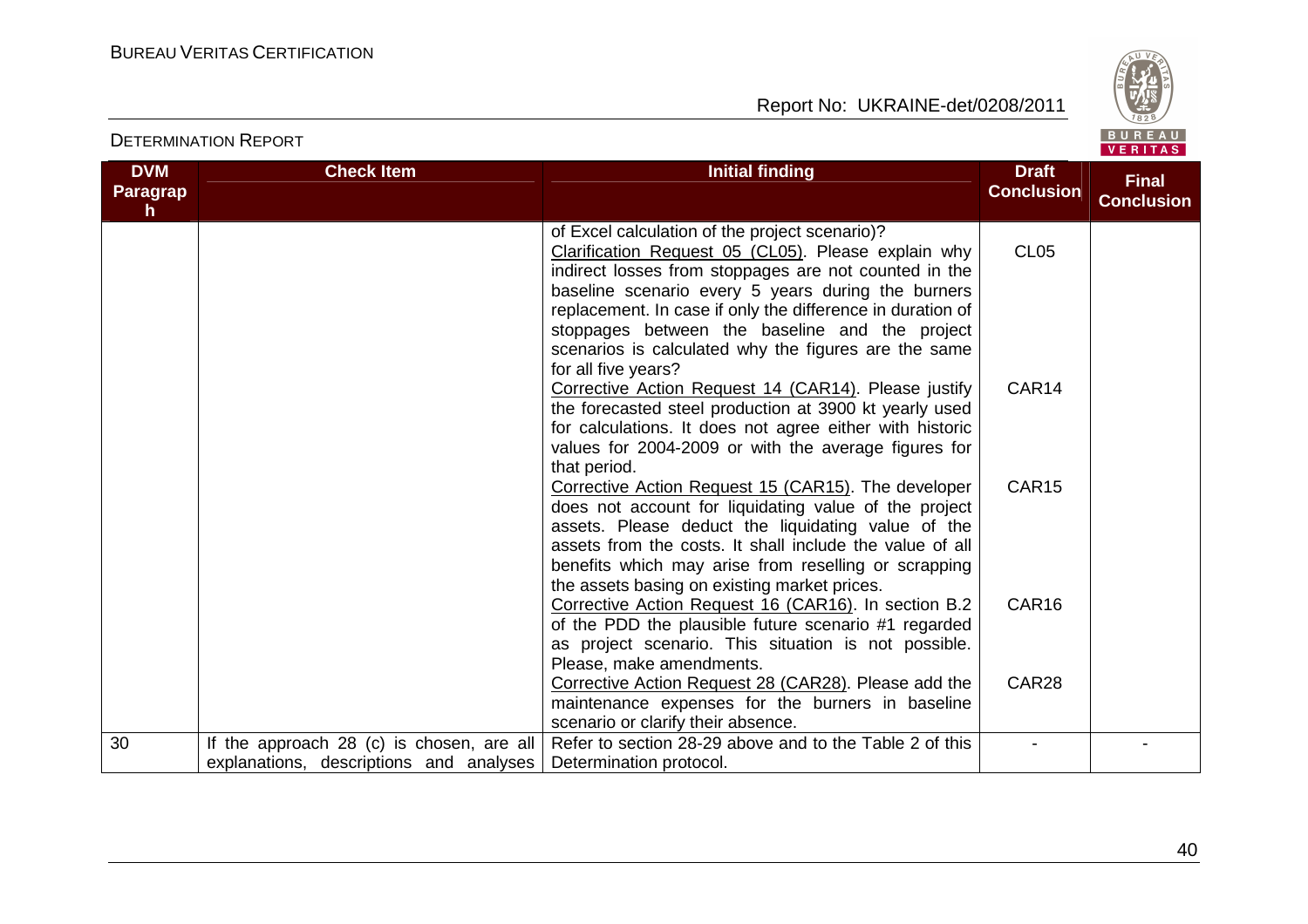DETERMINATION REPORT

Report No: UKRAINE-det/0208/2011



#### **DVM Paragraph Check Item Initial finding Check Item Initial finding Check Item Initial finding Check Item Initial finding Check Item Initial finding Check Item Initial finding Check Item Initial finding Check Item Initial finding Check Conclusion Final Conclusion**made in accordance with the selected tool or method? **Approved CDM methodology approach only**  31 (a) Does the PDD provide the title, reference number and version of the approved CDM methodology used? 31 (b) Does the PDD provide a description of why Not applicable **OK** OK OK and how the referenced approved CDM methodology is applicable to the project? 31 (c) Are all explanations, descriptions and Not applicable OK OK OK analyses with regard to additionality made selected  $\overline{\phantom{a}}$  in accordance with the methodology? 31 (d) | Are additionality proofs provided? | Not applicable OK | OK Not applicable  $\overline{O}$  OK  $\overline{O}$  OK  $\overline{OK}$ 31 (e) Is the additionality demonstrated appropriately as a result? **Project boundary (applicable except for JI LULUCF projects)** Not applicable **OK** OK **JI specific approach only**  32 (a) Does the project boundary defined in the PDD encompass all anthropogenic emissions by sources of GHGs that are: (i) Under the control of the project participants? (ii) Reasonably attributable to the project? (iii) Significant? PDD describes project boundary of JI project. According to the description, main facilities (technological processes) where greenhouse gas emission and emission reduction occur as a result of the project implementation are steelmaking plant (i.e OHFs) and sinter plant (i.e. sinter machines). Project emission within the project boundary considered regarding three groups, such as: under the reasonably control of the project participant, attributable to the project, and significant. OK OK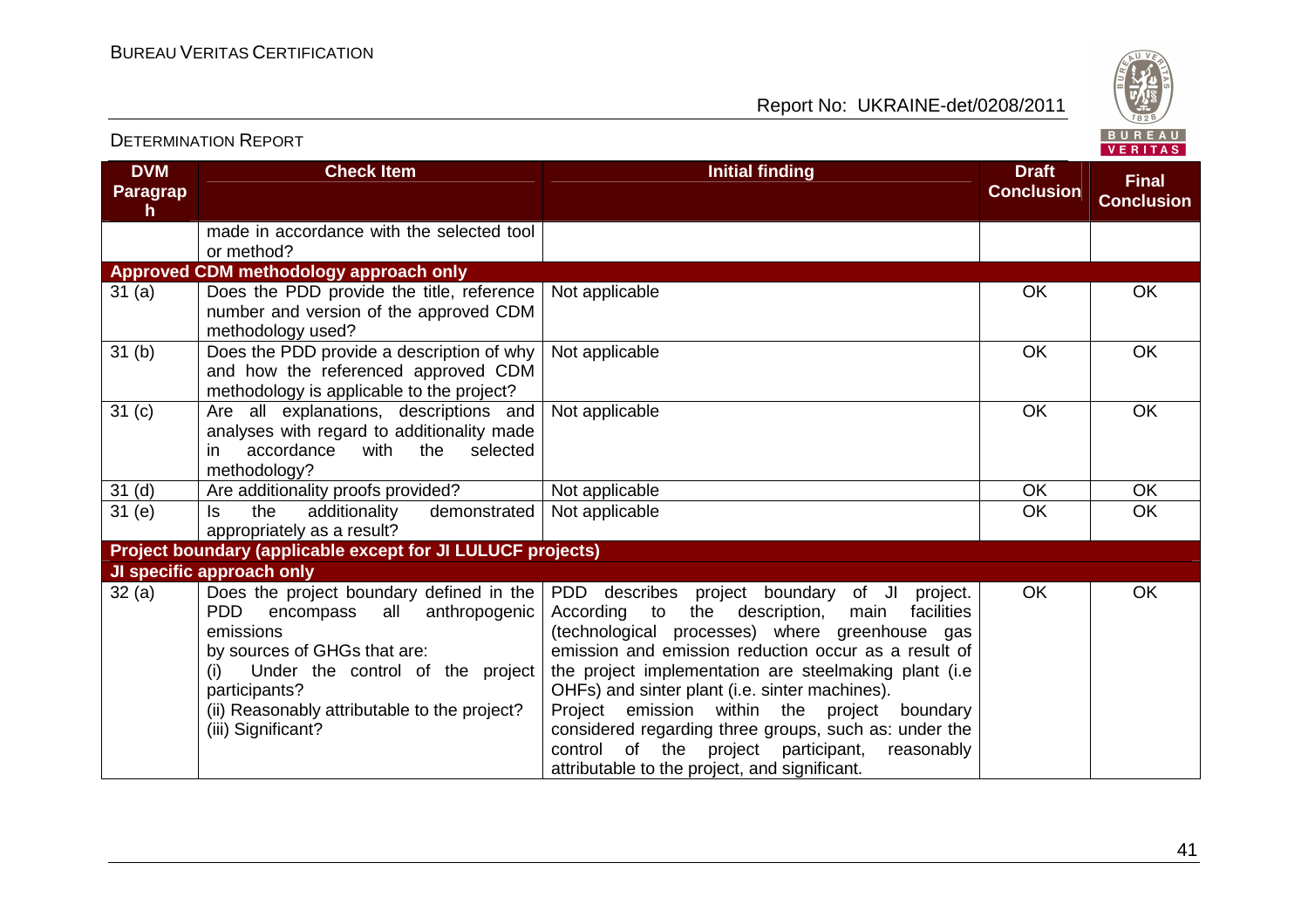DETERMINATION REPORT

Report No: UKRAINE-det/0208/2011



#### **DVM Paragraph**  $32(b)$ **Check Item Draft Check Item Initial finding Check Item Draft Conclusion Final Conclusion**Is the project boundary defined on the basis of a case-by-case assessment with regard to the criteria referred to in 32 (a) above?  $32 (c)$  Are the delineation of the project boundary The project boundary is defined on the basis of a case-The project boundary is defined on the basis of a case-<br>by-case assessment. Please, see section 32 (a) above. and the gases and sources included appropriately described and justified in the PDD by using a figure or flow chart as appropriate? 32 (d) | Are all gases and sources included Corrective Action Request 17 (CAR17). Please, provide a figure or flow chart of project boundary with description of the emitted gases and its sources. CAR17 OK explicitly stated, and the exclusions of any sources related to the baseline or the project are appropriately justified? **Approved CDM methodology approach only** In section B.3 of the PDD all gases and sources included are explicitly stated; the information presented in table B.3-1 and table B.3-2. OK OK 33 | Is the project boundary defined in accordance with the approved CDM methodology? Not applicable **OK** OK OK **Crediting period**  34 (a) Does the PDD state the starting date of the project as the date on which the implementation or construction or real action of the project will begin or began? The starting date of the project is 11/08/2005. The starting date of the project is determined as date on which the designing works for installation gas burners with SNT is beginning. The document that confirms the mentioned date was provided during site visit. Refer to the Documents of category 2 in section 7 of the Determination report. The JI project starts on 2005. Also, see section 34 (a) OK OK  $34$  (a) Is the starting date after the beginning of 2000? Does the above. 34 (b) | Does the PDD state the expected The expected operational lifetime provided in the PDD | OK | OK OK OK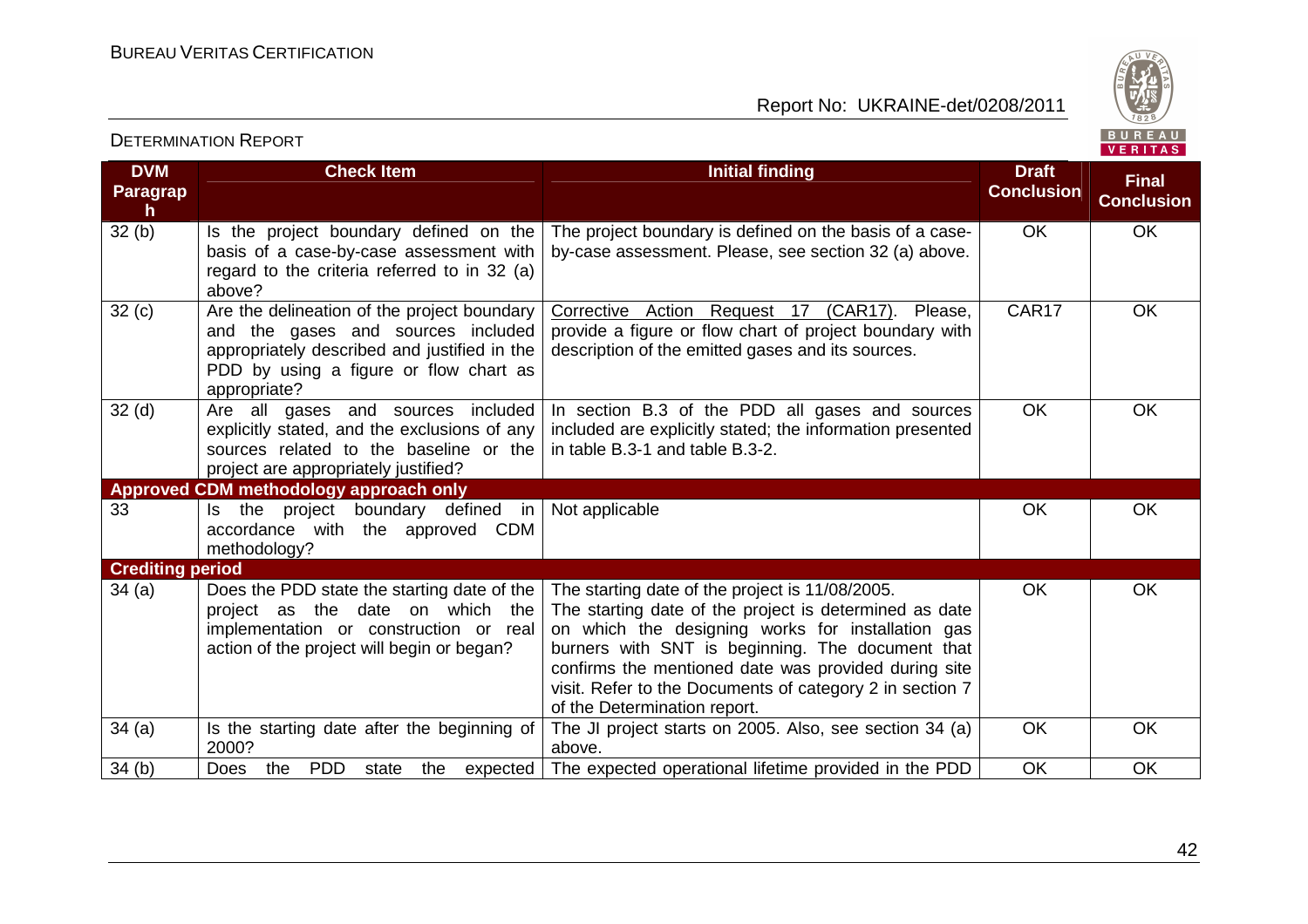

#### **DVM Paragraph Check Item Initial finding Check Item Initial finding Check Item Initial finding Check Item Initial finding Check Item Initial finding Check Item Initial finding Check Item Initial finding Check Item Initial finding Check Conclusion Final Conclusion**operational lifetime of the project in years and months? 34 (c) Does the PDD state the length of the is 11 years or 132 months. crediting period in years and months? The length of the crediting period is stated in the PDD in years and months as following: 11 years or 132 months (period 01/01/2006-31/12/2016). The crediting period divided into three phases, such as: 1. 2 years or 24 months - period before the first commitment period (01/01/2006 – 31/12/2007); 2. 5 years or 60 months - first commitment period (01/01/2008 – 31/12/2012); 3. 4 years or 48 months - period after the first commitment period (01/01/2013 – 31/12/2016). The starting date of the crediting period is on the date OK OK 34 (c) Is the starting date of the crediting period on or after the date of the first emission reductions or enhancements of net removals generated by the project? 34 (d) Does the PDD state that the crediting of the first emission reductions generated by the JI project. OK OK period for issuance of ERUs starts only after the beginning of 2008 and does not extend beyond the operational lifetime of the project? 34 (d) | If the crediting period extends beyond The commitment period starts after the beginning of 2008, i.e. 01/01/2008 – 31/12/2012. Moreover, there are considered the period before the commitment period (01/01/2006 – 31/12/2007) and the period after the commitment period (01/01/2013 – 31/12/2016). According to the project design document, the crediting OK OK 2012, does the PDD state that the extension is subject to the host Party approval? Are the estimates of emission reductions or enhancements of net removals presented period extends beyond 2012. As a fact, the estimates of emission reductions are provided separately for three considered periods. OK OK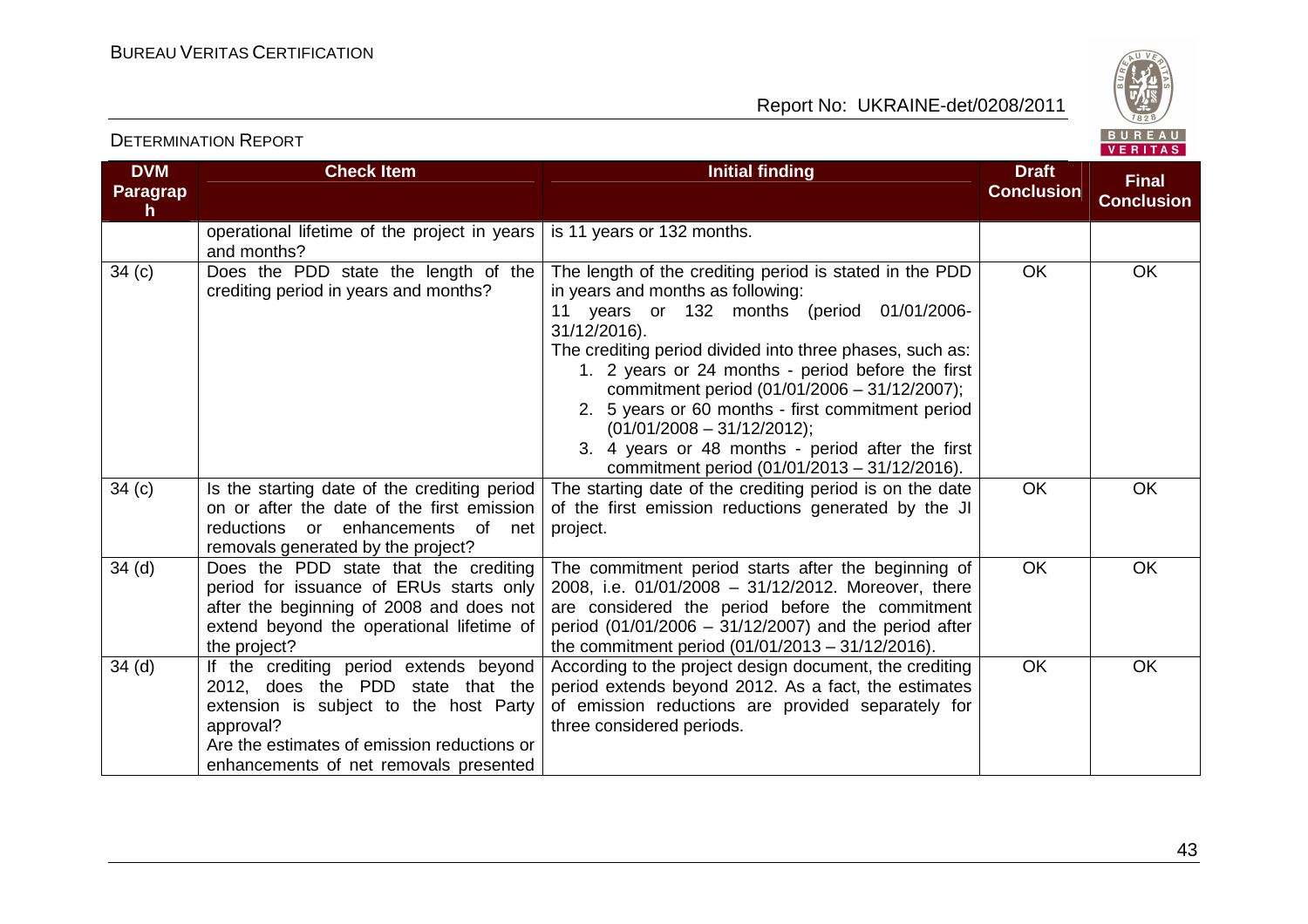

| <b>DVM</b>             | <b>Check Item</b>                                                                                                                                                                                                                                              | <b>Initial finding</b>                                                                                                                                                                                                                                                                                                                                       | <b>Draft</b>      | <b>Final</b>      |
|------------------------|----------------------------------------------------------------------------------------------------------------------------------------------------------------------------------------------------------------------------------------------------------------|--------------------------------------------------------------------------------------------------------------------------------------------------------------------------------------------------------------------------------------------------------------------------------------------------------------------------------------------------------------|-------------------|-------------------|
| Paragrap<br>h.         |                                                                                                                                                                                                                                                                |                                                                                                                                                                                                                                                                                                                                                              | <b>Conclusion</b> | <b>Conclusion</b> |
|                        | separately for those until 2012 and those<br>after 2012?                                                                                                                                                                                                       |                                                                                                                                                                                                                                                                                                                                                              |                   |                   |
| <b>Monitoring plan</b> |                                                                                                                                                                                                                                                                |                                                                                                                                                                                                                                                                                                                                                              |                   |                   |
| 35                     | Does the PDD explicitly indicate which of<br>the following approaches is used?<br>- JI specific approach<br>- Approved CDM methodology approach                                                                                                                | Based on the information stated in the PDD, JI specific<br>approach is chosen for monitoring plan setting in<br>accordance with "Guidance on criteria for baseline<br>setting and monitoring" (version 02).<br>The approved CDM baseline and<br>monitoring<br>methodologies are not used for monitoring.                                                     | <b>OK</b>         | <b>OK</b>         |
|                        | JI specific approach only                                                                                                                                                                                                                                      |                                                                                                                                                                                                                                                                                                                                                              |                   |                   |
| 36(a)                  | Does the monitoring plan describe:<br>relevant<br>All<br>factors<br>and<br>key<br>characteristics that will be monitored?<br>The period in which they will be<br>monitored?<br>- All decisive factors for the control and<br>reporting of project performance? | According to the project design document, monitoring<br>will be carry out during the crediting period of the JI<br>project. The monitoring plan describes all relevant<br>factors and key characteristics that monitored. Some of<br>parameters are to be monitored by measurement<br>equipments, and some of data are defined in the official<br>documents. | <b>OK</b>         | <b>OK</b>         |
| 36(b)                  | Does the monitoring plan specify the<br>indicators, constants and variables used<br>that are reliable, valid and provide<br>transparent picture of the emission<br><b>reductions</b><br>or enhancements<br>of net<br>removals to be monitored?                 | In the monitoring plan regarded constant values, e.g.<br>CO2 density under the standard condition and<br>conversion factor of natural gas into standard fuel.                                                                                                                                                                                                | <b>OK</b>         | <b>OK</b>         |
| 36 <sub>(b)</sub>      | If default values are used:<br>Are accuracy and reasonableness<br>carefully balanced in their selection?<br>Do the default values originate from<br>recognized sources?                                                                                        | In the monitoring plan regarded constant values, e.g.<br>CO2 density under the standard condition and<br>conversion factor of natural gas into standard fuel.<br>These values are originated from official scientific<br>sources that have quite high confidence levels. There                                                                               | <b>OK</b>         | <b>OK</b>         |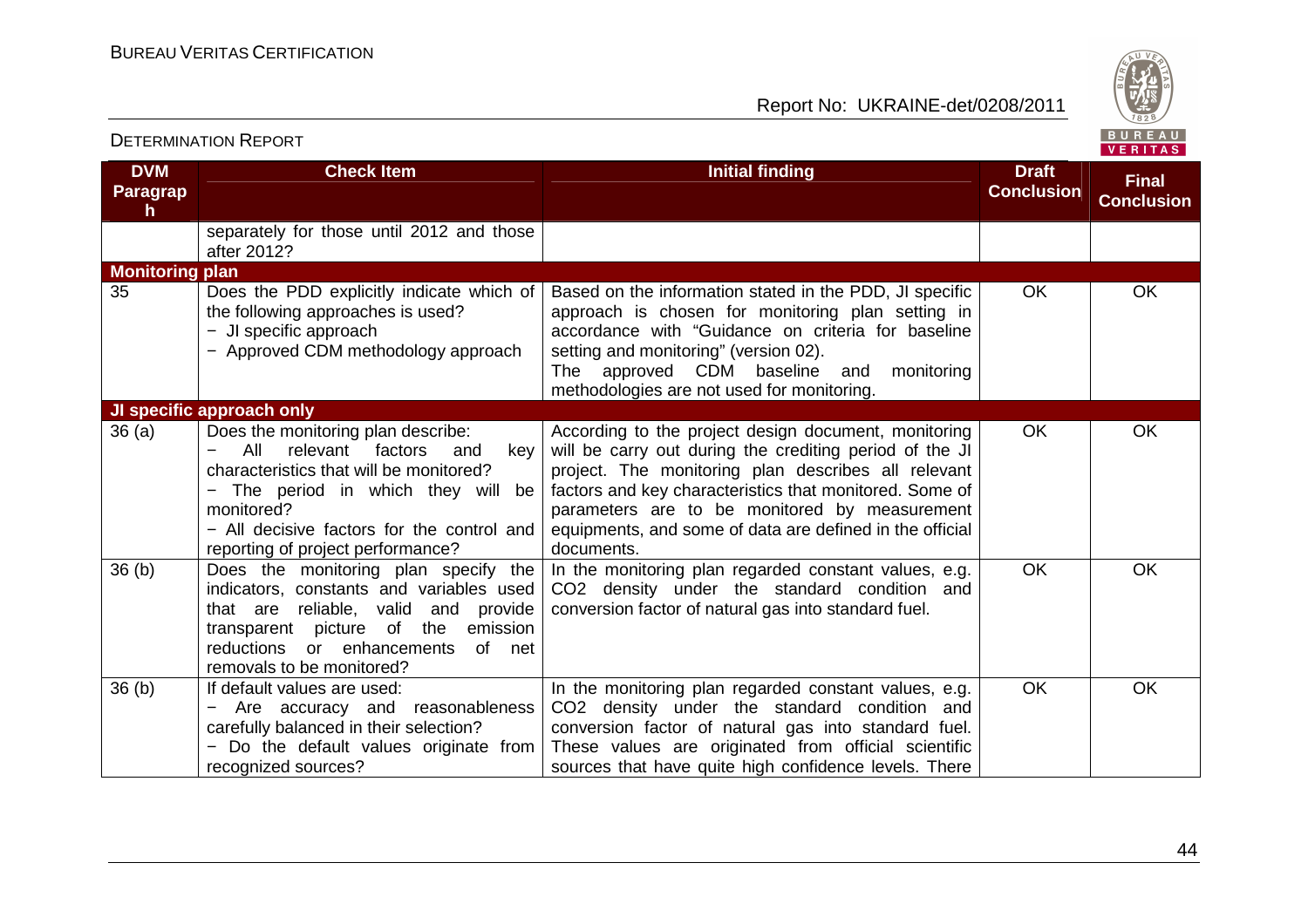

| <b>DVM</b>                       | <b>Check Item</b>                                                                                                                                                                                  | <b>Initial finding</b>                                                                                                                                                                                                                                                                                                                                                                 | <b>Draft</b>               | <b>Final</b>      |
|----------------------------------|----------------------------------------------------------------------------------------------------------------------------------------------------------------------------------------------------|----------------------------------------------------------------------------------------------------------------------------------------------------------------------------------------------------------------------------------------------------------------------------------------------------------------------------------------------------------------------------------------|----------------------------|-------------------|
| Paragrap<br>h.                   |                                                                                                                                                                                                    |                                                                                                                                                                                                                                                                                                                                                                                        | <b>Conclusion</b>          | <b>Conclusion</b> |
|                                  | - Are the default values supported by<br>statistical analyses providing reasonable<br>confidence levels?<br>- Are the default values presented in a<br>transparent manner?                         | are direct references to the sources of used default<br>values consequently it is presented in a transparent<br>manner.                                                                                                                                                                                                                                                                |                            |                   |
| 36 (b) (i)                       | For those values that are to be provided by<br>participants,<br>does the<br>project<br>the<br>monitoring plan clearly indicate how the<br>values are to be selected and justified?                 | Corrective Action Request 18 (CAR18).<br>Please,<br>describe in details procedure/algorithm of technical<br>report completing and scheme of data monitoring in<br>general.<br>Corrective Action Request 19 (CAR19). Please,<br>provide Certificates of melting for the latest period.                                                                                                  | CAR <sub>18</sub><br>CAR19 | <b>OK</b>         |
| 36 (b) (ii)                      | For other values,<br>- Does the monitoring plan clearly indicate<br>the precise references from which these<br>values are taken?<br>- Is the conservativeness of the values<br>provided justified? | In the PDD indicated some values that are calculated<br>by formula and using default values and data from the<br>official documents (e.g. Certificates of physical and<br>chemical parameters of natural gas provided by gas<br>supplier).<br>Clarification Request 06 (CL06). Please, clarify whether<br>during the project there is used other fuel types except<br>the natural gas. | CL <sub>06</sub>           | <b>OK</b>         |
| 36 (b) (iii)                     | For all data sources, does the monitoring<br>plan specify the procedures to be followed<br>if expected data are unavailable?                                                                       | Corrective Action Request 20 (CAR20). Please, specify<br>the procedures to be followed if expected monitoring<br>data are unavailable.                                                                                                                                                                                                                                                 | CAR20                      | <b>OK</b>         |
| 36 (b) (iv)                      | Are International System Unit (SI units)<br>used?                                                                                                                                                  | International System Units are used partly.                                                                                                                                                                                                                                                                                                                                            | <b>OK</b>                  | <b>OK</b>         |
| 36 <sub>(b)</sub> <sub>(v)</sub> | Does the monitoring plan note<br>any<br>parameters, coefficients, variables, etc.<br>that are used to calculate<br>baseline<br>emissions or net removals but are obtained                          | The monitoring plan does not note any parameters,<br>coefficients, variables, etc. are to be obtained through<br>monitoring in order to calculate baseline emissions.                                                                                                                                                                                                                  | <b>OK</b>                  | OK                |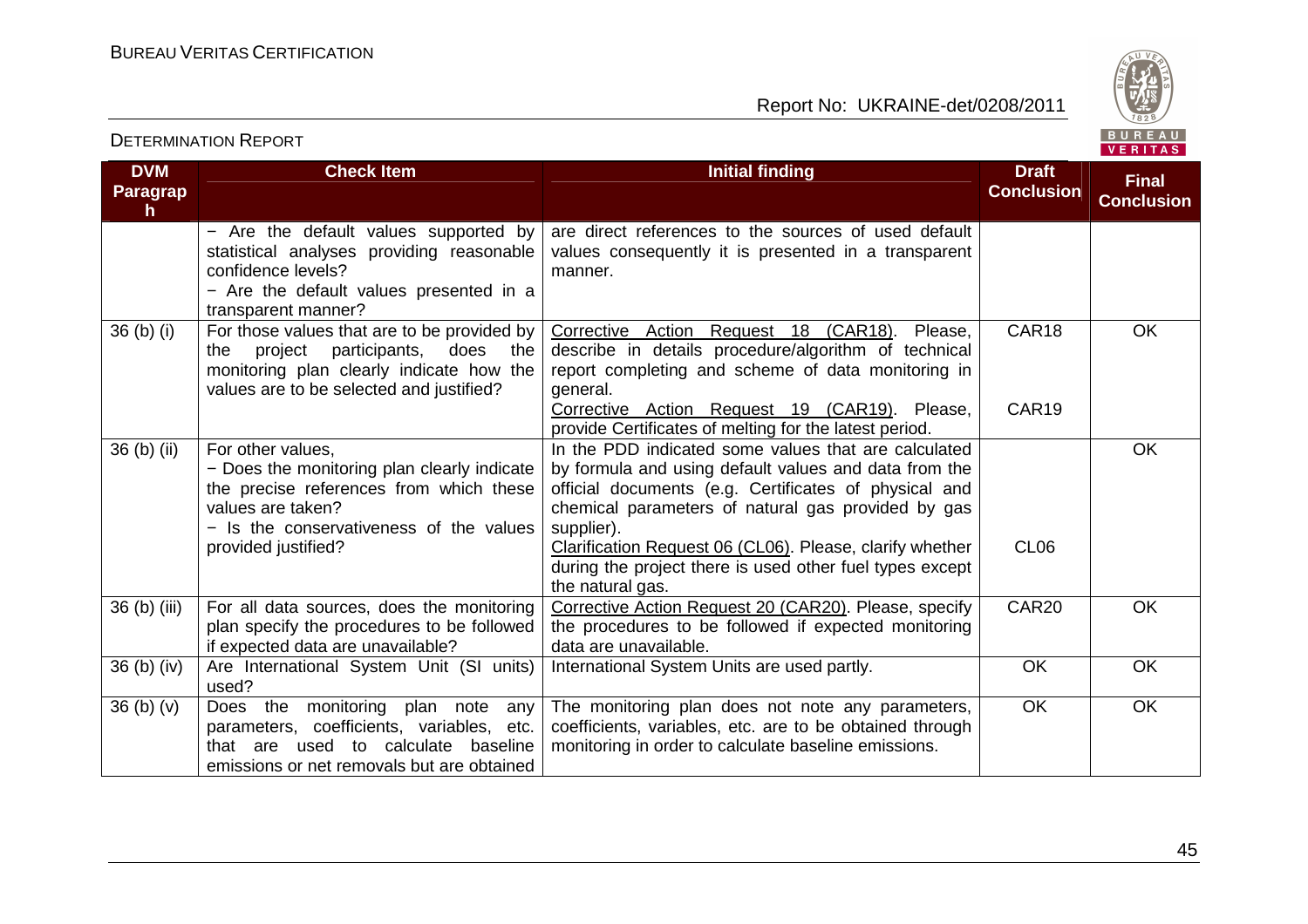

| <b>DVM</b><br>Paragrap<br>h.     | <b>Check Item</b>                                                                                                                                                                                                                                                                                                                                                                                                                                                                                                                                                                                                                                                    | <b>Initial finding</b>                                                                                                                                                                                                                                                                                                                                                                                                                                                                                                                                                                                                                                                                                                                                                                                                                                                                                                                                                                         | <b>Draft</b><br><b>Conclusion</b> | <b>Final</b><br><b>Conclusion</b> |
|----------------------------------|----------------------------------------------------------------------------------------------------------------------------------------------------------------------------------------------------------------------------------------------------------------------------------------------------------------------------------------------------------------------------------------------------------------------------------------------------------------------------------------------------------------------------------------------------------------------------------------------------------------------------------------------------------------------|------------------------------------------------------------------------------------------------------------------------------------------------------------------------------------------------------------------------------------------------------------------------------------------------------------------------------------------------------------------------------------------------------------------------------------------------------------------------------------------------------------------------------------------------------------------------------------------------------------------------------------------------------------------------------------------------------------------------------------------------------------------------------------------------------------------------------------------------------------------------------------------------------------------------------------------------------------------------------------------------|-----------------------------------|-----------------------------------|
|                                  | through monitoring?                                                                                                                                                                                                                                                                                                                                                                                                                                                                                                                                                                                                                                                  |                                                                                                                                                                                                                                                                                                                                                                                                                                                                                                                                                                                                                                                                                                                                                                                                                                                                                                                                                                                                |                                   |                                   |
| 36 <sub>(b)</sub> <sub>(v)</sub> | Is the use of parameters, coefficients,<br>variables, etc. consistent between the<br>baseline and monitoring plan?                                                                                                                                                                                                                                                                                                                                                                                                                                                                                                                                                   | Yes. According to the information from the monitoring<br>plan of JI project, the use of parameters and variables<br>are consistent between the baseline and monitoring<br>plan.                                                                                                                                                                                                                                                                                                                                                                                                                                                                                                                                                                                                                                                                                                                                                                                                                | OK.                               | <b>OK</b>                         |
| 36 <sub>(c)</sub>                | Does the monitoring plan draw on the list<br>of standard variables<br>contained<br>in<br>appendix B of "Guidance on criteria for<br>baseline setting and monitoring"?                                                                                                                                                                                                                                                                                                                                                                                                                                                                                                | There is used a value contained in appendix B of<br>"Guidance on criteria for baseline setting and<br>monitoring", i.e. CO2 density $(p_{CO2})$ .                                                                                                                                                                                                                                                                                                                                                                                                                                                                                                                                                                                                                                                                                                                                                                                                                                              | <b>OK</b>                         | <b>OK</b>                         |
| 36 <sub>(d)</sub>                | Does the monitoring plan explicitly and<br>clearly distinguish:<br>(i) Data and parameters that are not<br>monitored throughout the crediting period,<br>but are determined only once (and thus<br>remain fixed throughout the crediting<br>period), and that are available already at<br>the stage of determination?<br>(ii) Data and parameters that are not<br>monitored throughout the crediting period,<br>but are determined only once (and thus<br>remain fixed throughout the crediting<br>period), but that are not already available<br>at the stage of determination?<br>(iii) Data and parameters that are<br>monitored throughout the crediting period? | Corrective Action Request 21 (CAR21). Please, clearly<br>indicate in the monitoring plan of the PDD division of<br>the parameters into three groups, such as:<br>Data and parameters that are not monitored<br>(i)<br>throughout the crediting period, but are determined<br>only once (and thus remain fixed throughout the<br>crediting period), and that are available already at the<br>stage of determination;<br>(ii) Data and parameters that are not monitored<br>throughout the crediting period, but are determined<br>only once (and thus remain fixed throughout the<br>crediting period), but that are not already available at<br>the stage of determination;<br>(iii) Data and parameters that are monitored throughout<br>the crediting period.<br>If any group is not applicable to parameters and data of<br>given JI project, please, state so in the PDD.<br>Corrective Action Request 22 (CAR22). In the figure<br>D.1-1 Principal scheme of monitoring point location in | <b>CAR21</b><br>CAR22             | <b>OK</b>                         |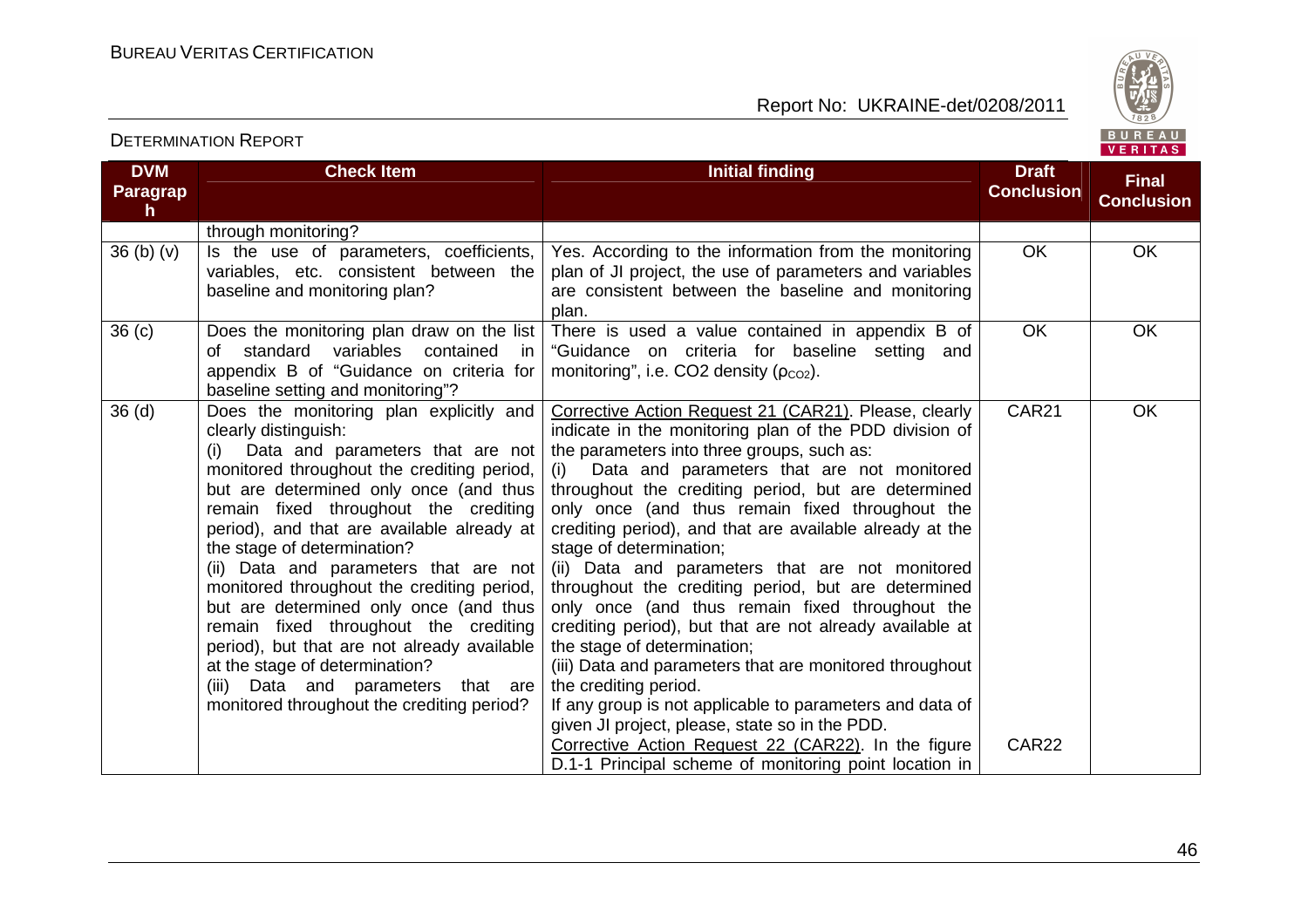

| <b>DVM</b><br><b>Paragrap</b><br>h | <b>Check Item</b>                                                                                                                                                                                                                                                                     | <b>Initial finding</b>                                                                                                                                                                                                                                                                                                                                             | <b>Draft</b><br><b>Conclusion</b> | <b>Final</b><br><b>Conclusion</b> |
|------------------------------------|---------------------------------------------------------------------------------------------------------------------------------------------------------------------------------------------------------------------------------------------------------------------------------------|--------------------------------------------------------------------------------------------------------------------------------------------------------------------------------------------------------------------------------------------------------------------------------------------------------------------------------------------------------------------|-----------------------------------|-----------------------------------|
|                                    |                                                                                                                                                                                                                                                                                       | steelmaking plant the parameter ID-12 is out of the<br>steelmaking plant boundary. Definitely, it is mistake.<br>Please, correct.                                                                                                                                                                                                                                  |                                   |                                   |
| 36 (e)                             | Does the monitoring plan describe the<br>methods employed for data monitoring<br>(including its frequency) and recording?                                                                                                                                                             | According to the monitoring plan, monitoring frequency<br>for the majority of the parameters is monthly records.<br>Refer to CAR18 of section 36 (b) (i) above.                                                                                                                                                                                                    |                                   |                                   |
| 36(f)                              | Does the monitoring plan elaborate all<br>algorithms and formulae used for the<br>estimation/calculation<br>baseline<br>of<br>emissions/removals<br>and<br>project<br>emissions/removals or direct monitoring of<br>emission reductions from the project,<br>leakage, as appropriate? | Monitoring plan elaborates the formulae used for<br>calculation and estimation of baseline emissions and<br>project emissions due to the JI project implementation.<br>Corrective Action Request 23 (CAR23). Please, explain<br>in more details the formula for CO2 emission factor<br>from natural gas combustion (i.e. the formulae 1.3 and<br>the formula 2.3). | CAR23                             | <b>OK</b>                         |
|                                    |                                                                                                                                                                                                                                                                                       | Clarification Request 07 (CL07). Please, explain why<br>the values are transferred to the standard fuel.                                                                                                                                                                                                                                                           | CL <sub>07</sub>                  |                                   |
| 36 (f) (i)                         | underlying rationale<br>the<br>for<br>ls.<br>the<br>algorithms/formulae explained?                                                                                                                                                                                                    | In general, provided formulae for CO2 emission factor<br>from natural gas combustion are clearly described in<br>the section of monitoring plan.                                                                                                                                                                                                                   | <b>OK</b>                         | <b>OK</b>                         |
| 36 (f) (ii)                        | Are consistent variables, equation formats,<br>subscripts etc. used?                                                                                                                                                                                                                  | All variables, equation formats, and subscripts are used<br>in appropriately way.                                                                                                                                                                                                                                                                                  | <b>OK</b>                         | <b>OK</b>                         |
| 36 (f) (iii)                       | Are all equations numbered?                                                                                                                                                                                                                                                           | In the section Monitoring plan of the PDD all presented<br>formulae are numerated.                                                                                                                                                                                                                                                                                 | <b>OK</b>                         | <b>OK</b>                         |
| 36 (f) (iv)                        | Are all variables, with units indicated<br>defined?                                                                                                                                                                                                                                   | Units are provided for each variable from the formulae.                                                                                                                                                                                                                                                                                                            | OK                                | <b>OK</b>                         |
| 36 (f) (v)                         | of<br>conservativeness<br>ls.<br>the<br>the<br>algorithms/procedures justified?                                                                                                                                                                                                       | The conservativeness of procedures are justified.                                                                                                                                                                                                                                                                                                                  | OK                                | <b>OK</b>                         |
| 36(f)(v)                           | To the extent possible, are methods to<br>quantitatively account for uncertainty in key                                                                                                                                                                                               | Please, see table D.2 of the PDD.                                                                                                                                                                                                                                                                                                                                  | OK                                | OK                                |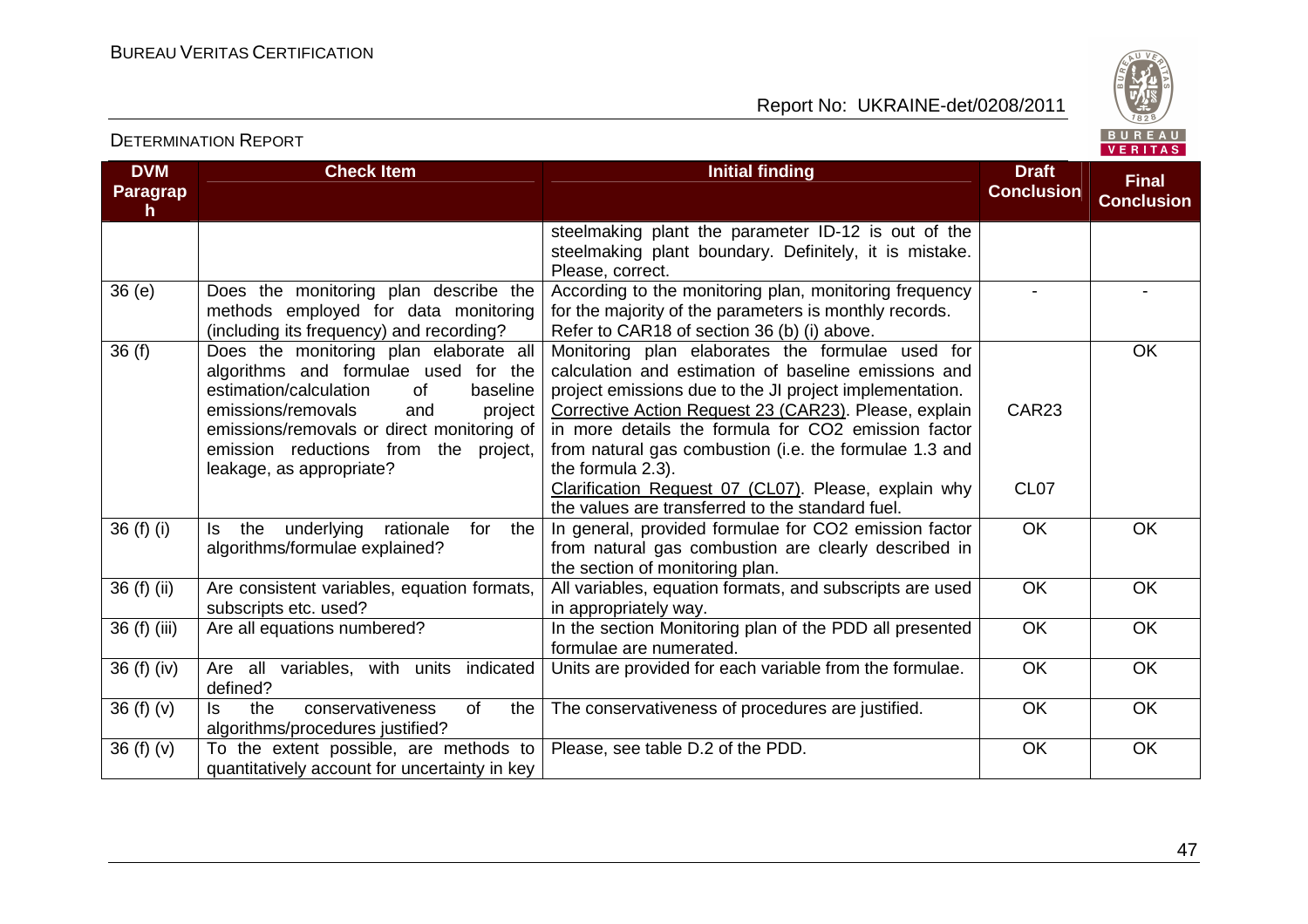

#### **DVM Paragraph Check Item Initial finding Check Item Initial finding Check Item Initial finding Check Item Initial finding Check Item Initial finding Check Item Initial finding Check Item Initial finding Check Item Initial finding Check Conclusion Final Conclusion**parameters included? 36 (f) (vi)  $\vert$  is consistency between the elaboration of the baseline scenario and the procedure for calculating the emissions or net removals of the baseline ensured? 36 (f) (vii)  $\vert$  Are any parts of the algorithms or formulae There is consistency between the elaboration of the baseline scenario and the procedure for calculating the emissions of the baseline scenario. OK OK that are not self-evident explained? 36 (f) (vii)  $\vert$  is it justified that the procedure is Please, refer to the section 36 (f) of this determination protocol. In the PDD there are references to the national - technical consistent with standard procedures in the relevant sector? Are references provided as necessary? standards and technical procedures in the relevant sector. All these documents are followed. 36 (f) (vii)  $\vert$  Are references provided as necessary?  $\vert$  In section D the PDD there are references to the OK OK national standards and technical procedures in the relevant sector. Please, refer to the section 36 (f) of this determination OK OK 36 (f) (vii) Are implicit and explicit key assumptions explained in a transparent manner? 36 (f) (vii)  $\vert$  is it clearly stated which assumptions and protocol. In the project design document there is not stated any - procedures have significant uncertainty associated with them, and how such uncertainty is to be addressed? 36 (f) (vii)  $\vert$  is the uncertainty of key parameters information about significant uncertainty level of assumptions and procedures. OK OK described and, where possible, is an uncertainty range at 95% confidence level for key parameters for the calculation of emission reductions or enhancements of net removals provided? In the PDD project developer described the uncertainty level of key parameters. Uncertainty level of concerned data was assessed as low. Measuring devices for monitoring of key parameters are calibrated/verified in compliance with the state regulation, in- plant standards and approved methodologies in order to assure quality control of monitoring data. 36 (g)  $\qquad$  Does the monitoring plan identify a national  $\mid$  No national or international monitoring standard are  $\mid$  OK OK OK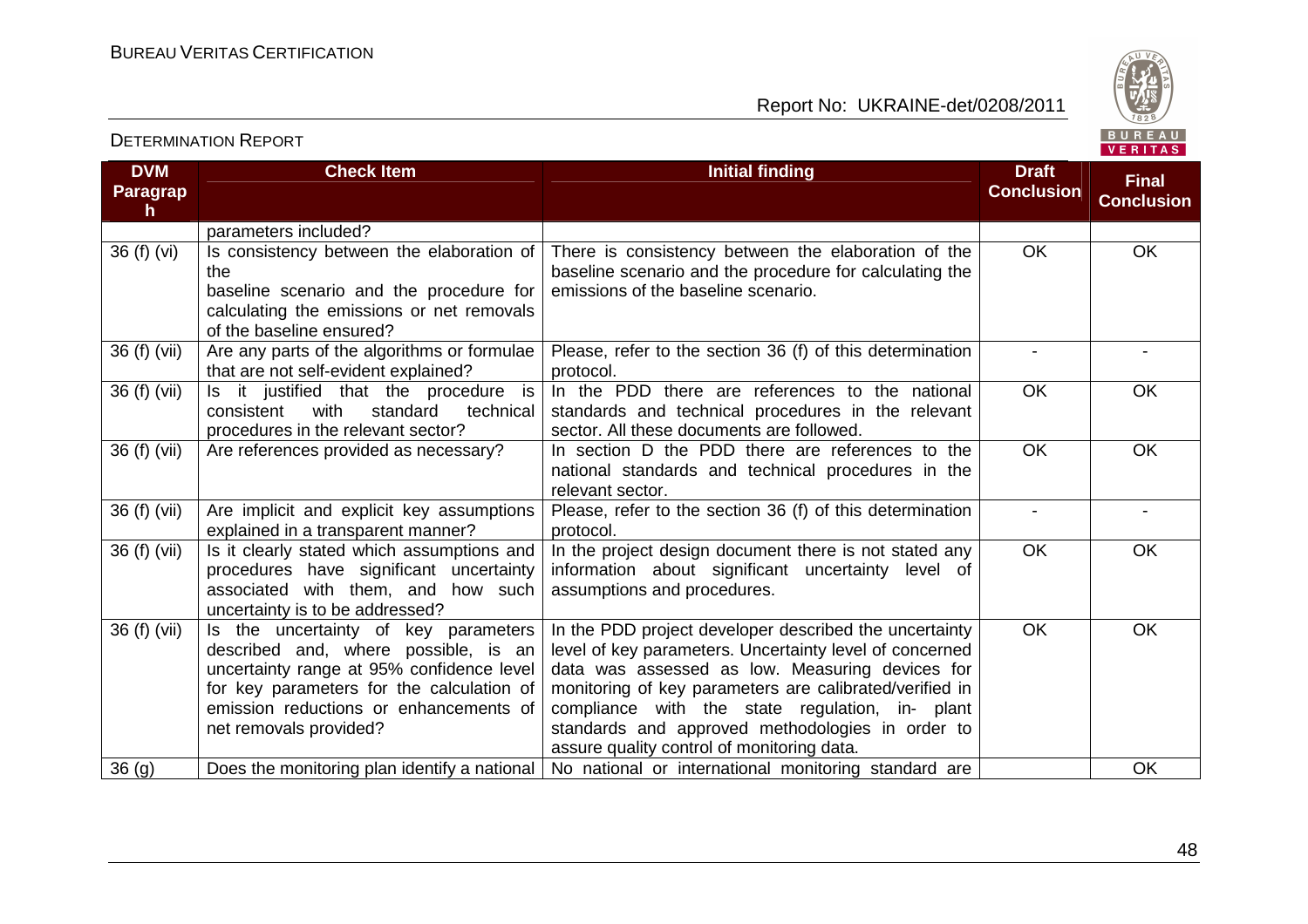

#### **DVM Paragraph Check Item Initial finding Check Item Initial finding Check Item Initial finding Check Item Initial finding Check Item Initial finding Check Item Initial finding Check Item Initial finding Check Item Initial finding Check Conclusion Final Conclusion**or international monitoring standard if such standard has to be and/or is applied to certain aspects of the project? Does the monitoring plan provide a reference as to where a detailed description of the standard can be found? used for the JI project implementation. There is environmental developed plant standard of management and GHG emissions reduction monitoring at JSC "Zaporizhstal". The standard will be elaborated taken into account given JI project. Corrective Action Request 24 (CAR24). Please, provide document that confirms that the monitoring data will be archived during the crediting period and two years after the last transfer of ERUs for the project. As described in the PDD, the monitoring plan CAR24 36 (h) Does the monitoring plan document for statistical techniques, if used monitoring, and that they are used in a conservative manner? 36 (i) Does the monitoring plan present the document statistical techniques are used in a conservative manner. OK OK quality assurance and control procedures for the monitoring process, including, as appropriate, information on calibration and on how records on data and/or method validity and accuracy are kept and made available upon request? 36 (j) Does the monitoring plan clearly identify The information about the quality assurance and control procedures for the monitoring process, including, information on calibration and on how records on data and/or method validity and accuracy are kept is presented in section D.2 and section D.3 of the PDD. Also, refer to 36 (g) above. - the responsibilities and the authority regarding the monitoring activities? Monitoring plan identified the responsible departments regarding monitoring activities of the JI project. Please, see section D of the PDD and Annex 3. Corrective Action Request 25 (CAR25). In section D.3 of the PDD stated that the detailed scheme of monitoring data collection, delivery and processing is provided in the Annex 3. As a fact, such information is absent in Annex 3. Please, provide mentioned CAR25 **OK**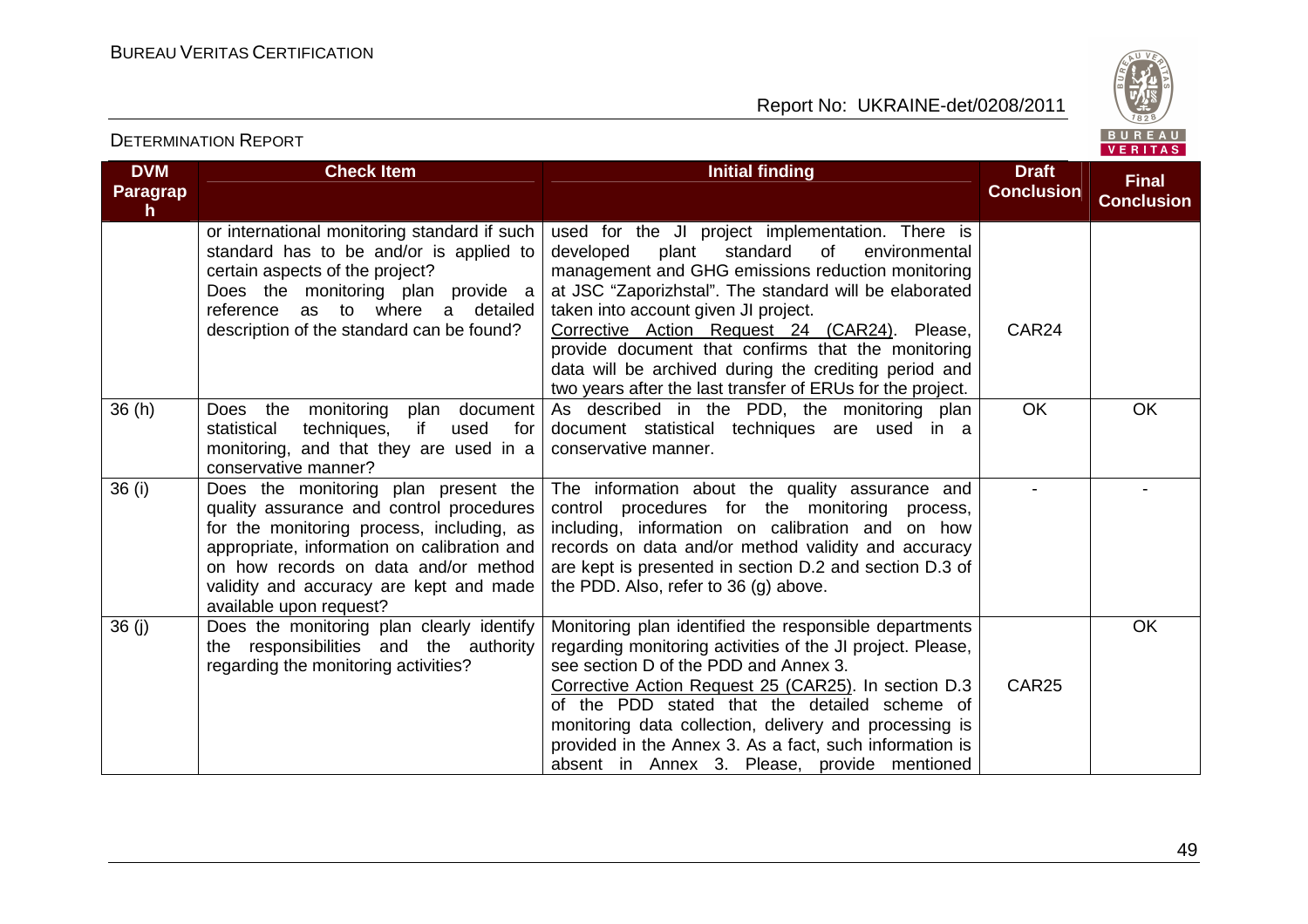DETERMINATION REPORT

Report No: UKRAINE-det/0208/2011



#### **DVM Paragraph Check Item Initial finding Check Item Initial finding Check Item Initial finding Check Item Initial finding Check Item Initial finding Check Item Initial finding Check Item Initial finding Check Item Initial finding Check Conclusion Final Conclusion**information in the PDD. In general, the monitoring plan reflects good monitoring  $36 (k)$  Does the monitoring plan, on the whole, reflect good monitoring practices appropriate to the project type? If it is a JI LULUCF project, is the good practice guidance developed by IPCC applied? 36 (l) Does the monitoring plan provide, in practices to the considered JI project. OK OK tabular form, a complete compilation of the data that need to be collected for its application, including data that are measured or sampled and data that are collected from other sources but not including data that are calculated with equations? 36 (m) Does the monitoring plan indicate that the Presented in the PDD monitoring plan provides a complete compilation of the data that need to be collected for its application, including data that are measured or sampled and data that are collected from other sources. Data connected with baseline scenario are stated in table D.1.1 of the PDD and data of the baseline scenario are provided in table D.1.3 of the PDD. Please, refer to section 36 (g) above. - - OK OK data monitored and required for verification are to be kept for two years after the last transfer of ERUs for the project? 37 If selected elements or combinations of approved CDM methodologies or for methodological tools are used establishing the monitoring plan, are the selected elements or combination, together with elements supplementary developed by the project participants in line with 36 above? **Approved CDM methodology approach only** The approved CDM baseline and monitoring methodologies are not used for consideration of this JI project monitoring plan. OK OK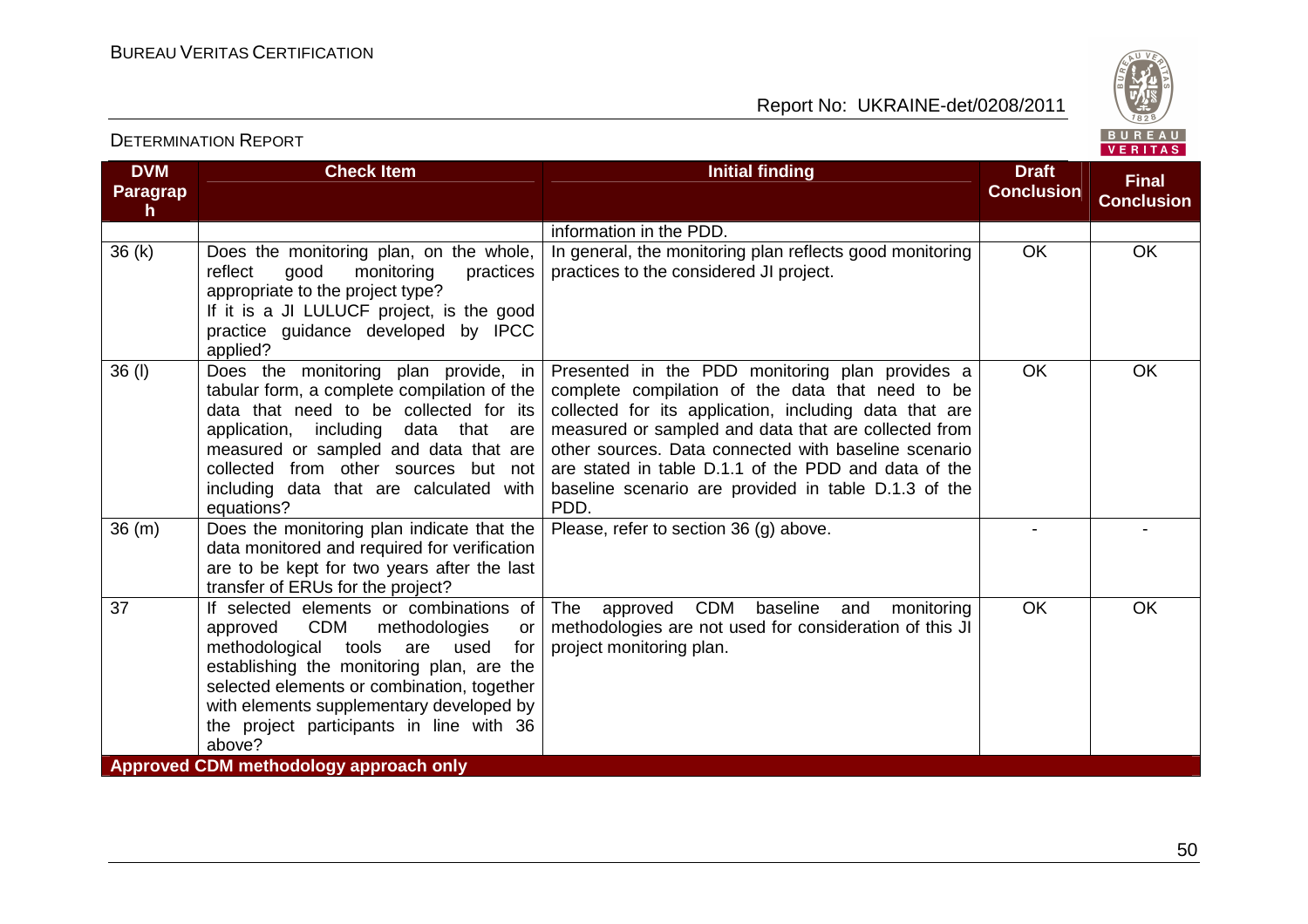DETERMINATION REPORT

Report No: UKRAINE-det/0208/2011



#### **DVM Paragraph**  $38(a)$ **Check Item Initial finding Check Item Initial finding Check Item Initial finding Check Item Initial finding Check Item Initial finding Check Item Initial finding Check Item Initial finding Check Item Initial finding Check Conclusion Final Conclusion**Does the PDD provide the title, reference number and version of the approved CDM methodology used? 38 (a) Is the approved CDM methodology the Not applicable a control of the OK OK OK OK most recent valid version when the PDD is submitted for publication? If not, is the methodology still within the grace period (was the methodology revised to a newer version in the past two months)? 38 (b) Does the PDD provide a description of why Not applicable OK OK OK the approved CDM methodology is applicable to the project? 38 (c) Are all explanations, descriptions and Not applicable **OK** OK OK analyses pertaining to monitoring in the PDD made in accordance with the referenced approved CDM methodology? 38 (d) Is the monitoring plan established Not applicable **OK** OK OK appropriately as a result? **Applicable to both JI specific approach and approved CDM methodology approach** Not applicable **OK** OK OK 39 If the monitoring plan indicates overlapping monitoring periods during the crediting period: (a) Is the underlying project composed of clearly identifiable components for which emission reductions or enhancements of removals can be calculated independently? (b) Can monitoring be performed these independently for each of Not applicable  $\overline{O}$  OK  $\overline{O}$  OK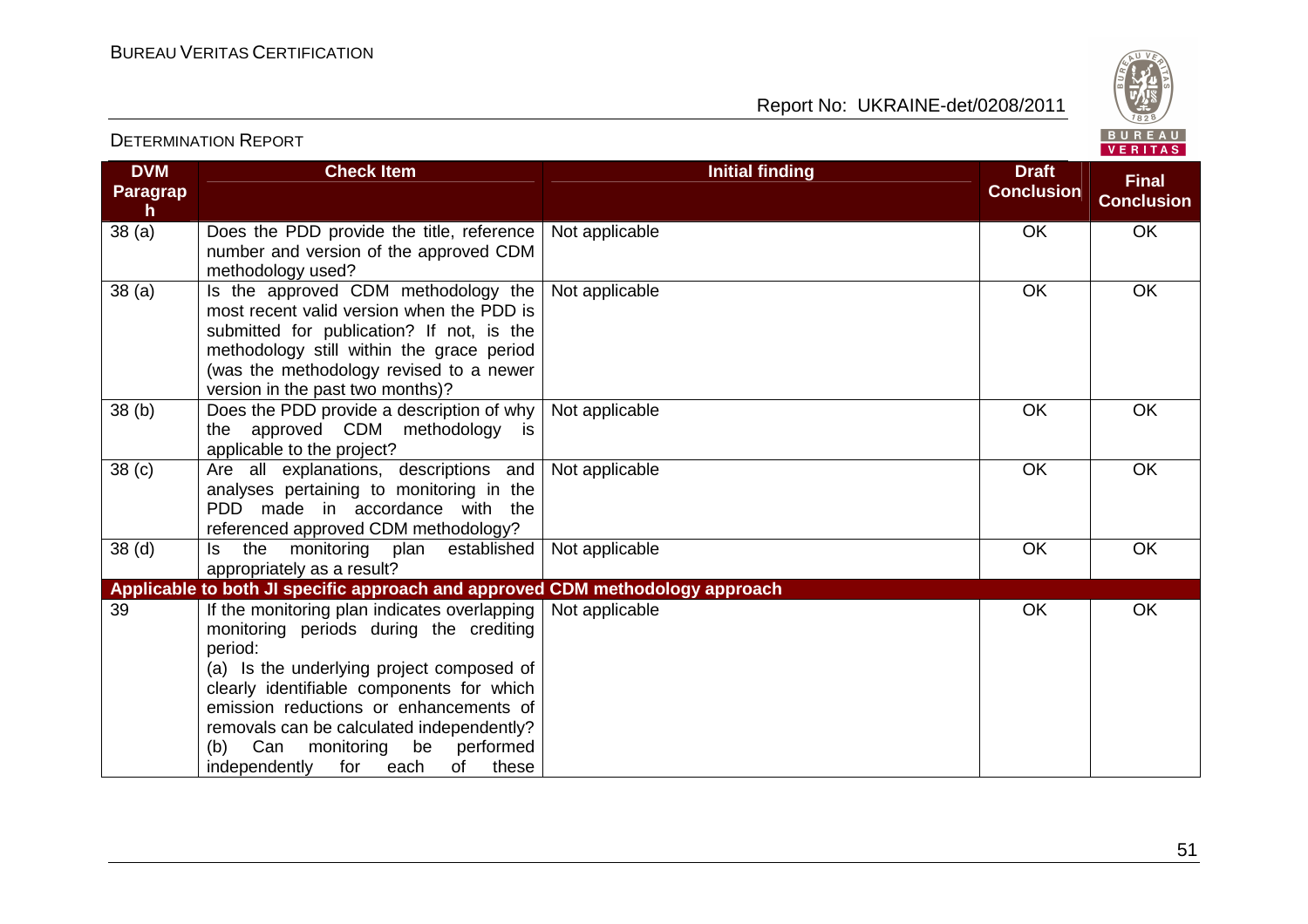

|                                               | <b>DETERMINATION REPORT</b>                                                                                                                                                                                                                                                                                                                                                                                                                                                                                                                                                                                               |                                                                                                                                                                                                                                                                                                                                                                                                                                                                                                                                                                                                                |                                   | BUREAU<br>VERITAS                 |
|-----------------------------------------------|---------------------------------------------------------------------------------------------------------------------------------------------------------------------------------------------------------------------------------------------------------------------------------------------------------------------------------------------------------------------------------------------------------------------------------------------------------------------------------------------------------------------------------------------------------------------------------------------------------------------------|----------------------------------------------------------------------------------------------------------------------------------------------------------------------------------------------------------------------------------------------------------------------------------------------------------------------------------------------------------------------------------------------------------------------------------------------------------------------------------------------------------------------------------------------------------------------------------------------------------------|-----------------------------------|-----------------------------------|
| <b>DVM</b><br><b>Paragrap</b><br>$\mathsf{h}$ | <b>Check Item</b>                                                                                                                                                                                                                                                                                                                                                                                                                                                                                                                                                                                                         | <b>Initial finding</b>                                                                                                                                                                                                                                                                                                                                                                                                                                                                                                                                                                                         | <b>Draft</b><br><b>Conclusion</b> | <b>Final</b><br><b>Conclusion</b> |
|                                               | components (i.e. the data/parameters<br>monitored for one component are not<br>dependent on/effect data/parameters to be<br>monitored for another component)?<br>(c) Does the monitoring plan ensure that<br>monitoring is performed for all components<br>and that in these cases all the<br>requirements of the JI guidelines and<br>further guidance by the JISC regarding<br>monitoring are met?<br>(d) Does the monitoring plan explicitly<br>provide for overlapping monitoring periods<br>of clearly defined project components,<br>justify its need and state how the<br>conditions mentioned in (a)-(c) are met? |                                                                                                                                                                                                                                                                                                                                                                                                                                                                                                                                                                                                                |                                   |                                   |
| Leakage                                       | JI specific approach only                                                                                                                                                                                                                                                                                                                                                                                                                                                                                                                                                                                                 |                                                                                                                                                                                                                                                                                                                                                                                                                                                                                                                                                                                                                |                                   |                                   |
| 40(a)                                         | Does the PDD appropriately describe an<br>assessment of the potential leakage of the<br>project and appropriately explain which<br>sources of leakage are to be calculated<br>and which can be neglected?                                                                                                                                                                                                                                                                                                                                                                                                                 | According to the PDD, leakage is assessed in<br>compliance with "Guidance on criteria for baseline<br>setting and monitoring" (version 02). In the document is<br>stated that the main emissions potentially giving rise to<br>leakage in the context of the project are emissions<br>arising from natural gas use (e.g. extraction,<br>processing, and transport) for steelmaking and sinter<br>plants at the JSC "Zaporizhstal".<br>The assessment of leakage is provided in supporting<br>documents to the PDD, i.e. in the Excel table Emission<br>calculations of CH4 and N2O. As a result of estimation, | OK.                               | <b>OK</b>                         |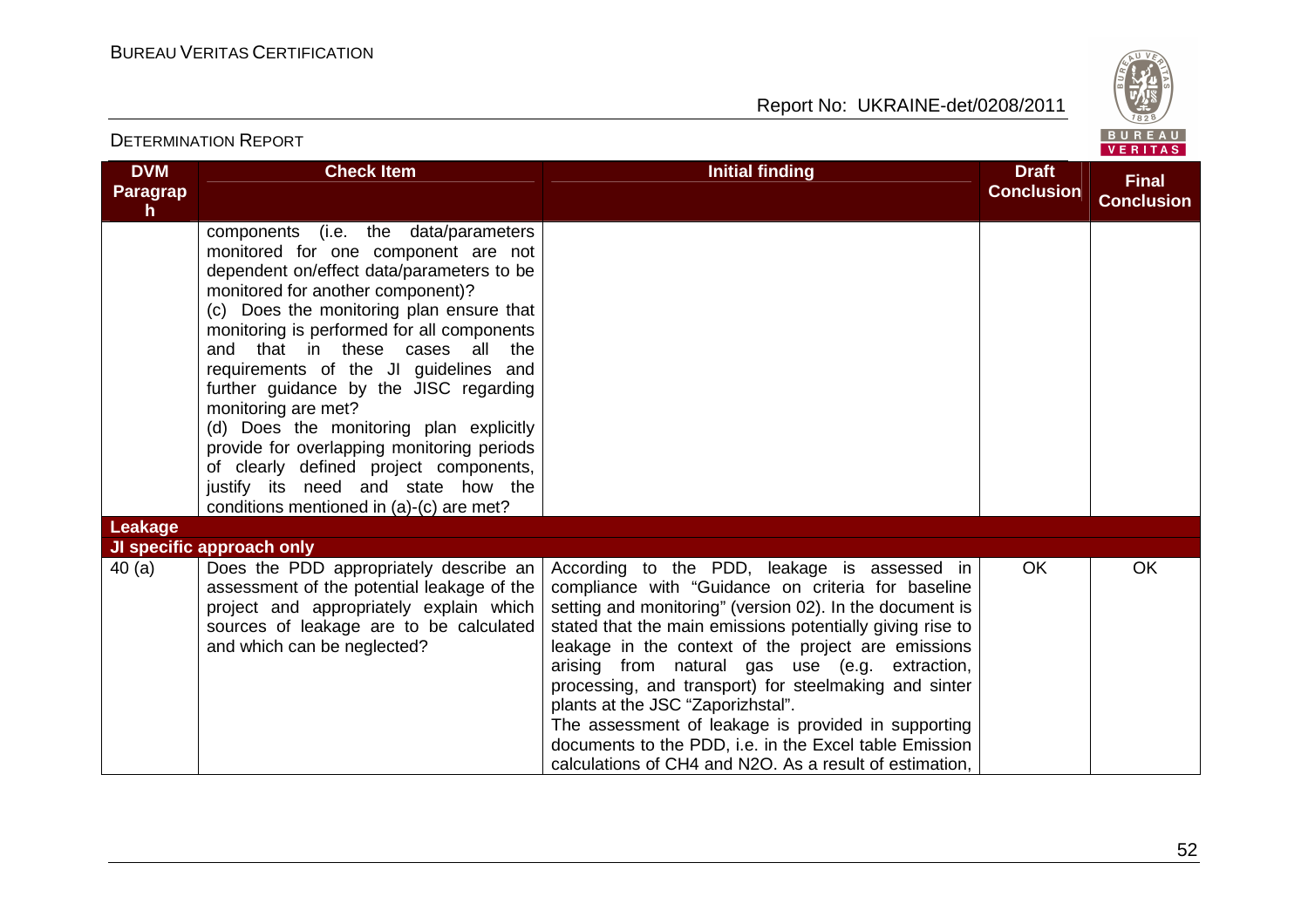

| <b>DVM</b>     | <b>Check Item</b>                                                                                                                                                                                                                                                                                                                                                                                         | <b>Initial finding</b>                                                                                                                                                                                                                                                                                                                                    | <b>Draft</b>      | <b>Final</b>      |
|----------------|-----------------------------------------------------------------------------------------------------------------------------------------------------------------------------------------------------------------------------------------------------------------------------------------------------------------------------------------------------------------------------------------------------------|-----------------------------------------------------------------------------------------------------------------------------------------------------------------------------------------------------------------------------------------------------------------------------------------------------------------------------------------------------------|-------------------|-------------------|
| Paragrap<br>h. |                                                                                                                                                                                                                                                                                                                                                                                                           |                                                                                                                                                                                                                                                                                                                                                           | <b>Conclusion</b> | <b>Conclusion</b> |
|                |                                                                                                                                                                                                                                                                                                                                                                                                           | the leakage is negligible.                                                                                                                                                                                                                                                                                                                                |                   |                   |
| 40(b)          | Does the PDD provide a procedure for an<br>ex ante estimate of leakage?                                                                                                                                                                                                                                                                                                                                   | Not applicable. Please, see section 40 (a) above.                                                                                                                                                                                                                                                                                                         | OK                | <b>OK</b>         |
|                | Approved CDM methodology approach only                                                                                                                                                                                                                                                                                                                                                                    |                                                                                                                                                                                                                                                                                                                                                           |                   |                   |
| 41             | Are the leakage and the procedure for its<br>estimation defined in accordance with the<br>approved CDM methodology?                                                                                                                                                                                                                                                                                       | Not applicable                                                                                                                                                                                                                                                                                                                                            | OK                | OK                |
|                | Estimation of emission reductions or enhancements of net removals                                                                                                                                                                                                                                                                                                                                         |                                                                                                                                                                                                                                                                                                                                                           |                   |                   |
| 42             | Does the PDD indicate which of the<br>following approaches it chooses?<br>(a) Assessment of emissions or net<br>removals in the baseline scenario and in<br>the project scenario<br>emission<br>Direct<br>(b)<br>assessment of<br>reductions                                                                                                                                                              | In the PDD clearly indicated that estimation of GHG<br>emissions in the project and baseline scenario and<br>GHG emission reductions is made based on actual<br>data for 2006-2009 and forecasted data for 2010-2016<br>using the formulae presented in section D of the project<br>design document.                                                      | <b>OK</b>         | <b>OK</b>         |
| 43             | If the approach (a) in 42 is chosen, does<br>the PDD provide ex ante estimates of:<br>(a) Emissions or net removals for the<br>(within the<br>project scenario<br>project<br>boundary)?<br>(b) Leakage, as applicable?<br>(c) Emissions or net removals for the<br>baseline scenario (within the project<br>boundary)?<br>(d) Emission reductions or enhancements<br>of net removals adjusted by leakage? | There were estimated emissions of the project scenario<br>within the project boundary, emissions of the baseline<br>scenario within the project boundary, and emission<br>reductions. All estimated values provided in the tabular<br>format and is separated into three periods.<br>According to the information from the PDD, leakage is<br>negligible. | OK                | OK                |
| 44             | If the approach (b) in 42 is chosen, does<br>the PDD provide ex ante estimates of:                                                                                                                                                                                                                                                                                                                        | Not applicable                                                                                                                                                                                                                                                                                                                                            | OK                | OK                |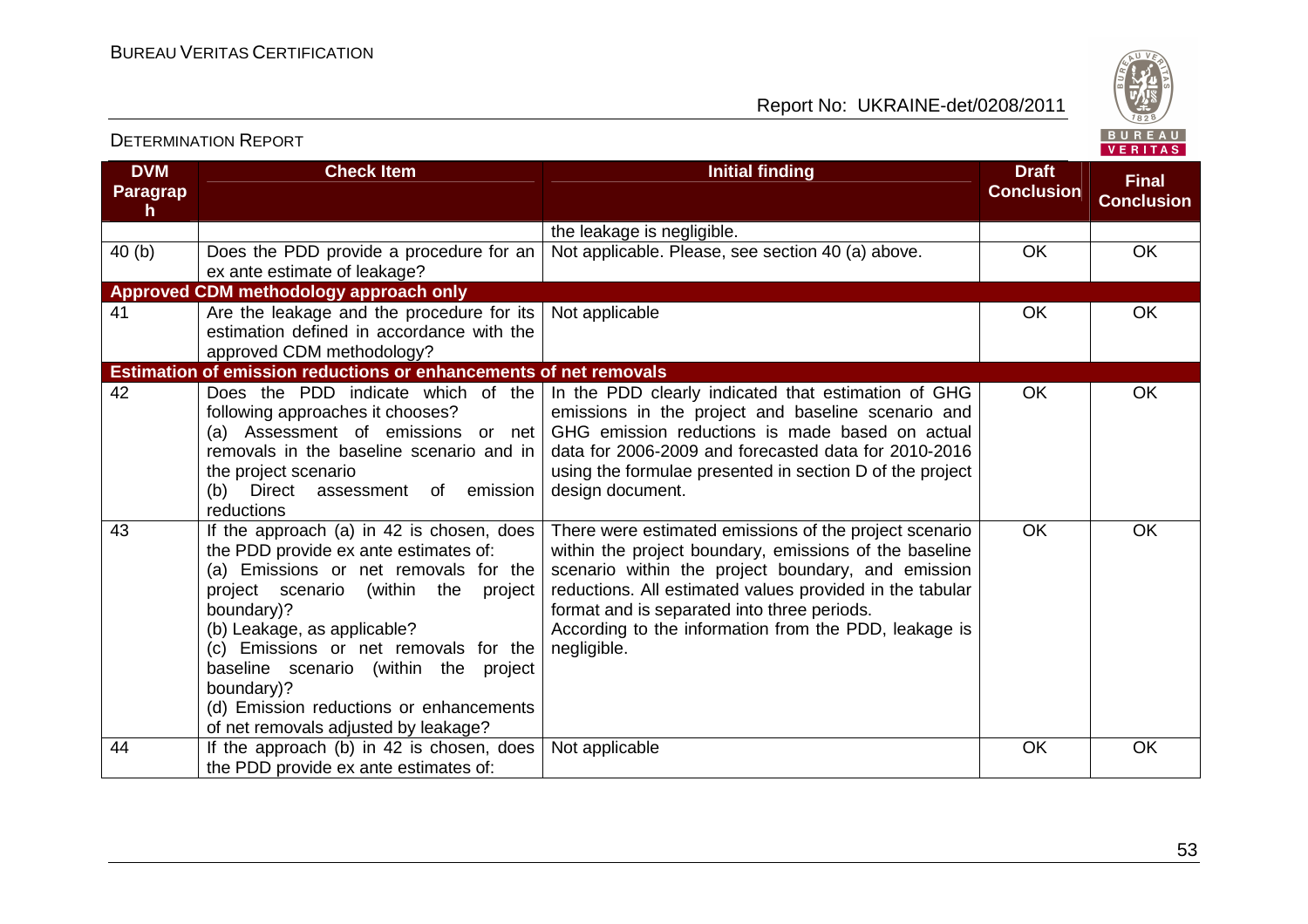DETERMINATION REPORT

Report No: UKRAINE-det/0208/2011



#### **DVM Paragraph Check Item Initial finding Check Item Initial finding Check Item Initial finding Initial finding Draft Conclusion Final Conclusion**(a) Emission reductions or enhancements of net removals (within the project boundary)? (b) Leakage, as applicable? (c) Emission reductions or enhancements of net removals adjusted by leakage? 45 For both approaches in 42 (a) Are the estimates in 43 or 44 given: (i) On a periodic basis? (ii) At least from the beginning until the end of the crediting period? (iii) On a source-by-source/sink-by-sink basis? (iv) For each GHG? (v) In tones of CO2 equivalent, using global warming potentials defined by decision 2/CP.3 or as subsequently revised in accordance with Article 5 of the Kyoto Protocol? (b) Are the formula used for calculating the estimates in 43 or 44 consistent throughout the PDD? (c) For calculating estimates in 43 or 44, are key factors influencing the baseline emissions or removals and the activity level of the project and the emissions or net removals as well as risks associated with the project taken into account, as The estimation of baseline emissions and project emissions, and emission reductions are made on a periodic basis. Namely, the emissions are assessed for the whole crediting period that divided into three periods: before the first commitment period, the first commitment period, and after the first commitment period. Calculations concern the CO2 that is greenhouse gas. All values are provided in t CO2 equivalent. All formulae described in section D of the PDD are consistent throughout the project design document of JI project. In the considered JI project no factors are taken into account that can influence to the baseline emissions and the activity level of the project and the emissions as well as risks associated with the project. Data sources of used parameters are identified. Also, please, see CAR18 in section 36 (b) (i) of this determination protocol. The estimation of the values is based on conservative assumptions and the most plausible scenarios in a transparent manner. Moreover, all values are **OK**

#### 54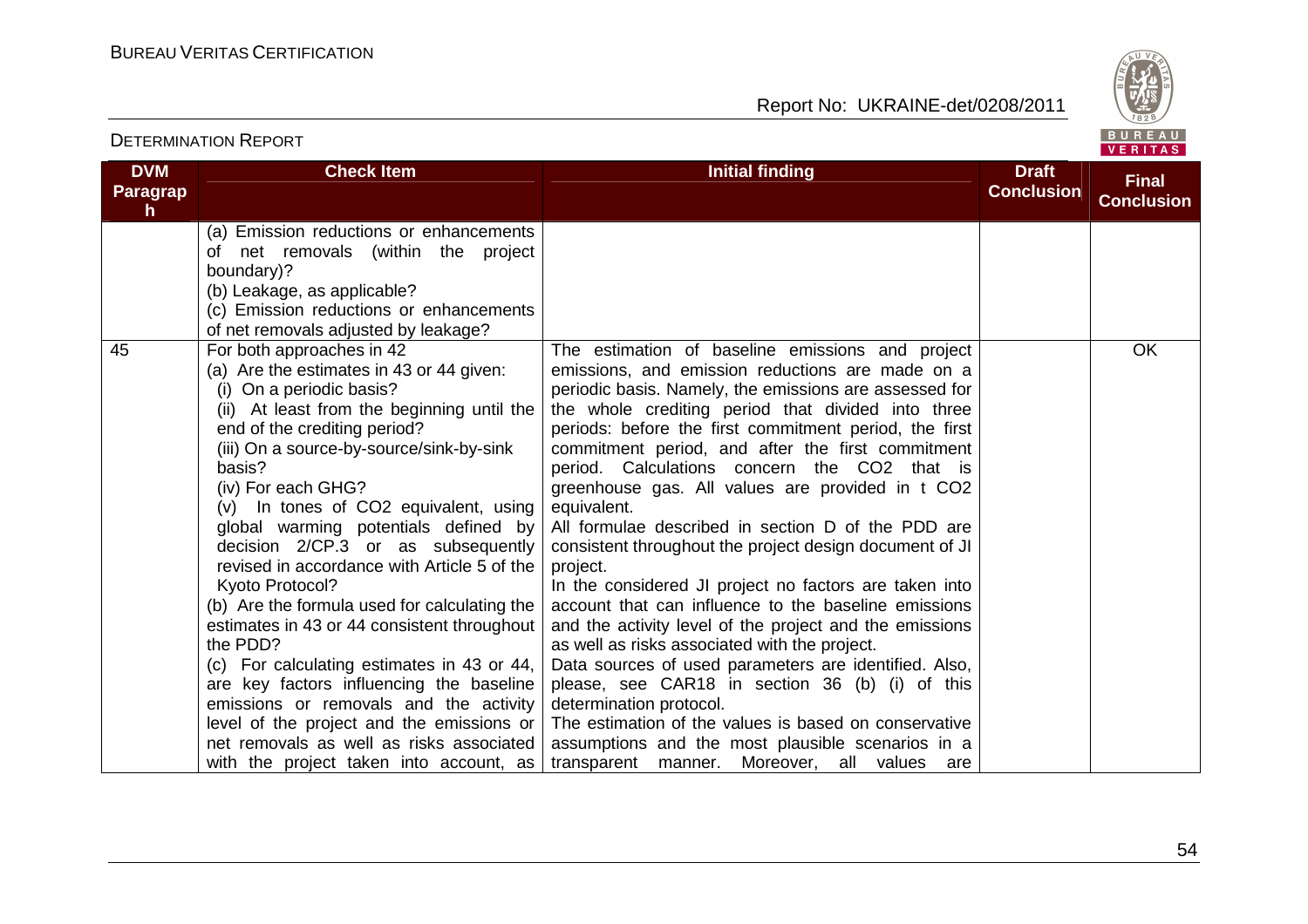

#### **DVM Paragraph Check Item Initial finding Check Item Initial finding Check Item Initial finding Check Item Initial finding Check Item Initial finding Check Item Initial finding Check Item Initial finding Check Item Initial finding Check Conclusion Final Conclusion**appropriate? (d) Are data sources used for calculating the estimates in 43 or 44 clearly identified, reliable and transparent? (e) Are emission factors (including default emission factors) if used for calculating the estimates in 43 or 44 selected by carefully balancing accuracy and reasonableness, and appropriately justified of the choice? (f) Is the estimation in 43 or 44 based on conservative assumptions and the most plausible scenarios in a transparent manner? (g) Are the estimates in 43 or 44 consistent throughout the PDD? (h) Is the annual average of estimated emission reductions or enhancements of net removals calculated by dividing the total estimated emission reductions or enhancements of net removals over the crediting period by the total months of the crediting period and multiplying by twelve? 46 **If the calculation of the baseline emissions** consistent throughout the PDD. Corrective Action Request 26 (CAR26). Please, provide the annual average of estimated emission reductions for every indicated period (i.e. emissions before the first commitment period, emissions during the first commitment period, and emissions after the first commitment period). Corrective Action Request 27 (CAR27). Please, make consistent of all digits in the PDD, e.g. without using full stops and commas or using commas. CAR26 CAR<sub>27</sub> or net removals is to be performed ex post, does the PDD include an illustrative ex removals ante emissions or net calculation? The calculation of the baseline emissions is performed ex post. The ex ante emissions calculation is performed using specific values of some parameters and presented in the PDD and Excel files. OK OK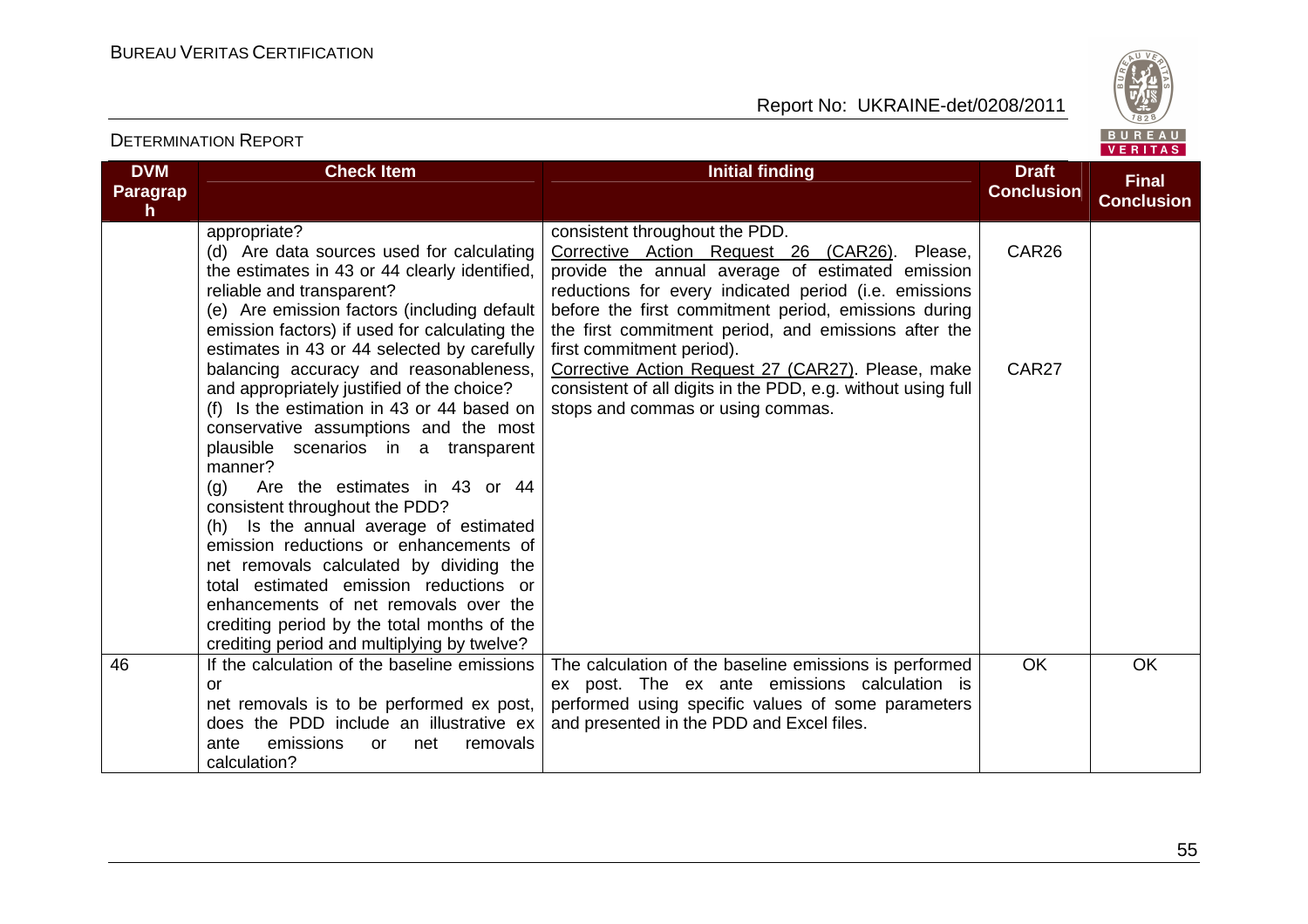

| <b>DVM</b>      | <b>Check Item</b>                                       | <b>Initial finding</b> | <b>Draft</b>      | <b>Final</b>      |
|-----------------|---------------------------------------------------------|------------------------|-------------------|-------------------|
| <b>Paragrap</b> |                                                         |                        | <b>Conclusion</b> | <b>Conclusion</b> |
| h               |                                                         |                        |                   |                   |
|                 | Approved CDM methodology approach only                  |                        |                   |                   |
| 47 $(a)$        | Is the estimation of emission reductions or             | Not applicable         | OK                | OK                |
|                 | enhancements of net removals made in                    |                        |                   |                   |
|                 | accordance with the approved CDM                        |                        |                   |                   |
|                 | methodology?                                            |                        |                   |                   |
| 47(b)           | Is the estimation of emission reductions or             | Not applicable         | OK                | OK                |
|                 | enhancements of net removals presented                  |                        |                   |                   |
|                 | in the PDD:                                             |                        |                   |                   |
|                 | - On a periodic basis?                                  |                        |                   |                   |
|                 | - At least from the beginning until the end             |                        |                   |                   |
|                 | of the crediting period?                                |                        |                   |                   |
|                 | On a source-by-source/sink-by-sink<br>$\qquad \qquad -$ |                        |                   |                   |
|                 | basis?                                                  |                        |                   |                   |
|                 | - For each GHG?                                         |                        |                   |                   |
|                 | - In tones of CO2 equivalent, using global              |                        |                   |                   |
|                 | warming potentials defined by decision                  |                        |                   |                   |
|                 | 2/CP.3 or as subsequently revised in                    |                        |                   |                   |
|                 | accordance with Article 5 of the Kyoto                  |                        |                   |                   |
|                 | Protocol?                                               |                        |                   |                   |
|                 | - Are the formula used for calculating the              |                        |                   |                   |
|                 | estimates consistent throughout the PDD?                |                        |                   |                   |
|                 | - Are the estimates consistent throughout<br>the        |                        |                   |                   |
|                 | PDD?                                                    |                        |                   |                   |
|                 | - Is the annual average of estimated                    |                        |                   |                   |
|                 | emission reductions or enhancements of                  |                        |                   |                   |
|                 | net removals calculated by dividing the                 |                        |                   |                   |
|                 | total estimated emission reductions or                  |                        |                   |                   |
|                 |                                                         |                        |                   |                   |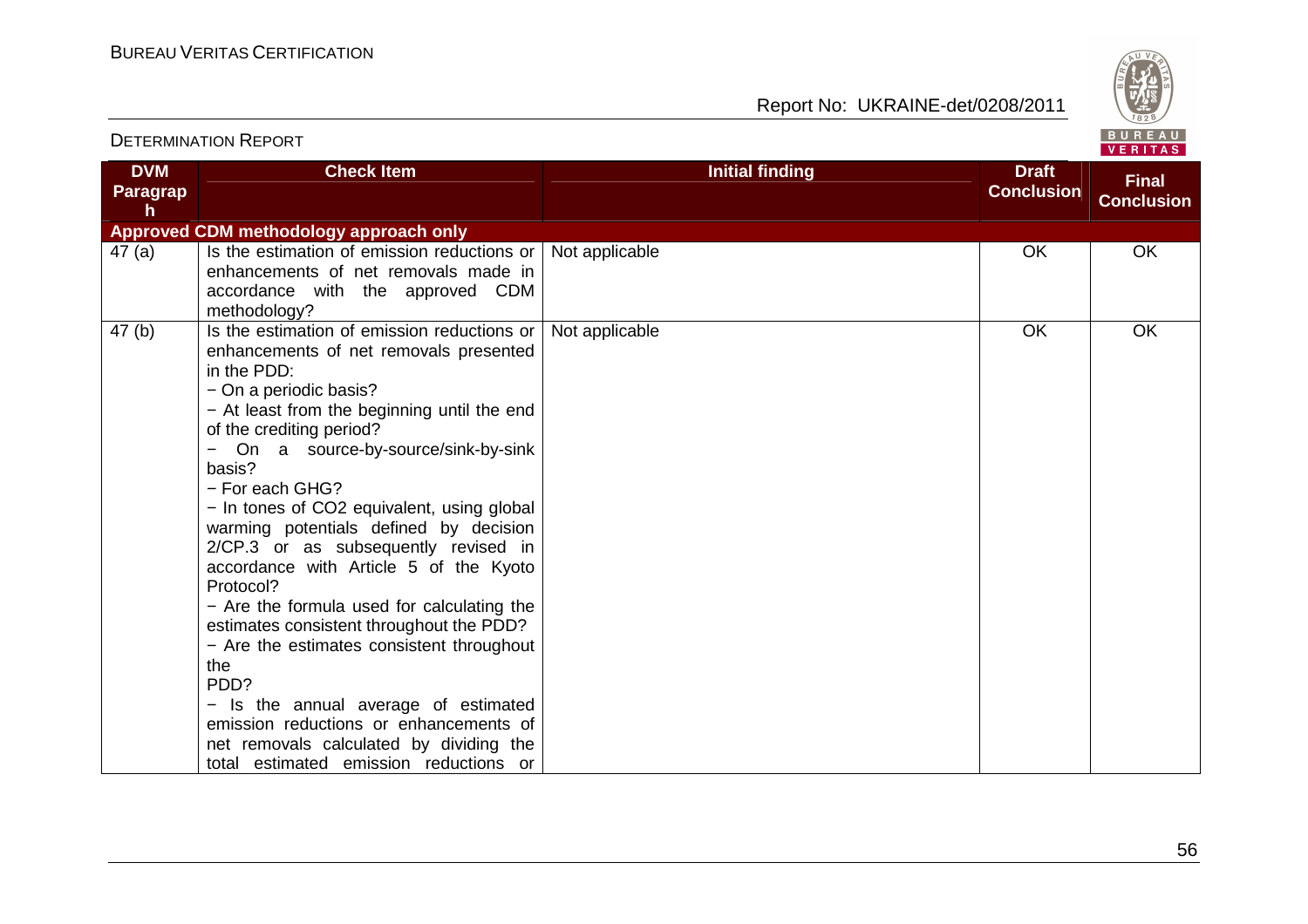DETERMINATION REPORT

Report No: UKRAINE-det/0208/2011



#### **DVM Paragraph Check Item Initial finding Check Item Initial finding Check Item Initial finding Check Item Initial finding Check Item Initial finding Check Item Initial finding Check Item Initial finding Check Item Initial finding Check Conclusion Final Conclusion**enhancements of net removals over the crediting period by the total months of the crediting period and multiplying by twelve? **Environmental impacts**  $48$  (a)  $\sqrt{ }$  Does the PDD list and documentation on the analysis of the environmental impacts of the project, including transboundary impacts, in accordance with procedures as determined by the host Party? attach  $\vert$  In the PDD there is described the environmental impact assessment of the project. It is performed in **The** accordance with national procedure. environmental documents are listed in section F of the PDD and some of them were provided during site visit. According to the assessment documents, the JI project does not lead to negative impacts on the environment and transboundary effect. Please, refer to section F of the project design OK OK 48 (b) If the analysis in 48 (a) indicates that the environmental impacts are considered significant by the project participants or the host Party, does the PDD provide conclusion and all references to supporting documentation of an environmental impact assessment undertaken in accordance with the procedures as required by the host Party? **Stakeholder consultation** document and section 48 (a) above. - - 49 **If stakeholder consultation was undertaken** in accordance with the procedure as required by the host Party, does the PDD provide: (a) A list of stakeholders from whom comments on the projects have been The stakeholder' comments on the project at the JSC "Zaporizhstal" were not held on the basis of the requirements of the Ukrainian legislation about the stakeholder' comments (a list of the documents is stated in the PDD section G). OK OK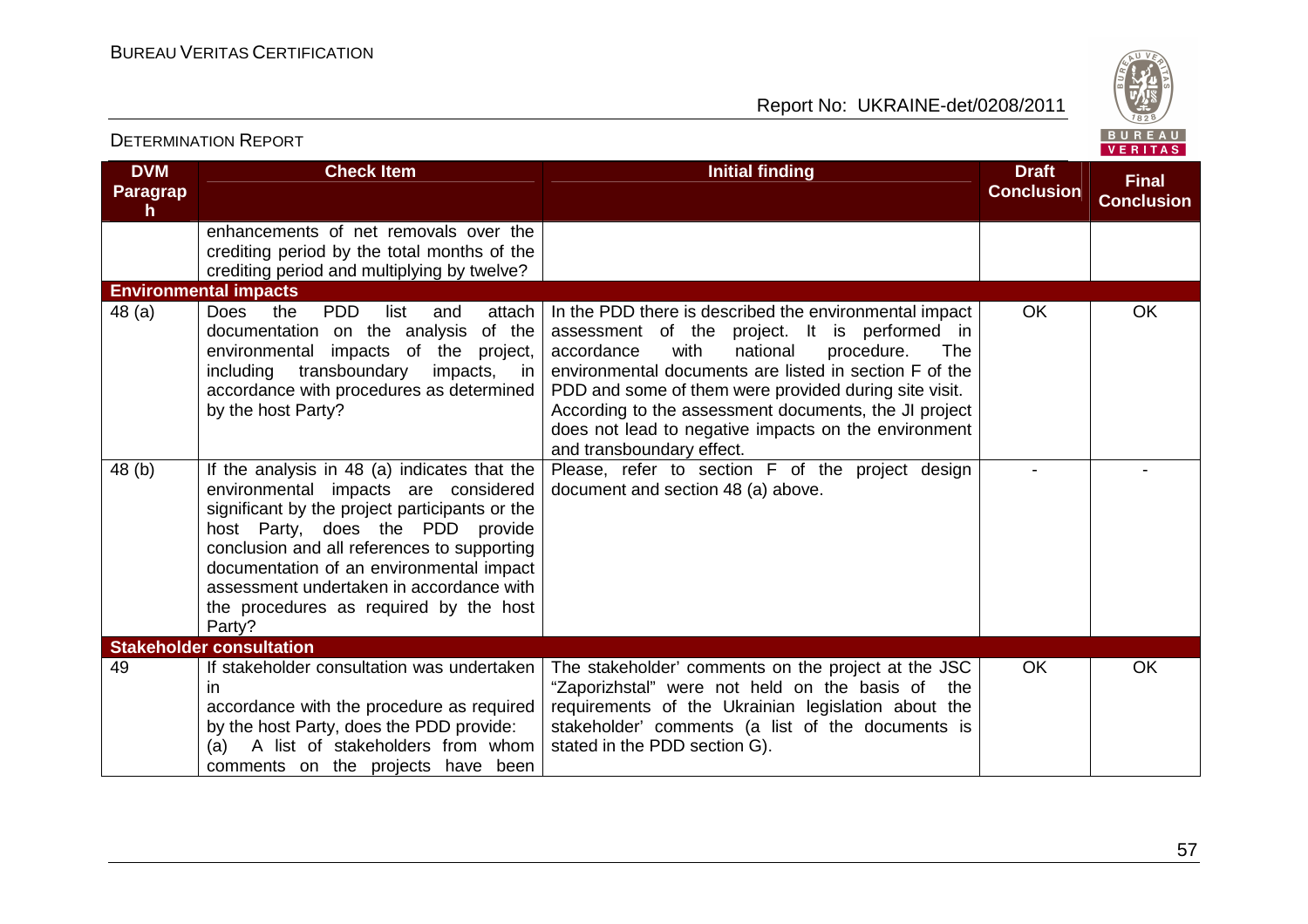

# DETERMINATION REPORT

| <b>DVM</b><br><b>Paragrap</b><br>n | <b>Check Item</b>                                                                                                        | Initial finding                                                                                   | <b>Draft</b><br><b>Conclusion</b> | <b>Final</b><br><b>Conclusion</b> |  |  |
|------------------------------------|--------------------------------------------------------------------------------------------------------------------------|---------------------------------------------------------------------------------------------------|-----------------------------------|-----------------------------------|--|--|
|                                    | received, if any?                                                                                                        |                                                                                                   |                                   |                                   |  |  |
|                                    | (b) The nature of the comments?                                                                                          |                                                                                                   |                                   |                                   |  |  |
|                                    | (c) A description on whether and how the                                                                                 |                                                                                                   |                                   |                                   |  |  |
|                                    | comments have been addressed?                                                                                            |                                                                                                   |                                   |                                   |  |  |
|                                    | Determination regarding small-scale projects (additional elements for assessment)                                        |                                                                                                   |                                   |                                   |  |  |
|                                    | Applicable to bundled JI SSC projects only                                                                               |                                                                                                   |                                   |                                   |  |  |
| Applicable to all JI SSC projects  |                                                                                                                          |                                                                                                   |                                   |                                   |  |  |
|                                    | Determination regarding land use, land-use change and forestry projects (additional/alternative elements for assessment) |                                                                                                   |                                   |                                   |  |  |
|                                    |                                                                                                                          | Determination regarding programmes of activities (additional/alternative elements for assessment) |                                   |                                   |  |  |

# **Table 2 Resolution of Corrective Action and Clarification Requests**

| <b>Draft</b><br>report clarifications and<br>corrective<br>action requests by validation team                                                                                         | Ref. to<br>checklist<br>question<br>in table 1 | participant<br>Determination team conclusion<br><b>Summary</b><br>project<br><b>of</b><br>response                                                                                                                                                  |
|---------------------------------------------------------------------------------------------------------------------------------------------------------------------------------------|------------------------------------------------|-----------------------------------------------------------------------------------------------------------------------------------------------------------------------------------------------------------------------------------------------------|
| Corrective Action Request 01<br>(CAR01). The<br>project has no approval of the host Party. Please,<br>provide the Letter of Approval.                                                 | Table 1,<br>19                                 | The Letter of Approval will be provided<br>Pending.<br>after the project determination. This is in<br>consistent with Host Party legislation. The<br>necessary clarification is provided in the<br>section A.5 of the PDD.                          |
| Corrective Action Request 02 (CAR02). Please,<br>add to the PDD description of the situation<br>connected with yearly replacement of gas burners<br>with SNT in open-hearth furnaces. | Table 1                                        | section A.4.2 of the PDD is<br>Issue is closed based on provided<br>The<br>additional information.<br>completed with description of the situation<br>connected with yearly replacement of gas<br>with SNT in<br>open-hearth<br>burners<br>furnaces. |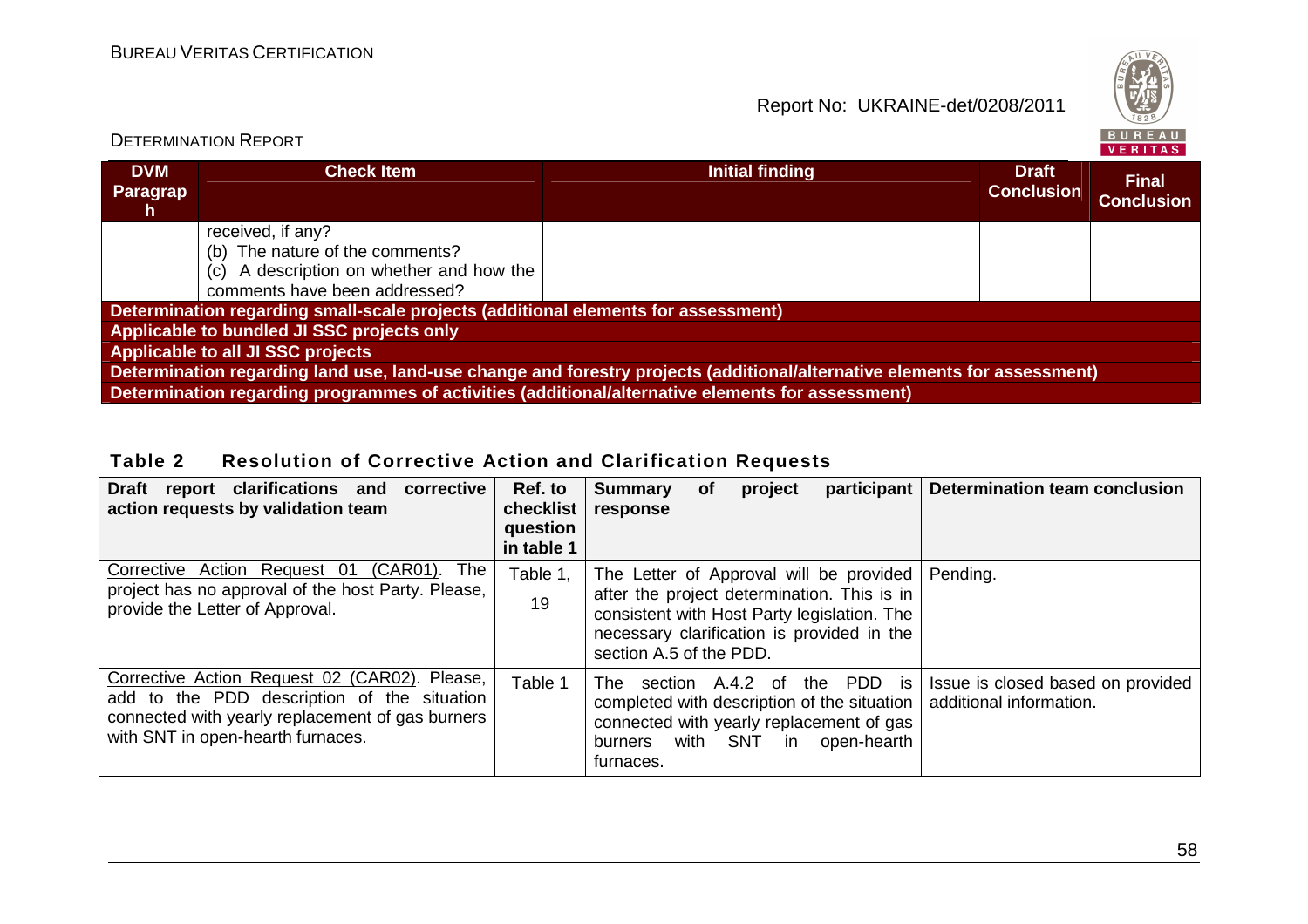

| <b>DETERMINATION REPORT</b>                                                                                                                                                                                                                                                                                                                                                                                       |                |                                                                                                                                                                                                                                                                                                                                                                                                                                                                                                                                                                                                                                                       | BUREAU<br>VERITAS                                                                                      |
|-------------------------------------------------------------------------------------------------------------------------------------------------------------------------------------------------------------------------------------------------------------------------------------------------------------------------------------------------------------------------------------------------------------------|----------------|-------------------------------------------------------------------------------------------------------------------------------------------------------------------------------------------------------------------------------------------------------------------------------------------------------------------------------------------------------------------------------------------------------------------------------------------------------------------------------------------------------------------------------------------------------------------------------------------------------------------------------------------------------|--------------------------------------------------------------------------------------------------------|
| Corrective Action Request 03 (CAR03). Please,<br>provide consistency to the name of aggregates in<br>the implementation schedule (i.e. OHF #1).                                                                                                                                                                                                                                                                   | Table 1        | The consistent names and abbreviation of<br>metallurgical aggregates are provided<br>through the PDD.                                                                                                                                                                                                                                                                                                                                                                                                                                                                                                                                                 | Amendments were made in the<br>PDD. Issue is closed.                                                   |
| Corrective Action Request 04 (CAR04). Through<br>the PDD 6 sinter machines are considered.<br>Please, explain why sinter machine #1 is not<br>included to the implementation schedule.                                                                                                                                                                                                                            | Table 1        | The gas burners with spray and niche<br>technology<br>(SNG-22AG)<br>were<br>not<br>installed on the sinter machine<br>#1<br>because the sinter machine #1 is to<br>replace with a new sinter machine.<br>The monitoring of GHG emission covers<br>all sinter machines in sinter plant as there<br>is only one natural gas flow meter for<br>sinter plant. This approach for monitoring<br>is conservative as including in the<br>monitoring sinter machine #1 without gas<br>burners with spray and niche technology<br>provides to less emission reductions.<br>The necessary explanations are provided<br>in the sections A.4.2 and D.1 of the PDD. | Issue is closed due to additional<br>information that was included in<br>the PDD.                      |
| Corrective Action Request 05 (CAR05). Please,<br>revise the values of total CO2 emissions from<br>baseline scenario, project scenario, and its<br>charge in the Table A.4.3-1. There are mistakes<br>connected with values of CO2 emissions in sinter<br>plant for baseline scenario and project scenario<br>as well as values of total CO2 emissions baseline<br>scenario and project scenario. Please, correct. | Table 1        | The table A.4.3-1 of the PDD is corrected.                                                                                                                                                                                                                                                                                                                                                                                                                                                                                                                                                                                                            | The values were recalculated, and<br>the<br>based<br>on.<br>corrected<br>information, issue is closed. |
| Corrective Action Request 06 (CAR06). Please,<br>make agree of plausible future scenario #1<br>described in paragraph The list of the future<br>scenarios and in paragraph Description of the<br>future scenarios of section B.1.                                                                                                                                                                                 | Table 1,<br>23 | The consistent data of plausible future   Information was revised<br>scenario #1 are provided in the section B<br>of the PDD.                                                                                                                                                                                                                                                                                                                                                                                                                                                                                                                         | and<br>corrected. Issue is closed.                                                                     |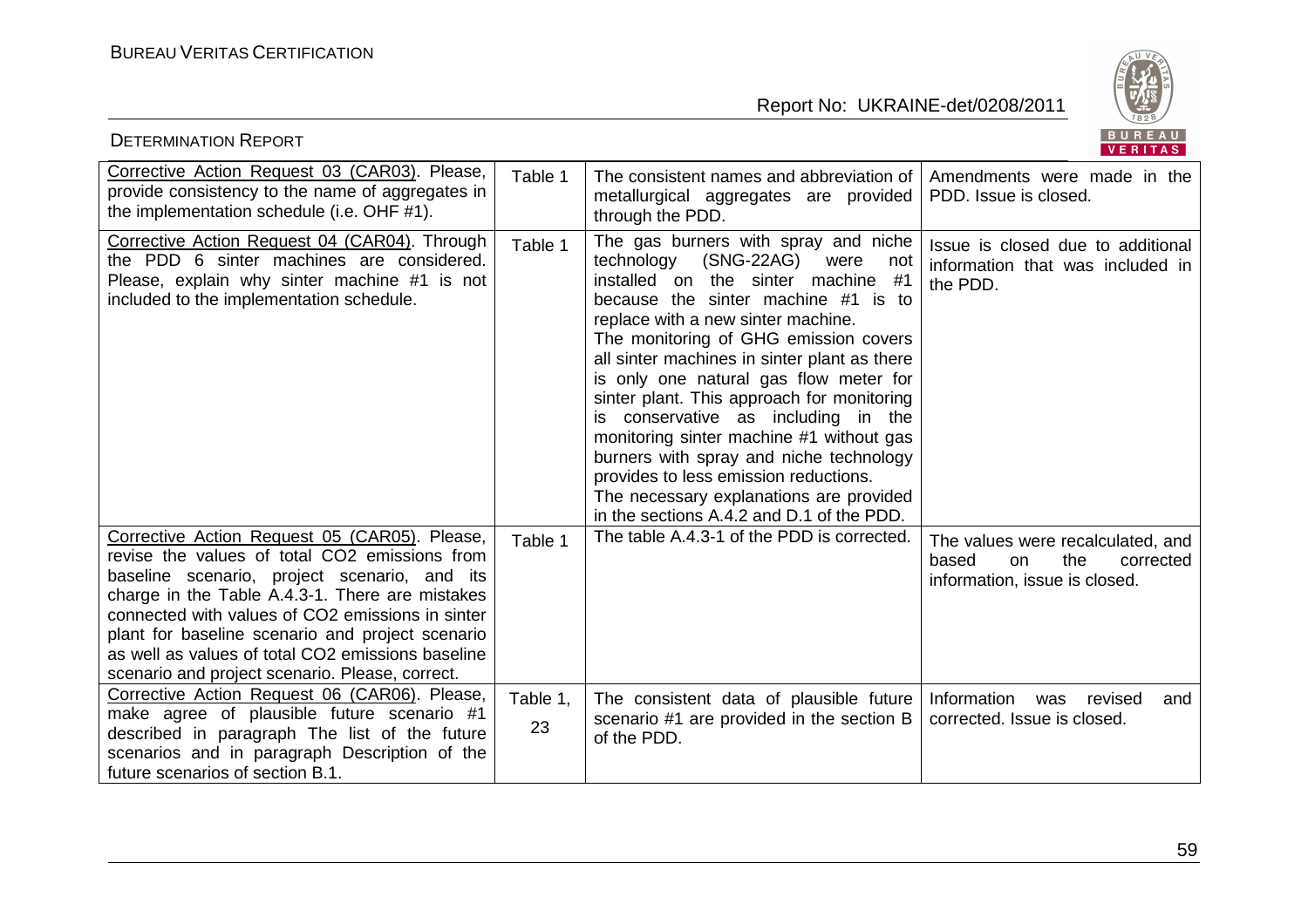

| <b>DETERMINATION REPORT</b>                                                                                                                                                                                                                                                                                                                                              |                |                                                                                                                                                                                                                                                                                                                                                                                                                                | BUREAU<br>VERITAS                                                                                                                        |
|--------------------------------------------------------------------------------------------------------------------------------------------------------------------------------------------------------------------------------------------------------------------------------------------------------------------------------------------------------------------------|----------------|--------------------------------------------------------------------------------------------------------------------------------------------------------------------------------------------------------------------------------------------------------------------------------------------------------------------------------------------------------------------------------------------------------------------------------|------------------------------------------------------------------------------------------------------------------------------------------|
| Corrective Action Request 07 (CAR07). Please,<br>estimate and justify in the PDD whether new<br>technology implementation does not lead to<br>increasing of electricity consumption and water<br>consumption.                                                                                                                                                            | Table 1.<br>23 | The assessment of energy resources<br>consumption with project technology<br>implementation is undertaken. The results<br>of the analysis demonstrate that there are<br>no the significant change in energy<br>consumption<br><b>GHG</b><br>and<br>resources<br>emissions by their production because of<br>the project implementation.<br>The<br>corresponding clarification<br>is<br>provided in the section B.3 of the PDD. | Additional<br>assessment<br>and<br>provided.<br>explanation<br>are<br>According to<br>the<br>additional<br>information, issue is closed. |
| Corrective Action Request 08 (CAR08). Please,<br>provide documents with historical data (i.e.<br>technical reports) for 2003, 2004, and 2005.                                                                                                                                                                                                                            | Table 1,<br>23 | The technical reports for the period 2003,<br>2004 and 2005 are attached to the PDD.                                                                                                                                                                                                                                                                                                                                           | Requested<br>documents<br>were<br>provided. Based on analysis of<br>provided<br>documents,<br>issue is<br>closed.                        |
| Corrective Action Request 09 (CAR09). In the<br>PDD (i.e. Annex 2 and Annex 3) stated that<br>calculating as average value of specific<br>parameters is based on data for period 24 months<br>before gas burners replacement. Please, specify<br>in Annex 2 and Annex 3 for appropriate<br>parameters concrete years for which data from<br>technical reports were used. | Table 1,<br>23 | The concrete dates for which data from<br>technical<br>for<br>used<br>reports<br>were<br>of specific<br>natural<br>parameters<br>gas<br>consumption determination are provided<br>in the Annex 2, Annex 3 and Section B of<br>the PDD.                                                                                                                                                                                         | The specification was given in the<br>PDD. Issue is closed.                                                                              |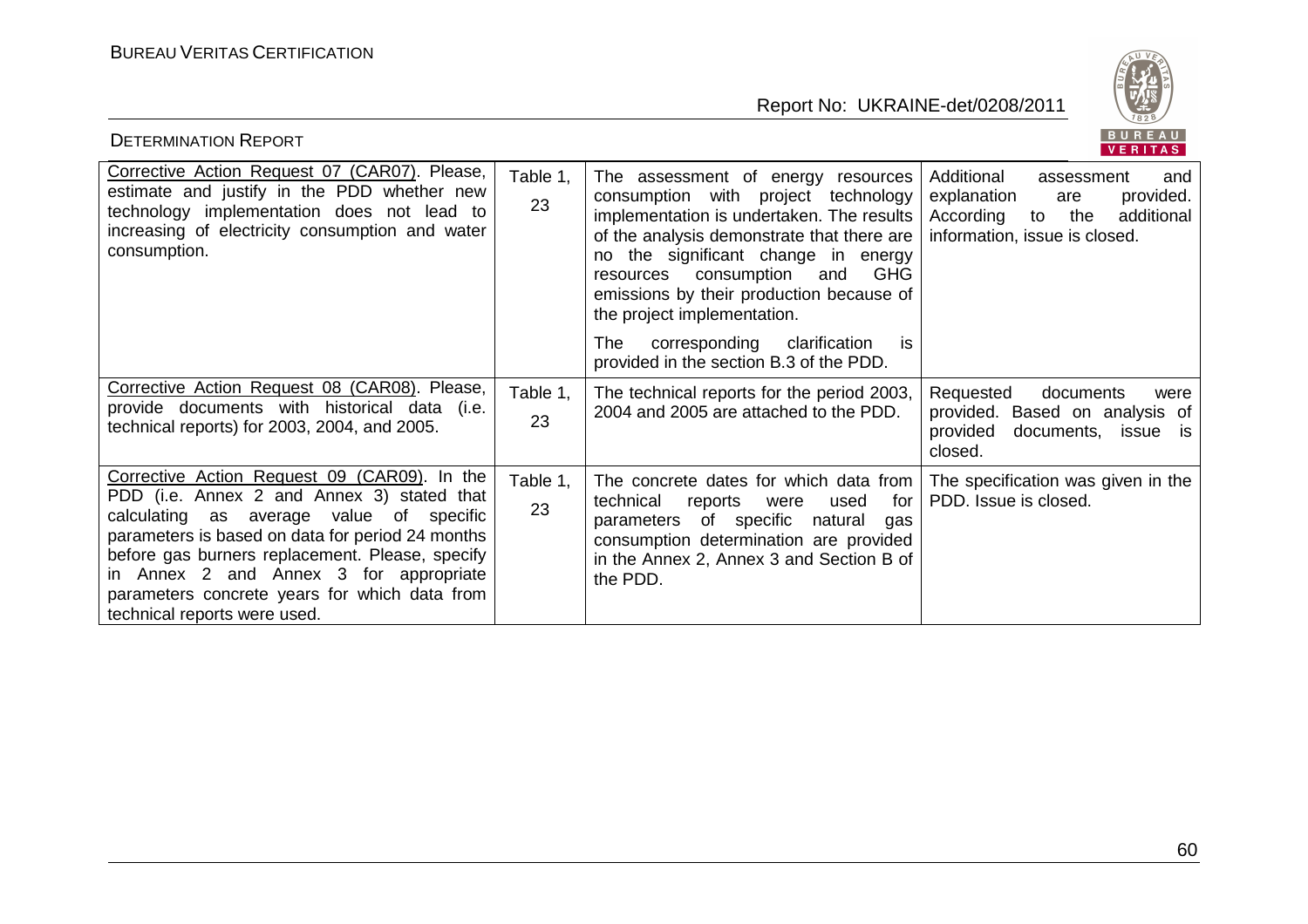

| <b>DETERMINATION REPORT</b>                                                                                                                                                                                                                                                                                                                                                                                 |                               |                                                                                                                                                                                                                                                                                                                                                                                                                                                                                                                                                                                                                                                                                                                                                                                   | BUREAU<br>VERITAS                                                                                                                                                                                                                                                                                                                                                                                                                                                                                          |
|-------------------------------------------------------------------------------------------------------------------------------------------------------------------------------------------------------------------------------------------------------------------------------------------------------------------------------------------------------------------------------------------------------------|-------------------------------|-----------------------------------------------------------------------------------------------------------------------------------------------------------------------------------------------------------------------------------------------------------------------------------------------------------------------------------------------------------------------------------------------------------------------------------------------------------------------------------------------------------------------------------------------------------------------------------------------------------------------------------------------------------------------------------------------------------------------------------------------------------------------------------|------------------------------------------------------------------------------------------------------------------------------------------------------------------------------------------------------------------------------------------------------------------------------------------------------------------------------------------------------------------------------------------------------------------------------------------------------------------------------------------------------------|
| Corrective Action Request 10 (CAR10). Financial<br>analysis is placed in the wrong chapter of the<br>PDD. Please move the relevant information from<br>chapter B1 to B2.                                                                                                                                                                                                                                    | Table 1.<br>29 <sub>(c)</sub> | Response 01. The financial analysis is<br>used for analysis of the key factors that<br>affect the implementation of the plausible<br>scenarios.<br>Therefore<br>future<br>this<br>information is to provide in the section B.1<br>of the PDD according to the GUIDELINES<br><b>FOR</b><br><b>USERS</b><br>OF<br><b>THE</b><br><b>JOINT</b><br>IMPLEMENTATION PROJECT DESIGN<br>DOCUMENT FORM Version 04 and<br><b>CRITERIA</b><br><b>FOR</b><br><b>GUIDANCE</b><br><b>ON</b><br><b>SETTING</b><br><b>BASELINE</b><br><b>AND</b><br>MONITORING Version 02. The section<br>B.2 contents data for demonstration of<br>JI-specific<br>additionality<br>based on a<br>approach.<br>Response 02.<br>The additionality proofs are presented in<br>the section B.2 of the PDD in the more | Conclusion 01. Unfortunately B2<br>section of the PDD does not<br>information<br>contain<br>regarding<br>additionality<br>proof<br>based on<br>financial analysis but just refers to<br>it. Please note that the common<br>practice is to place financial<br>analysis and other data used for<br>demonstration of additionality in<br>the section B2. You may check a<br>number of other PDD available at<br>UN site and use them at your<br>convenience.<br>Final conclusion. OK. The issue is<br>closed. |
| Corrective Action Request 11 (CAR11). If you are<br>adjusting the costs for inflation, all costs and<br>production numbers should be discounted basing<br>on the proper discount rate. The discount rate<br>may be derived from the average interest rate for<br>UAH denominated loans for the project start. As<br>of August 2005 it was 15,3%. Reference:<br>http://bank.gov.ua/Fin ryn/Pot tend/2005.zip | Table 1,<br>29 <sub>(c)</sub> | detailed manner.<br>The inflation and discounting are not<br>included in the calculation because of<br>very short project period due to the very<br>short lifetime of the burners. The simple<br>average costs are used for plausible<br>future scenarios comparison.                                                                                                                                                                                                                                                                                                                                                                                                                                                                                                             | Taking into account the fact that<br>costs are distributed very evenly,<br>the simple average may be<br>calculated without adjustment for<br>inflation and discounting.<br>OK. The issue is closed.                                                                                                                                                                                                                                                                                                        |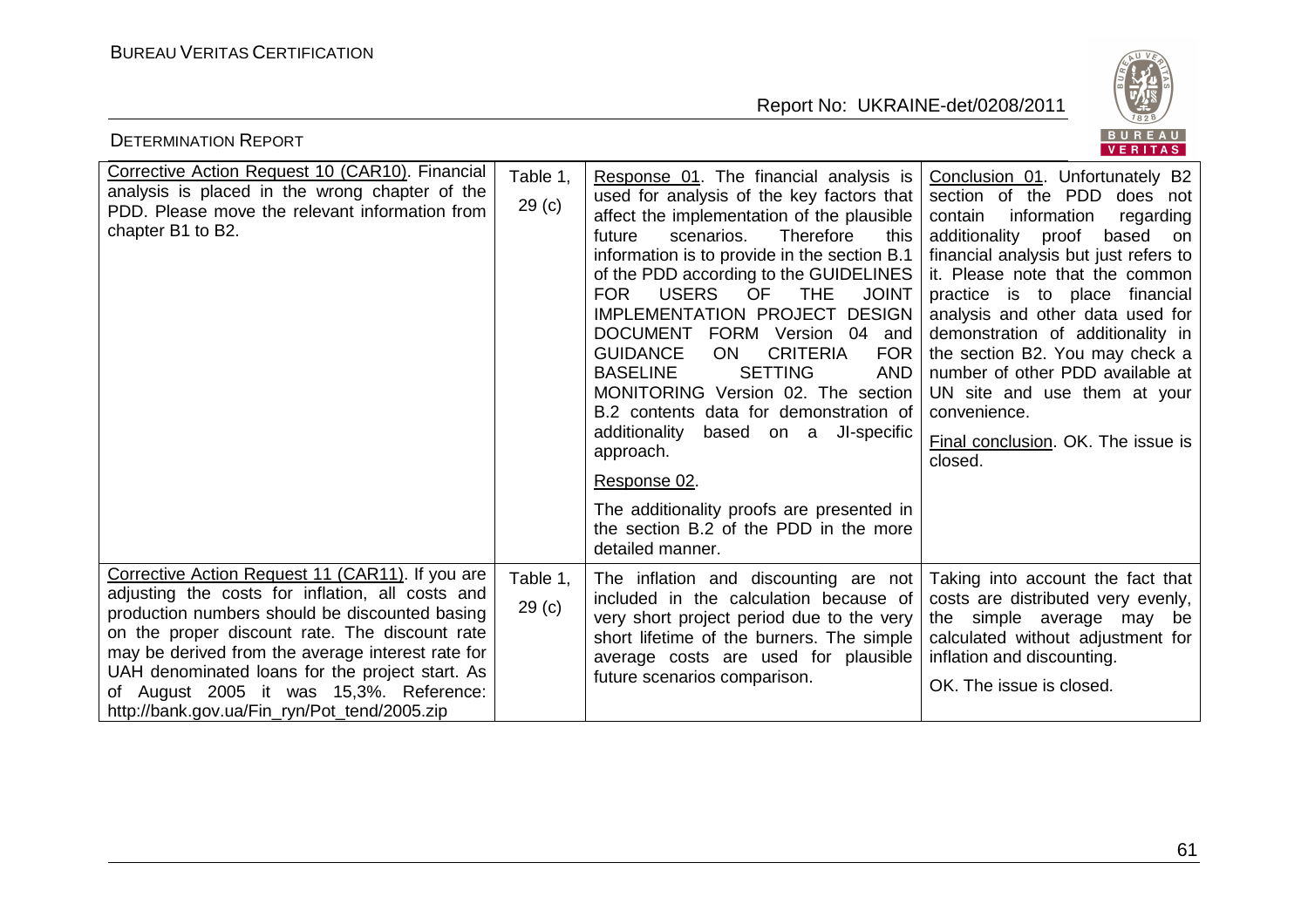

| DETERMINATION REPORT                                                                                                                                                                                                                                                                                                                                                                             |                               |                                                                                                                                                                                                                                                       | VERITAS                                                                                                                                                                                                                                                                                                                                                                                                                                                                                                                                                                                                                                                                          |
|--------------------------------------------------------------------------------------------------------------------------------------------------------------------------------------------------------------------------------------------------------------------------------------------------------------------------------------------------------------------------------------------------|-------------------------------|-------------------------------------------------------------------------------------------------------------------------------------------------------------------------------------------------------------------------------------------------------|----------------------------------------------------------------------------------------------------------------------------------------------------------------------------------------------------------------------------------------------------------------------------------------------------------------------------------------------------------------------------------------------------------------------------------------------------------------------------------------------------------------------------------------------------------------------------------------------------------------------------------------------------------------------------------|
| Corrective Action Request 12 (CAR12). Please<br>indicate the date for which the prices and tariffs<br>are fixed. Provide the references for the prices<br>and tariffs where applicable as well.                                                                                                                                                                                                  | Table 1,<br>29 <sub>(c)</sub> | The date for the fixed prices and tariffs<br>are provided in the calculation. The<br>references are made.                                                                                                                                             | OK. The issue is closed.                                                                                                                                                                                                                                                                                                                                                                                                                                                                                                                                                                                                                                                         |
| Corrective Action Request 13 (CAR13). Please<br>provide the explanation for the calculation of the<br>costs referred as Затраты на покрытие<br>технологических рисков. What is their nature,<br>why they are accounted only during the first year<br>of operation but the inflation difference is added<br>during the following years (line 63 of Excel<br>calculation of the project scenario)? | Table 1,<br>29 <sub>(c)</sub> | Response 01. The explanation of the cost<br>calculation and necessary clarification are<br>provided in the calculation.<br>Response 02.<br>The calculation of financial losses in the<br>project scenario is presented in more<br>transparent manner. | Conclusion 01. Please note that<br>fixed costs are obviously the same<br>in both scenarios as they do not<br>depend on steel production<br>figures. Thereby УПР, Потери на<br>условно-постоянные<br>расходы<br>shall not be accounted as the<br>losses.<br>It is better to represent project<br>losses due to stoppages in two<br>major components:<br>1. Losses resulting from under<br>production (i.e. lost income) which<br>can be estimated as the product of<br>average marginal revenue by the<br>tonnage underproduced.<br>2. The process losses (in your<br>table these are components listed<br>as articles 4.1-4.4).<br>Final conclusion. OK. The issue is<br>closed. |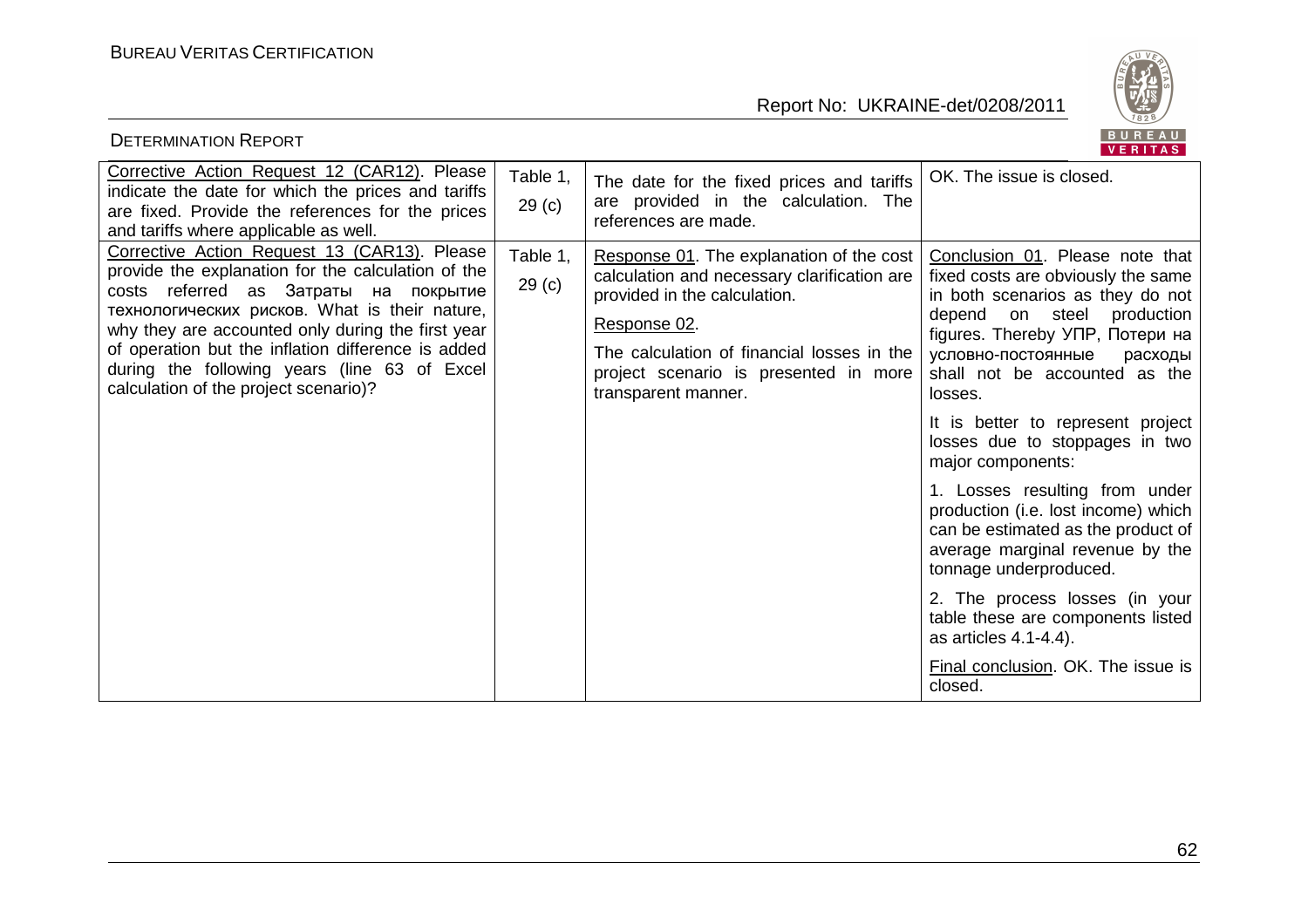

| <b>DETERMINATION REPORT</b>                                                                                                                                                                                                                        |                               |                                                                                                                                                                                                                                                                             | BUREAU<br><b>VERITAS</b>                                                                                                                                                                                                                                                                                                                                                                                                                                                                                                                                                                                                 |
|----------------------------------------------------------------------------------------------------------------------------------------------------------------------------------------------------------------------------------------------------|-------------------------------|-----------------------------------------------------------------------------------------------------------------------------------------------------------------------------------------------------------------------------------------------------------------------------|--------------------------------------------------------------------------------------------------------------------------------------------------------------------------------------------------------------------------------------------------------------------------------------------------------------------------------------------------------------------------------------------------------------------------------------------------------------------------------------------------------------------------------------------------------------------------------------------------------------------------|
| Corrective Action Request 14 (CAR14). Please<br>justify the forecasted steel production at 3900 kt<br>yearly used for calculations. It does not agree<br>either with historic values for 2004-2009 or with<br>the average figures for that period. | Table 1,<br>29 <sub>(c)</sub> | Response 01. The average value of steel<br>production in period 2006-2010 is used<br>for calculation. The necessary corrections<br>are made.<br>Response 02.<br>The calculation is corrected taking into<br>account the average steel production in<br>2003-2005 (4385 kt). | Conclusion<br>Taking<br>01.<br>into<br>account that calculation shall be<br>based on the data available for the<br>project decision date, I would<br>to<br>recommend<br>base<br>the<br>production figures<br>used<br>for<br>calculations on the information<br>available not later than 2005.<br>In addition if you are using<br>production figures as low as 3883<br>kt/y it means that the production<br>capacities are substantially under<br>loaded so there is no significant<br>losses from the underproduction<br>steel during the burners<br>of<br>replacement.<br>Final conclusion. OK. The issue is<br>closed. |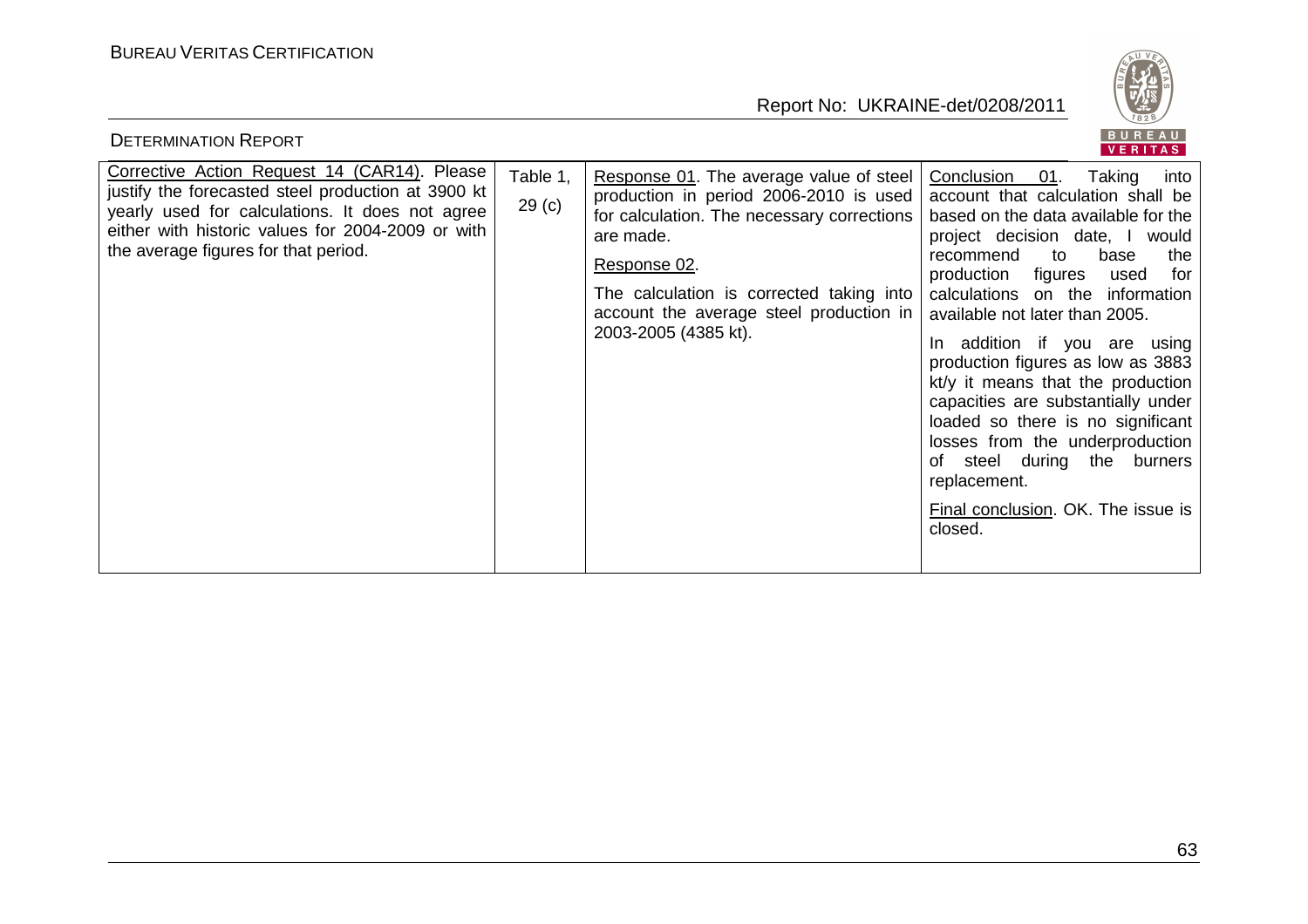

| <b>DETERMINATION REPORT</b>                                                                                                                                                                                                                                                                                                               |                               |                                                                                                                                                                                                                                                                                   | BUREAU<br><b>VERITAS</b>                                                                                                                                                                                                                                                                                                                                                     |
|-------------------------------------------------------------------------------------------------------------------------------------------------------------------------------------------------------------------------------------------------------------------------------------------------------------------------------------------|-------------------------------|-----------------------------------------------------------------------------------------------------------------------------------------------------------------------------------------------------------------------------------------------------------------------------------|------------------------------------------------------------------------------------------------------------------------------------------------------------------------------------------------------------------------------------------------------------------------------------------------------------------------------------------------------------------------------|
| Corrective Action Request 15 (CAR15). The<br>developer does not account for liquidating value<br>of the project assets. Please deduct the<br>liquidating value of the assets from the costs. It<br>shall include the value of all benefits which may<br>arise from reselling or scrapping the assets<br>basing on existing market prices. | Table 1.<br>29 <sub>(c)</sub> | Response 01. The liquidating value of the<br>included<br>project assets<br>is<br>in the<br>calculation.<br>Response 02.<br>The liquidating value of the pressured air<br>collector is included in the calculation.<br>The justification of the liquidating values<br>is provided. | Conclusion 01. Please indicate the<br>liquidating values of pressured air<br>collector and CMP. I assume their<br>service period is much higher than<br>5 years.<br>Please justify the<br>negligible<br>liquidating value of the burners in<br>the project scenario.<br>Liquidating value of the collector is<br>corrected.<br>Final conclusion. OK. The issue is<br>closed. |
| Corrective Action Request 16 (CAR16). In section<br>B.2 of the PDD the plausible future scenario #1<br>regarded as project scenario. This situation is not<br>possible. Please, make amendments.                                                                                                                                          | Table 1,<br>29 <sub>(c)</sub> | The description of the plausible future<br>scenario #1 is corrected in the section B.2<br>of the PDD.                                                                                                                                                                             | Issue is closed.                                                                                                                                                                                                                                                                                                                                                             |
| Corrective Action Request 17 (CAR17). Please,<br>provide a figure or flow chart of project boundary<br>with description of the emitted gases and its<br>sources.                                                                                                                                                                          | Table 1,<br>32(c)             | The principle flow chart of the project<br>boundary is provided on the fig. B.3-1 in<br>the section B.3 of the PDD.                                                                                                                                                               | The principle flow chart of the<br>project boundary was developed<br>and given in the PDD. Issue is<br>closed.                                                                                                                                                                                                                                                               |
| Corrective Action Request 18 (CAR18). Please,<br>describe in details procedure/algorithm of<br>technical report completing and scheme of data<br>monitoring in general.                                                                                                                                                                   | Table 1,<br>36 (b) (i)        | The detailed description of the monitoring<br>procedures including technical reports<br>completing is provided in the section D.3<br>of the PDD.                                                                                                                                  | Monitoring procedure was detailed<br>in section D of the PDD. That's<br>why issue is closed.                                                                                                                                                                                                                                                                                 |
| Corrective Action Request 19 (CAR19). Please,<br>provide Certificates of melting for the latest<br>period.                                                                                                                                                                                                                                | Table 1,<br>36 (b) (i)        | The Certificate of melting is attached.                                                                                                                                                                                                                                           | Passport of melting was provided.<br>Issue is closed.                                                                                                                                                                                                                                                                                                                        |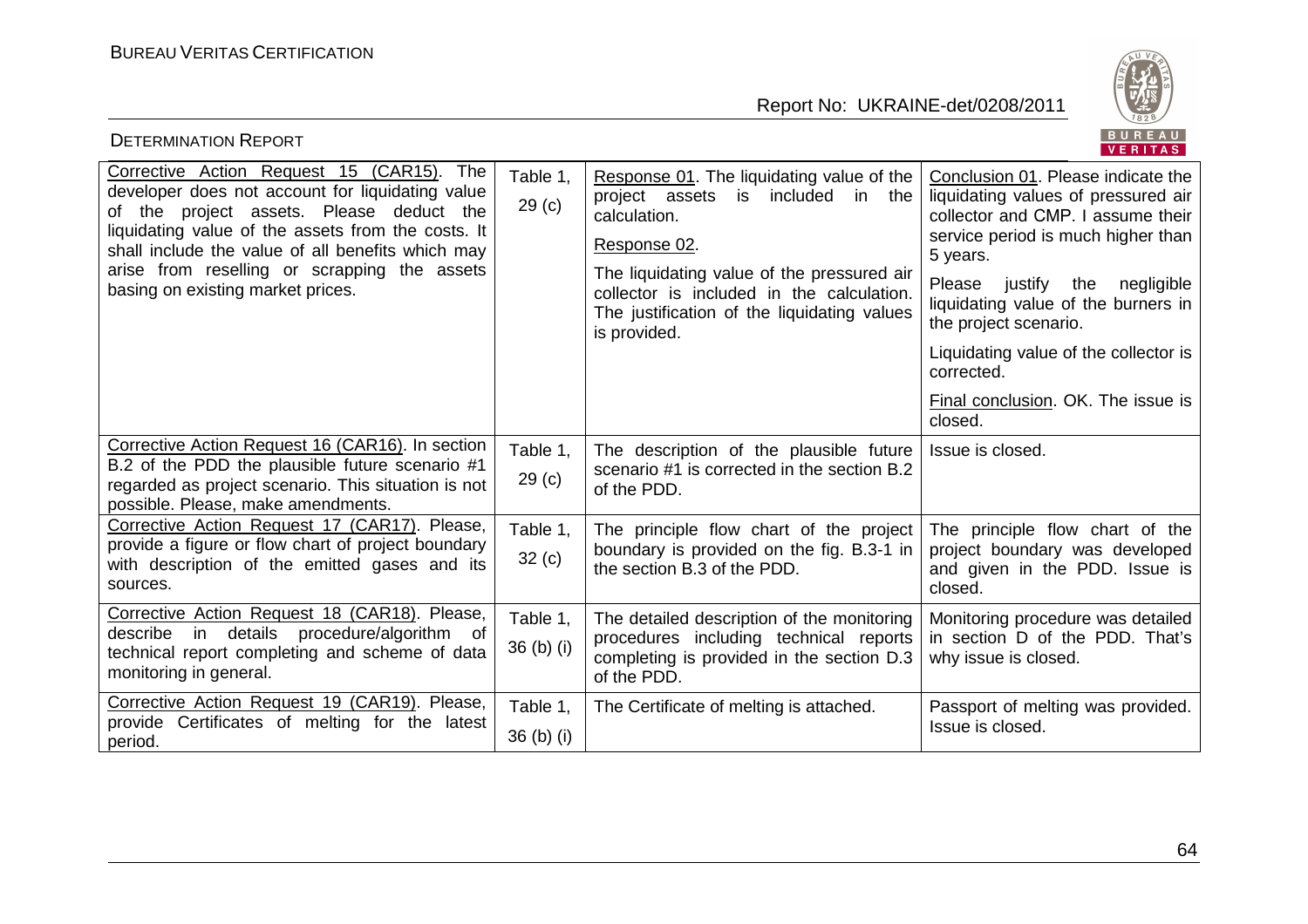

| <b>DETERMINATION REPORT</b>                                                                                                                                                                                                                                                                                                                                                                                                                                                                                                                                                                                                                                                                                                                                                                                                                                                                        |                               |                                                                                                                                                                                           | BUREAU<br><b>VERITAS</b>                                                                                                                                       |
|----------------------------------------------------------------------------------------------------------------------------------------------------------------------------------------------------------------------------------------------------------------------------------------------------------------------------------------------------------------------------------------------------------------------------------------------------------------------------------------------------------------------------------------------------------------------------------------------------------------------------------------------------------------------------------------------------------------------------------------------------------------------------------------------------------------------------------------------------------------------------------------------------|-------------------------------|-------------------------------------------------------------------------------------------------------------------------------------------------------------------------------------------|----------------------------------------------------------------------------------------------------------------------------------------------------------------|
| Corrective Action Request 20 (CAR20). Please,<br>specify the procedures to be followed if expected<br>monitoring data are unavailable.                                                                                                                                                                                                                                                                                                                                                                                                                                                                                                                                                                                                                                                                                                                                                             | Table 1,<br>36 (b) (iii)      | The description of the procedures to be<br>followed if expected monitoring data are<br>unavailable is provided in the section D.2<br>of the PDD.                                          | The procedure to be followed if<br>expected monitoring<br>data<br>are<br>unavailable presented in<br>the<br>project design document. Thus,<br>issue is closed. |
| Corrective Action Request 21 (CAR21). Please,<br>clearly indicate in the monitoring plan of the PDD<br>division of the parameters into three groups, such<br>as:<br>(i) Data and parameters that are not monitored<br>throughout the crediting<br>period,<br>but<br>are<br>determined only once (and thus remain fixed<br>throughout the crediting period), and that are<br>available already at the stage of determination;<br>(ii) Data and parameters that are not monitored<br>throughout the crediting<br>period,<br>but<br>are<br>determined only once (and thus remain fixed<br>throughout the crediting period), but that are not<br>already available at the stage of determination;<br>(iii) Data and parameters that are monitored<br>throughout the crediting period.<br>If any group is not applicable to parameters and<br>data of given JI project, please, state so in the<br>PDD. | Table 1,<br>36 <sub>(d)</sub> | The monitoring parameters are presented<br>in three groups (i, ii, iii) in the section D.1<br>of the PDD.                                                                                 | According<br>to<br>presented<br>information, issue is closed.                                                                                                  |
| Corrective Action Request 22 (CAR22). In the<br>figure D.1-1 Principal scheme of monitoring point<br>location in steelmaking plant the parameter ID-12<br>is out of the steelmaking plant boundary.<br>Definitely, it is mistake. Please, correct.                                                                                                                                                                                                                                                                                                                                                                                                                                                                                                                                                                                                                                                 | Table 1,<br>36 <sub>(d)</sub> | The parameter (ID-12) is shown out of the<br>steelmaking plant boundary as the<br>weighting of steel ingots is provided in<br>other plant JSC "Zaporizhstal" - the<br>slabbing mill shop. | OK. Issue<br>due<br>is<br>closed<br>to<br>clarification.                                                                                                       |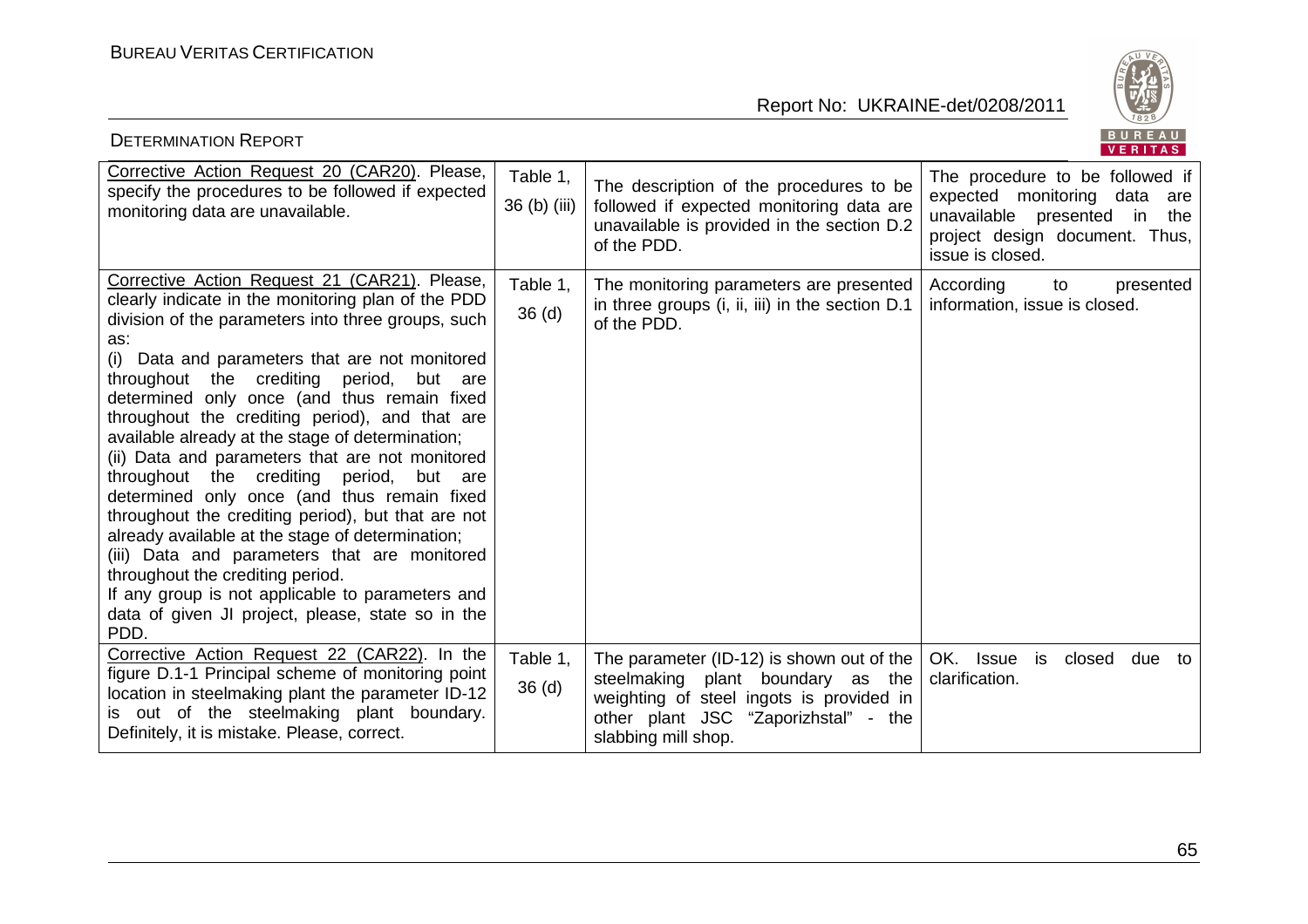

| <b>DETERMINATION REPORT</b>                                                                                                                                                                                                                                                                                 |                               |                                                                                                                                                                                                                                                                                                                                                                                                                                                                                            | BUREAU<br>VERITAS                                                                                              |
|-------------------------------------------------------------------------------------------------------------------------------------------------------------------------------------------------------------------------------------------------------------------------------------------------------------|-------------------------------|--------------------------------------------------------------------------------------------------------------------------------------------------------------------------------------------------------------------------------------------------------------------------------------------------------------------------------------------------------------------------------------------------------------------------------------------------------------------------------------------|----------------------------------------------------------------------------------------------------------------|
| Corrective Action Request 23 (CAR23). Please,<br>explain in more details the formula for CO2<br>emission factor from natural gas combustion (i.e.<br>the formulae 1.3 and the formula 2.3).                                                                                                                 | Table 1,<br>36(f)             | The clarification to the formulas 1.3 and<br>2.3 are provided in the PDD. The<br>additional justification of the formulas<br>correctness is provided in the attached<br>excel file.                                                                                                                                                                                                                                                                                                        | Additional description of formulas<br>was stated in section D of the<br>PDD. Issue is closed.                  |
| Corrective Action Request 24 (CAR24). Please,<br>provide document that confirms that<br>the<br>monitoring data will be archived during<br>the<br>crediting period and two years after the last<br>transfer of ERUs for the project.                                                                         | Table 1,<br>36 <sub>(g)</sub> | The procedures of monitoring data $\vert$ The document was presented for<br>archiving are included in the Standard<br>JSC "Zaporizhstal" STP 8.2-13-10 "GHG<br>emissions reduction monitoring". The<br>Standard is attached.                                                                                                                                                                                                                                                               | revision. Thus, issue is closed.                                                                               |
| Corrective Action Request 25 (CAR25). In section<br>D.3 of the PDD stated that the detailed scheme of<br>monitoring data collection,<br>delivery<br>and<br>processing is provided in the Annex 3. As a fact,<br>such information is absent in Annex 3. Please,<br>provide mentioned information in the PDD. | Table 1,<br>36 (j)            | The detailed scheme of monitoring data<br>collection, delivery and processing is<br>provided in the section D.3 of the PDD.                                                                                                                                                                                                                                                                                                                                                                | The requested information was<br>added to<br>the<br>project design<br>document, that's why issue is<br>closed. |
| Corrective Action Request 26 (CAR26). Please,<br>provide the annual average of estimated emission<br>reductions for every indicated period (i.e.<br>emissions before the first commitment period,<br>emissions during the first commitment period, and<br>emissions after the first commitment period).     | Table 1,<br>45                | average values of estimated<br>The<br>emission reductions for every indicated<br>period (i.e. emissions before the first<br>commitment period, emissions during the<br>first commitment period, and emissions<br>after the first commitment period) are<br>provided in the section A.4.3 of the PDD.<br>This is in accordance with GUIDELINES<br><b>JOINT</b><br><b>FOR</b><br><b>USERS</b><br><b>OF</b><br><b>THE</b><br>IMPLEMENTATION PROJECT DESIGN<br><b>DOCUMENT FORM Version 04</b> | Issue is closed.                                                                                               |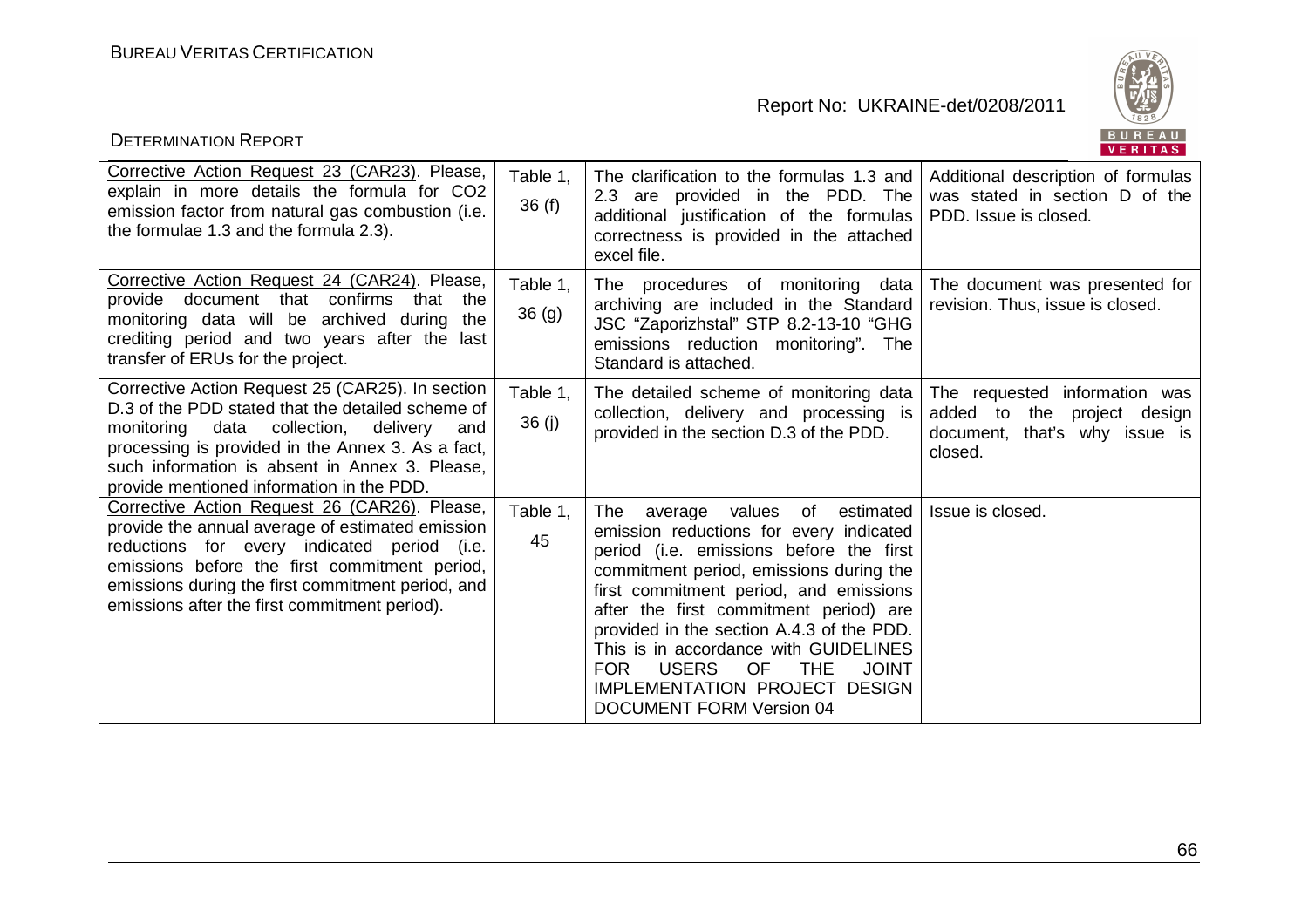

| <b>DETERMINATION REPORT</b>                                                                                                                                                                                                                                                                          |                               |                                                                                                                                                                                                                                  | BUREAU<br>VERITAS                                                                                                    |
|------------------------------------------------------------------------------------------------------------------------------------------------------------------------------------------------------------------------------------------------------------------------------------------------------|-------------------------------|----------------------------------------------------------------------------------------------------------------------------------------------------------------------------------------------------------------------------------|----------------------------------------------------------------------------------------------------------------------|
| Corrective Action Request 27 (CAR27). Please,<br>make consistent of all digits in the PDD, e.g.<br>without using full stops and commas or using<br>commas.                                                                                                                                           | Table 1.<br>45                | The consistent data are provided through<br>the PDD.                                                                                                                                                                             | Issue is closed due to appropriate<br>amendments<br>made<br>the<br>in.<br>document.                                  |
| Corrective Action Request 28 (CAR28). Please<br>add the maintenance expenses for the burners in<br>baseline scenario or clarify their absence.                                                                                                                                                       | Table 1,<br>29 <sub>(c)</sub> | The<br>maintenance expenses<br>for the<br>burners in baseline scenario are added to<br>the calculation.                                                                                                                          | The developer is following the<br>norms employed by the enterprise<br>for similar equipment.<br>The issue is closed. |
| Clarification Request 01 (CL01). Please, give<br>explanation why the value of specific natural gas<br>consumption for steel production in i-open-hearth<br>furnace in the baseline scenario of furnace #1 is<br>more that four times lower than other ones.                                          | Table 1.<br>23                | The requested clarifications are provided<br>in the section B.1 and Annex 3 of the<br>PDD.                                                                                                                                       | Clarification was presented in the<br>PDD. Issue is closed.                                                          |
| Clarification Request 02 (CL02). In table Sinter<br>production in sinter plant JSC "Zaporizhstal"<br>$(P_{SINTER.v})$ in 2004-2009, t/year there are provided<br>two values for 2006. Please, clarify whether value<br>without parentheses includes or does not include<br>the value in parentheses. | Table 1.<br>23                | clarification is<br>provided in the<br>The<br>Annex 2 of the PDD.                                                                                                                                                                | Clarified information was added in<br>the Annex 2 to the PDD. Issue is<br>closed.                                    |
| Clarification Request 03 (CL03). All costs are<br>adjusted by 10% each year. I assume it is made<br>in order to account for inflation but any<br>explanation is missing unfortunately. Please<br>provide the source for the inflation rate used if it is<br>inflation of course.                     | Table 1.<br>29 <sub>(c)</sub> | The inflation is not included in the<br>calculation because of very short project<br>period due to the very short lifetime of the<br>burners. The simple average costs are<br>used for plausible future scenarios<br>comparison. | OK. The issue is closed.                                                                                             |
|                                                                                                                                                                                                                                                                                                      |                               | The necessary clarification is provided in<br>the calculation file.                                                                                                                                                              |                                                                                                                      |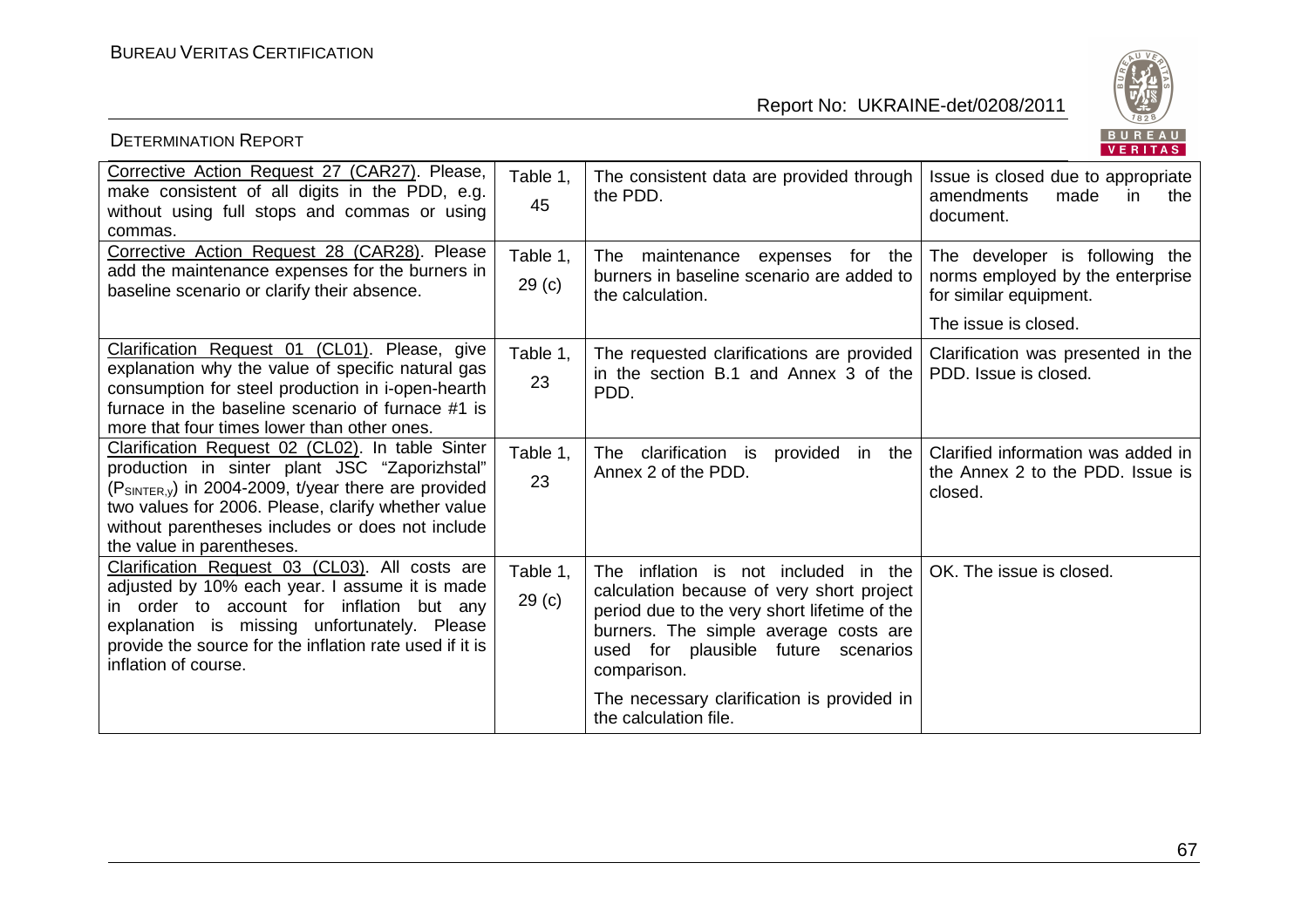

| <b>DETERMINATION REPORT</b>                                                                                                                                                                                                                                                                                                                                          |                               |                                                                                                                                                                                                                                                                                                                                                                                                                                                                                                                                                                                                                                                                                                       | BUREAU<br><b>VERITAS</b>                                                                                                                                                                                                                                                                                                                                                                                                                                                                   |
|----------------------------------------------------------------------------------------------------------------------------------------------------------------------------------------------------------------------------------------------------------------------------------------------------------------------------------------------------------------------|-------------------------------|-------------------------------------------------------------------------------------------------------------------------------------------------------------------------------------------------------------------------------------------------------------------------------------------------------------------------------------------------------------------------------------------------------------------------------------------------------------------------------------------------------------------------------------------------------------------------------------------------------------------------------------------------------------------------------------------------------|--------------------------------------------------------------------------------------------------------------------------------------------------------------------------------------------------------------------------------------------------------------------------------------------------------------------------------------------------------------------------------------------------------------------------------------------------------------------------------------------|
| Clarification Request 04 (CL04). Please clarify<br>whether the monetary inputs such as costs and<br>investments are indicated with/without VAT<br>included.                                                                                                                                                                                                          | Table 1,<br>29 <sub>(c)</sub> | The monetary inputs are included in the $ $<br>calculation without VAT.                                                                                                                                                                                                                                                                                                                                                                                                                                                                                                                                                                                                                               | OK. The issue is closed.                                                                                                                                                                                                                                                                                                                                                                                                                                                                   |
| Clarification Request 05 (CL05). Please explain<br>why indirect losses from stoppages are not<br>counted in the baseline scenario every 5 years<br>during the burners replacement. In case if only<br>the difference in duration of stoppages between<br>the baseline and the project scenarios is<br>calculated why the figures are the same for all<br>five years? | Table 1,<br>29 <sub>(c)</sub> | Response 01. The indirect losses are<br>calculated as<br>difference between the<br>duration of stoppage in the project and<br>baseline scenarios. Therefore the indirect<br>losses are not included in the baseline<br>calculation.<br>The same figures are achieved for all<br>years as the average value of steel<br>production is used for calculation and<br>inflation and discounting are not included<br>in the calculation because of very short<br>project period.<br>Response 02.<br>The calculation<br>0f<br>financial<br>losses<br>because of additional<br>stoppage of<br>furnaces is corrected taking into account<br>the life time of the burners in baseline and<br>project scenarios. | 01.<br>Conclusion<br>would<br>recommend to distribute financial<br>losses from additional stoppages<br>for the proper years (i.e. years<br>2007-2010 in my understanding)<br>for more exact presentation and<br>better comprehension. I assume<br>that in 2006 the stoppages will be<br>the same for both scenarios as we<br>are installing new burners in both<br>cases and there are no additional<br>losses from the project activity.<br>Final conclusion. OK. The issue is<br>closed. |
| Clarification Request 06 (CL06). Please, clarify<br>whether during the project there is used other fuel<br>types except the natural gas.                                                                                                                                                                                                                             | Table 1,<br>36 (b) (ii)       | The other fuel types are not used. The<br>necessary clarification is provided in the<br>section D.1 of the PDD.                                                                                                                                                                                                                                                                                                                                                                                                                                                                                                                                                                                       | Issue is closed.                                                                                                                                                                                                                                                                                                                                                                                                                                                                           |